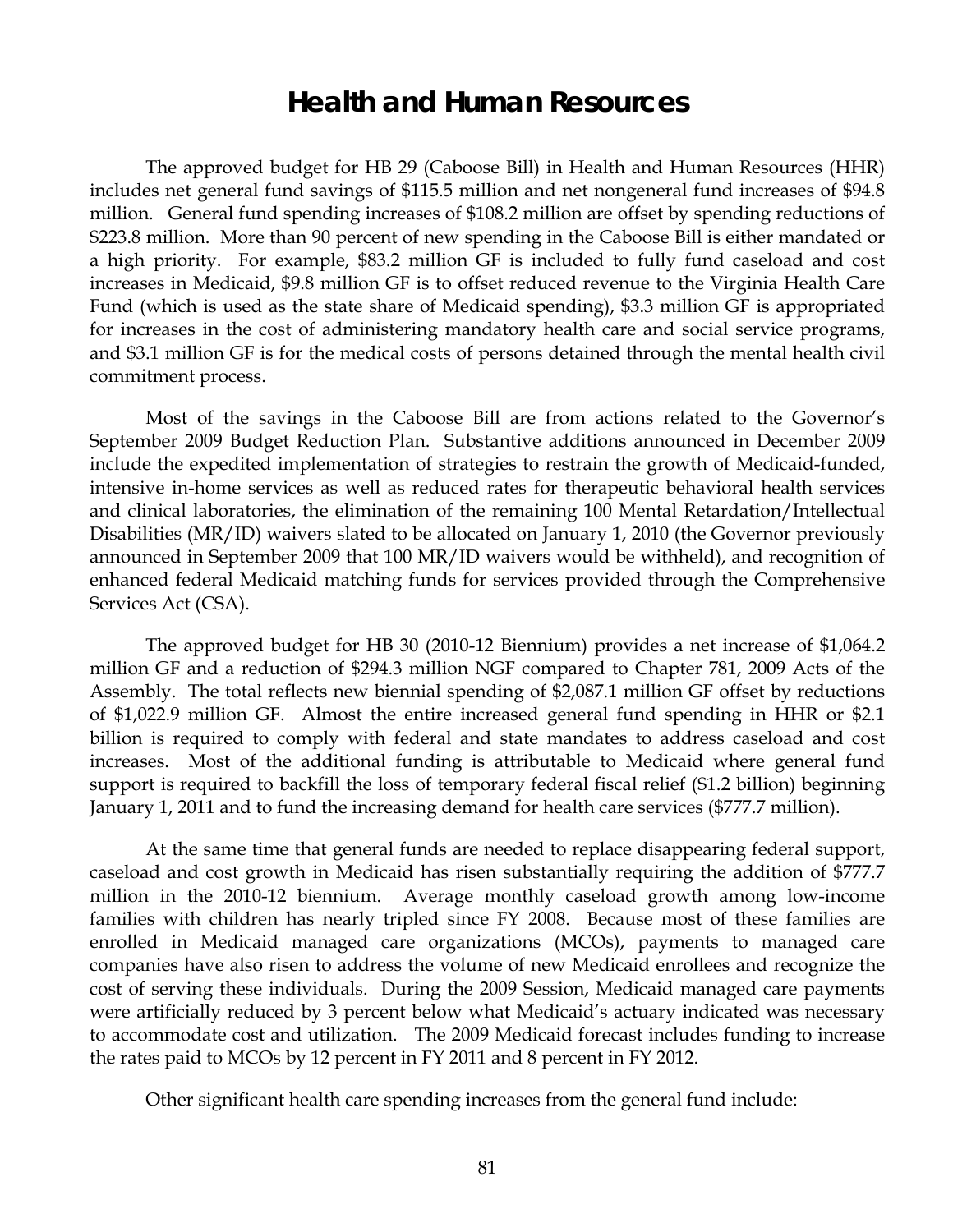- − \$38.6 million to fully fund expected enrollment growth and cost increases for lowincome children enrolled in the Family Access to Medical Insurance Security (FAMIS) program and the Medicaid expansion program;
- − \$31.9 million to recognize the cost of Medicaid-funded services provided at the state's mental health facilities and intellectual disability training centers;
- − \$14.0 million to replace declining revenue to the Virginia Health Care Fund that is used as the state match for the Medicaid program;
- − \$6.1 million to address the medical costs of treating individuals who are temporarily detained through the mental health civil commitment process;
- − \$5.1 million to restore Medicaid payments to hospitals that serve a disproportionate share of indigent and uninsured patients;
- − \$2.3 million to restore Medicaid funding to community pharmacies for generic drugs;
- \$2.1 million to continue the exemption of behavioral health drugs from the Medicaid Preferred Drug List; and
- − \$1.8 million to restore funding for Medicaid neo-natal intensive care payments to Children's Hospital of the King's Daughters.

Other high priority spending items include \$3.7 million GF to fund enrollment and cost increases for adoption subsidies, \$1.9 million GF for the Office of the Chief Medical Examiner to accommodate an anticipated increase in forensic caseloads resulting from the Supreme Court's decision in the Melendez-Diaz Case, and \$1.3 million to expand Medicaid coverage to pregnant women up to 185 percent of poverty if they have other health care insurance. Medicaid will cover the costs not covered by private insurance. This change is required to comply with the Commonwealth's Medicaid waiver for FAMIS.

Discretionary general fund spending in HHR is minimal. The budget includes \$7.3 million to accommodate increased growth in the Unemployed Parents Cash Assistance Program. In addition, \$5.3 million is provided for Healthy Families Virginia, CHIP of Virginia, and local domestic violence grants to restore support that was previously provided from the federal TANF block grant. Finally, \$1.0 million is added for the Federation of Virginia Food Banks in FY 2011 only.

General fund spending reductions exceed \$1.0 billion for the biennium. Medicaid reductions total \$736.8 million GF, accounting for 72.0 percent of the approved reductions. Cuts to provider rate reimbursements total \$366.8 million GF and account for almost one-half of the reductions in Medicaid; these reductions also result in the loss of federal Medicaid matching funds of \$371.2 million. The budget eliminates all inflationary increases to reimbursement rates for Medicaid providers that receive these adjustments. Budget language was added to restore many of the provider rate reductions not related to inflationary adjustments contingent upon a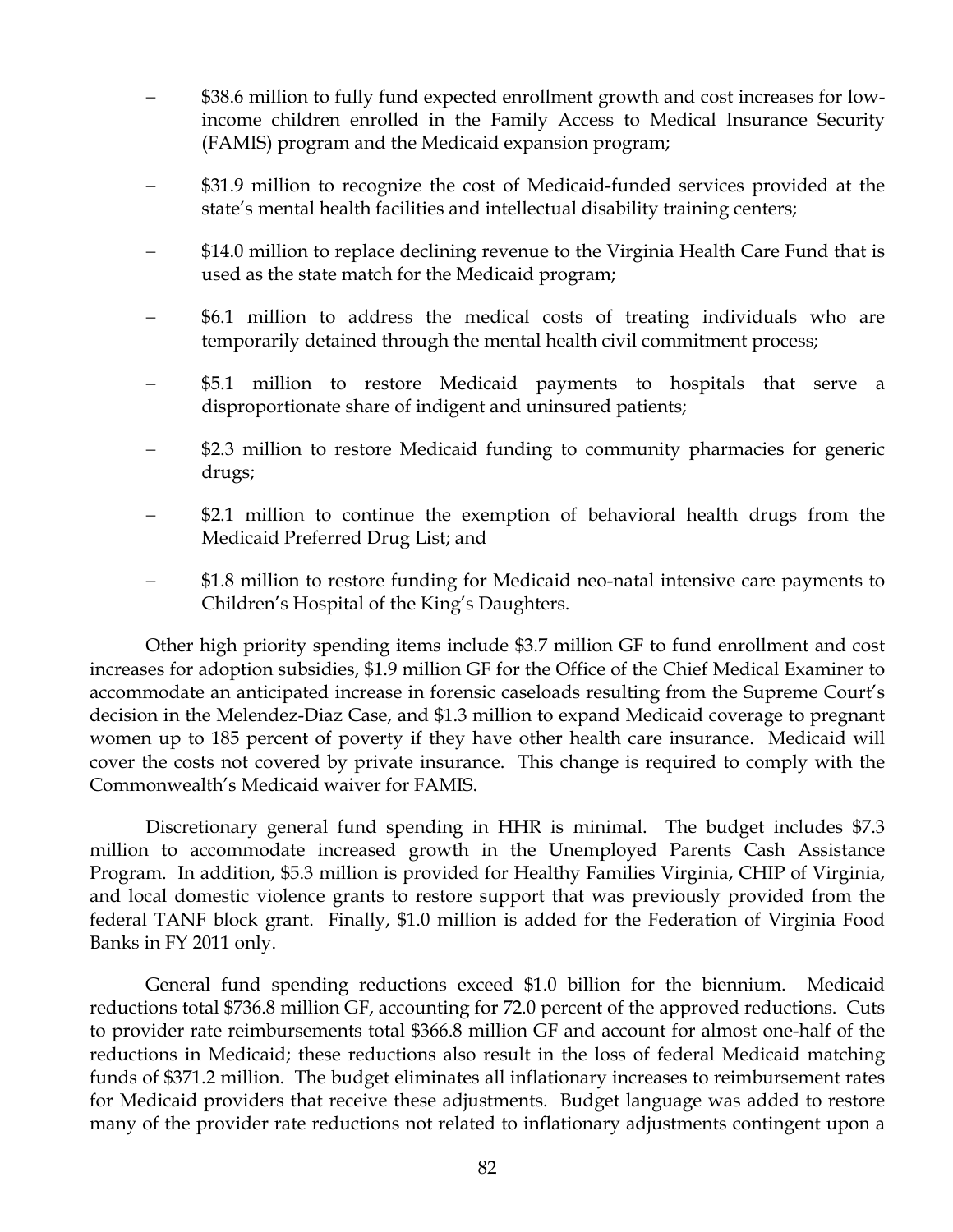six-month extension of Federal Medical Assistance Percentage (FMAP) funding provided through the federal American Recovery and Reinvestment Act of 2009; however, the Governor has discretionary authority to restore funding in part or in full for these reductions based on the actual receipt of this funding for Virginia.

Changes to Medicaid eligibility account for the second largest category of general fund savings totaling \$163.5 million or 22 percent. Most of the eligibility reductions are slated to take effect on January 1, 2011 or six months thereafter to comply with federal maintenance of effort requirements. These eligibility reductions are restored if Congress passes a six-month extension of FMAP funding.

Aside from Medicaid, two agencies account for most of the remaining general fund reductions in HHR: the Department of Behavioral Health and Developmental Services or DBHDS (\$111.3 million) and the Comprehensive Services Act for At-risk Youth and Families or CSA (\$85.9 million). DBHDS reductions can be attributed to less funding for community-based services, the closure of the adolescent and geriatric units at Southwest Virginia Mental Health Institute in Marion, the reduction in census at state intellectual disability training centers and administrative efficiencies at state facilities and within the central office. CSA reductions are primarily related to slower growth in the program.

## **HB 29 (Chapter 872)**

- **Secretary of Health and Human Resources** 
	- − *Governor's September 2009 Budget Reductions*. In September 2009, statewide funding for child advocacy centers was reduced by 5 percent or \$50,000 GF. Prior to this reduction, the general fund base for the program was \$1.0 million. Beginning July 1, 2010, the budget includes a further reduction of 5 percent, resulting in a cumulative reduction of \$100,000 for the program each year.
- **Comprehensive Services for At-Risk Youth and Families** 
	- Governor's September 2009 Budget Reductions. Reduces spending by \$36.6 million GF in FY 2010 to reflect lower utilization of CSA services. This reduction will continue in fiscal years 2011 and 2012. This annual reduction includes \$31.6 million GF to reflect lower caseload and expenditure growth. In addition, \$5.0 million GF is reduced to reflect less demand for mental health services to children who are at-risk of placement in state custody if services are not provided.
- **Department for the Aging** 
	- − *Governor's September 2009 Budget Reductions.* Reduces spending by \$992,642 GF in FY 2010 through a number of different budget strategies. All of these budget reduction strategies are continued in the FY 2010-12 biennium including:
		- 10 percent reductions for ten community-based service providers in FY 2010 that will increase to 15 percent beginning July 1, 2010;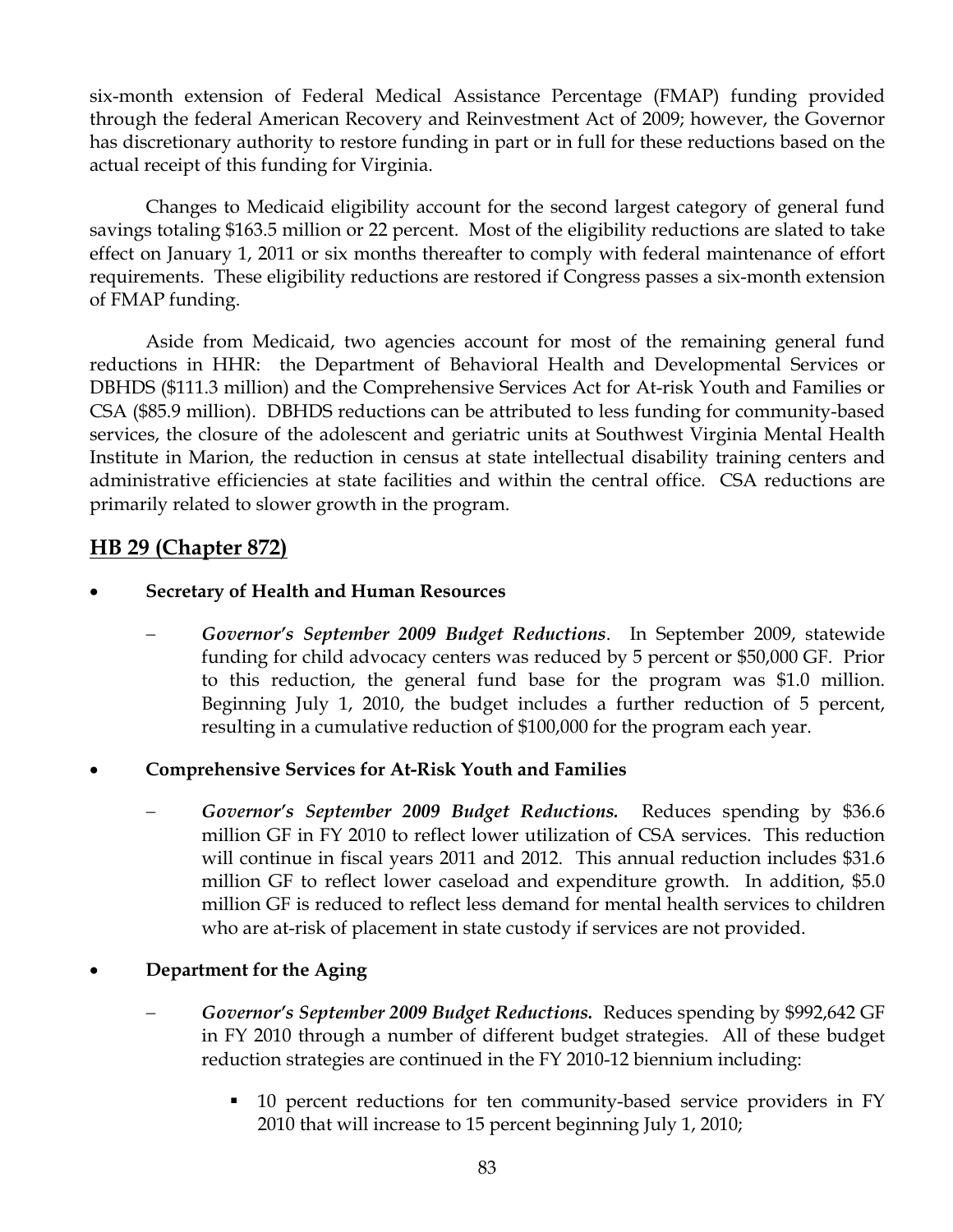- 3.2 percent reductions for transportation, adult day care, personal care, care coordination and homemaker services in FY 2010 that will increase to 4.7 percent on July 1, 2010; and
- Suspension of the Respite Care Grant Program beginning in FY 2010 and continuing in FY 2011 and FY 2012.

## • **Department for the Deaf and Hard-of-Hearing**

− *Governor's September 2009 Budget Reductions.* Reduces spending by \$93,164 GF in FY 2010 for administrative efficiencies and an 18 percent reduction in local outreach service contracts. All of these reductions will continue in the FY 2010-12 biennium.

## • **Department of Health**

- − *Governor's September 2009 Budget Reductions.* The approved budget includes general fund savings of \$9.6 million in FY 2010 that are accomplished through 54 different strategies including reductions to community-based service providers, administrative efficiencies, service reductions and program eliminations and the use of nongeneral fund revenue sources for programs and services. Significant reductions include:
	- A 15 percent reduction in funding for three poison control centers in FY 2010. Beginning July 1, 2010, general fund support for poison control centers will be reduced by \$1.0 million annually;
	- A 5 percent reduction in funding for the Virginia Health Care Foundation, the Virginia Association of Free Clinics, and the Virginia Community Healthcare Association in FY 2010 only;
	- The elimination of six local health district pharmacies and layoffs of ten pharmacists beginning in FY 2010 and a reduction of \$500,000 GF annually for local health districts through administrative efficiencies; and
	- Reduced funding for pregnancy prevention services including eliminating the Girls Empowered to Make Success (GEMS) program in FY 2010 and reducing funding in FY 2010 then eliminating the Partners in Prevention program effective July 1, 2010.

Most of the reductions above will continue with the exception of one-time savings of \$3.1 million in FY 2010 that were accomplished through internal cost control measures in anticipation of a revenue shortfall. Other actions to generate savings include:

■ The transfer of 10 percent of cash balances from the Trauma Center fund to the general fund in FY 2010; and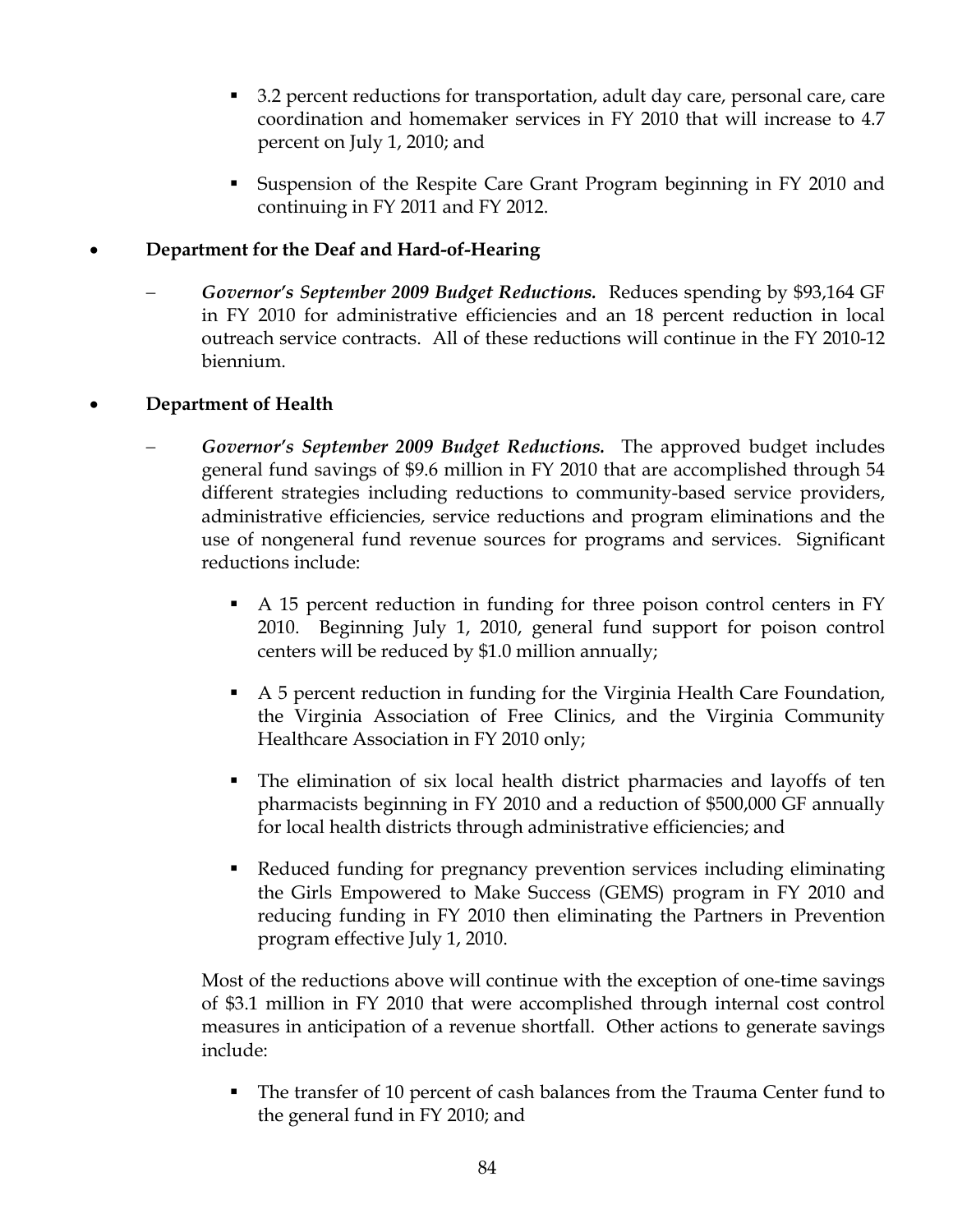The transfer of \$1.0 million from undistributed cash balances from the Special Emergency Medical Services Fund and the Rescue Squad Assistance Fund to the Department of State Police for med-flight operations in FY 2010.

Finally, cash balances in several agency funds were transferred to the general fund in FY 2010 only, including revenues in the Local Health District Service Fee Fund (\$3.6 million), Indirect Cost Recoveries Fund (\$1.2 million) and several smaller agency funds (\$1.7 million).

## • **Department of Medical Assistance Services**

− *Governor's September 2009 Budget Reductions.* Reduced spending by \$107.4 million GF in FY 2010 through 10 different budget reduction strategies including service reductions, lower payments to providers and administrative efficiencies. All of the reductions continue in fiscal years FY 2011 and FY 2012 with two exceptions. First, an unanticipated increase in federal Medicaid matching funds resulted in one-time savings of \$97 million in FY 2010 only. The Commonwealth qualified for additional enhanced federal Medicaid funding under the ARRA of 2009 based on a revised calculation of unemployment, which was worse than previously anticipated. Second, in September 2009 the Governor eliminated funding for 100 MR/ID Waiver Slots; the reduction was increased to 200 slots in December 2009. While the 200 MR/ID waiver slots are eliminated in FY 2010, the General Assembly restored funding for 200 MR/ID waivers and added 50 slots to be made available on July 1, 2010. Substantive general fund reductions from September include the following:

## **September 2009 Budget Reductions Continued in FY 2010-12 Biennium**

|                                                                                                                                                                                                                                        | FY 2010     | FY 2011     | FY 2012     |
|----------------------------------------------------------------------------------------------------------------------------------------------------------------------------------------------------------------------------------------|-------------|-------------|-------------|
| Reduce VCU & UVA indigent health care funding by 3%                                                                                                                                                                                    | \$7,000,000 | \$7,191,959 | \$7,855,994 |
| Eliminate the addition of 100 MR/ID waiver slots                                                                                                                                                                                       | \$1,235,099 | $^\star$    | $\ast$      |
| Assisted Living Payment Program<br>(\$3.00<br>Eliminate<br>$\&$<br>\$6.00/day supplement for individuals needing more intense<br>services on July 1, 2010. (September 2009 budget actions<br>reflected lower spending in the program.) | \$350,000   | \$1,461,478 | \$1,461,846 |
| Eliminate Disease Management Program                                                                                                                                                                                                   | \$446,901   | \$964,030   | \$1,025,106 |
| Supplant GF with NGF for Legal Alien Children Funding                                                                                                                                                                                  | \$789,706   | \$724,324   | \$700,451   |
| Reduce Residential Psychiatric Facility Rates                                                                                                                                                                                          | \$288,281   | \$440,364   | \$496,450   |
| Prior Authorization & Service Limits for 3 Dental Services                                                                                                                                                                             | \$146,692   | \$229,422   | \$241,775   |

*\*Funding for 250 MR/ID waivers is provided in the approved FY 2010-12 budget contingent upon the extension of Federal Medical Assistance Percentage (FMAP) funding; the restoration is at the discretion of the Governor.*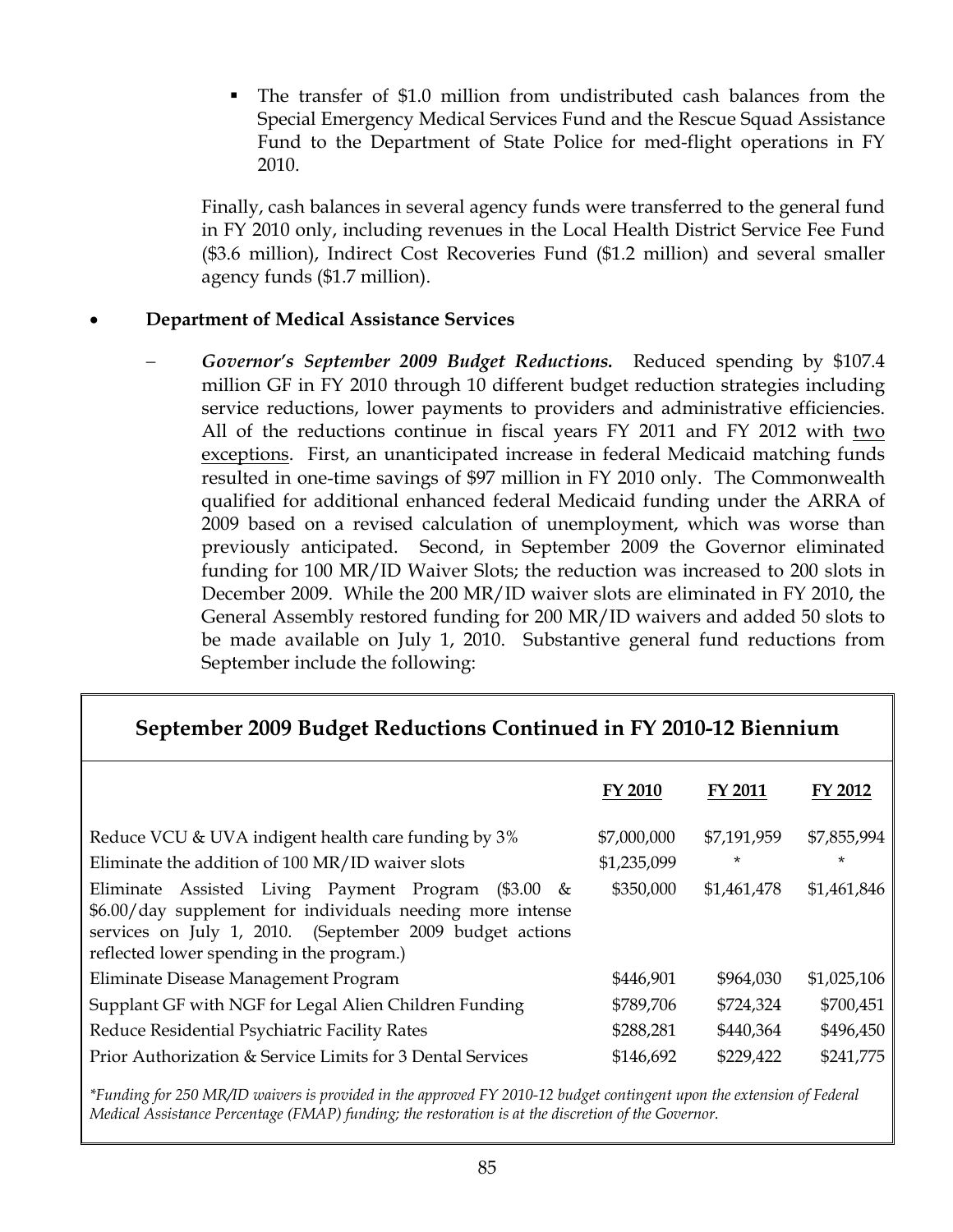- **HB 29 Budget Actions.** The approved budget includes several substantive spending items and additional reductions in FY 2010 that were not contained in the September 2009 strategies. Caboose Bill spending includes:
	- \$83.2 million GF to address rising caseloads, especially among low-income familes with children and higher expenditures in Medicaid;
	- \$9.8 million GF to backfill lower revenues to the Virginia Health Care Fund, which is used as the state share of Medicaid match, primarily from cigarette taxes;
	- \$3.5 million GF to transition Medicaid's information system to a new vendor and address increased claims due to program enrollment; and
	- \$3.1 million GF to fund the medical costs of individuals detained through the mental health civil commitment process.
- − Additional savings not presented in September 2009 include:
	- \$7.5 million GF to capture enhanced federal Medicaid funding for CSAfunded services;
	- \$5.2 million GF to adjust funding for the FAMIS program to reflect current enrollment and cost trends;
	- \$3.4 million GF by reducing rates paid for intensive in-home mental health services beginning February 1, 2010; and
	- \$1.2 million GF by eliminating the remaining 100 MR/ID waiver slots that were to be allocated on January 1, 2010.

## • **Department of Behavioral Health and Developmental Services (DBHDS)**

- − *Governor's September 2009 Budget Reductions.* Includes savings of \$39.7 million GF offset by an increase of \$4.7 million NGF in FY 2010 to implement the September 2009 budget reductions. Significant budget strategies are outlined in the following paragraphs.
	- *Administrative Reductions and Efficiencies*. Reduces spending by \$17.5 million GF in FY 2010 and 42 FTE positions through administrative reductions and program efficiencies including layoffs, reductions in outside contracts, elimination of vacant positions, energy savings, consolidation of support services at state facilities, and reductions of expenses not associated with direct care at state facilities.
	- *Reduce Funding for Community Services Boards (CSBs).* Reduces funding to Community Services Boards by \$12.2 million GF in FY 2010. This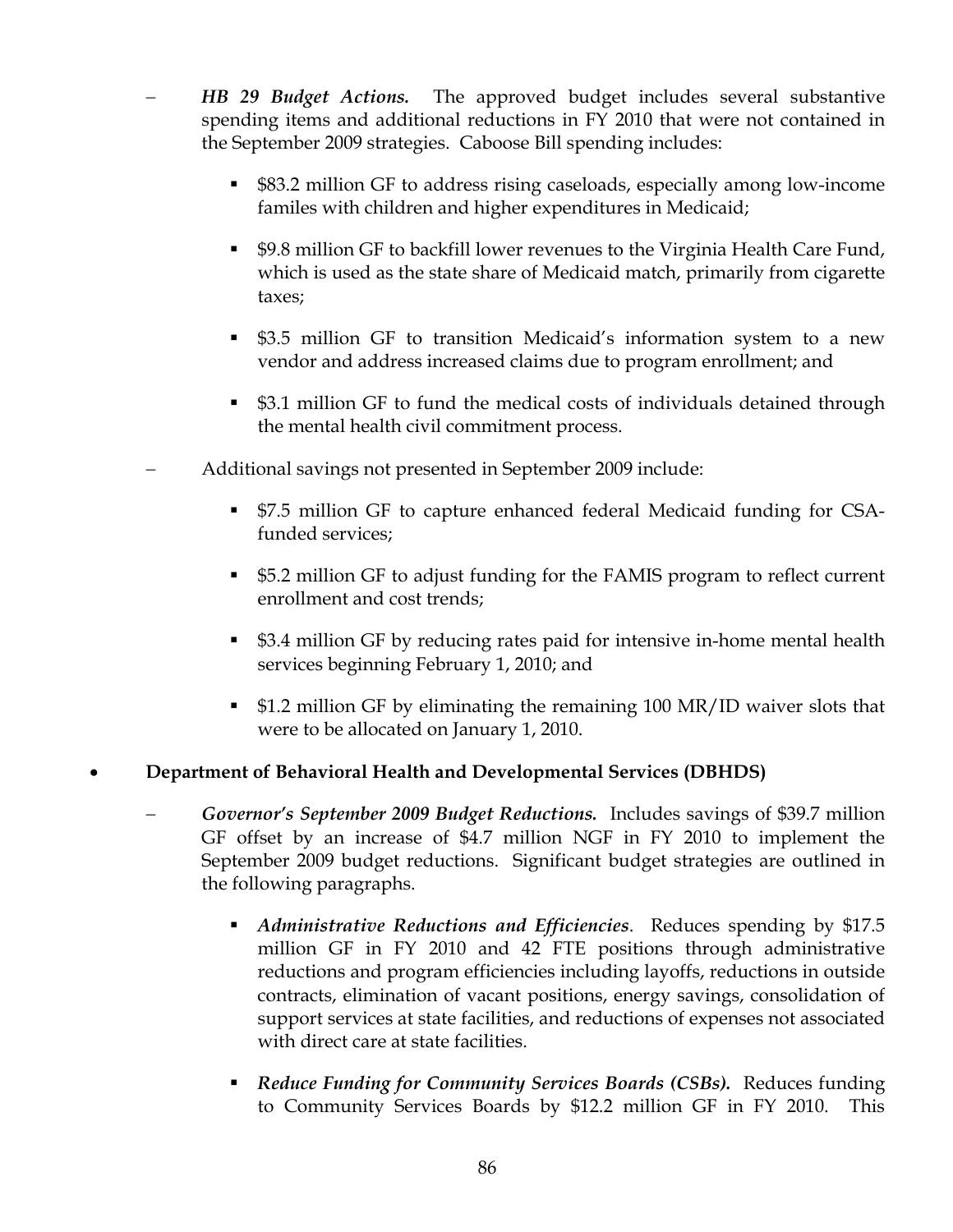represents a 5 percent reduction in funding for CSBs. This savings is continued into the 2010-12 biennium.

- *Replace General Fund Spending for Community Mental Health Services with Other Resources*. Supplants \$4.5 million GF in FY 2010 with one-time nongeneral fund balances to support community mental health programs provided by CSBs.
- *Reduce Direct Care Positions in Mental Health Treatment Centers*. Reduces spending by \$1.5 million GF in FY 2010 and 13 FTE direct care positions at mental health treatment centers statewide. Savings of \$2.0 million GF annually are realized in the 2010-12 biennium from this action.
- *Reduce Support Positions in Mental Health Treatment Centers*. Reduces funding by \$3.2 million GF in FY 2010 and 70 FTE support positions at mental health treatment centers statewide. Savings of \$4.0 million GF annually are realized in the 2010-12 biennium from this action.
- *Service Reductions and Program Eliminations*. Reduces \$487,767 GF in FY 2010 and \$700,000 GF each year thereafter for the following services:
	- o Funding for individuals with mental illness at state hospitals who require private hospitalizations; and
	- o Funding and 9 FTE positions for the direct management of the Community Resource Pharmacy.

## • **Department Rehabilitative Services**

- − *Governor's September 2009 Budget Reductions.* Includes savings of \$2.8 million GF for FY 2010 to implement the September 2009 budget reductions. Significant budget reduction strategies include the following:
	- *Service Reductions and Program Eliminations*. Reduces \$144,575 GF in FY 2010 for several programs that provide variable levels of employment and rehabilitation training services, and independent living services, depending upon the physical disabilities of the individual being served. Funding reductions include:
		- o \$51,000 for long-term employment support services;
		- o \$10,982 for brain injury discretionary services (representing a 5% reduction); and
		- o \$82,593 for personal attendant services (representing a 3% reduction in funding.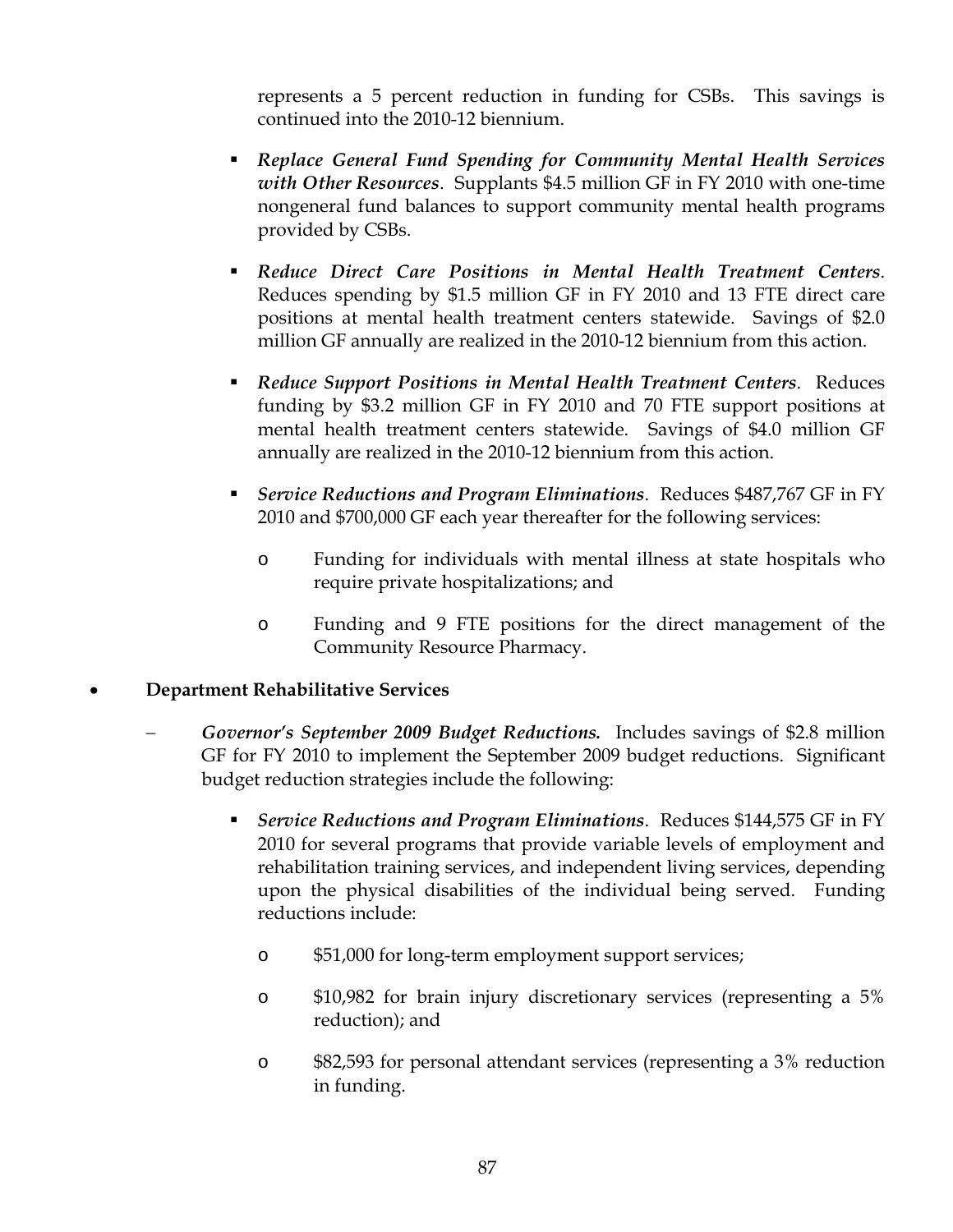- *Replace General Fund Spending with Other Resources.* Replaces funding of \$283,443 GF in FY 2010 with federal funds and other agency resources for administrative costs in the Long Term Employment Support Services and Personal Assistance Services programs.
- *Administrative Reductions and Efficiencies*. Reduces spending by \$2.4 million GF in FY 2010 through a combination of administrative reductions and program efficiencies including eliminating 18 vacant positions and laying off 5 FTE positions and six wage staff, reducing discretionary spending within the Department.

## • **Woodrow Wilson Rehabilitation Center**

Governor's September 2009 Budget Reductions. Includes savings of \$884,413 GF for FY 2010 to implement the September 2009 budget by eliminating 13 FTE and 2 wage positions.

## • **Department of Social Services**

- − *Governor's September 2009 Budget Reductions.* Includes savings of \$4.8 million GF and \$472,601 NGF for FY 2010 to implement the September 2009 budget reductions. For example:
	- *Service Reductions and Program Eliminations*. Reduces funding for several programs, resulting in savings of \$1.2 million GF in FY 2010, including:
		- o \$700,000 reduction for chore and companion services provided to low-income, homebound elderly through local departments of social services. This represents a 10 percent reduction in funding in FY 2010, which increases to \$1.7 million each year or 24 percent in FY 2011 and FY 2012;
		- o \$400,000 less for "other purchased services" provided through local departments of social services. Additional reductions will phase-out funding, resulting in savings of \$1.8 million in FY 2011 and \$3.6 million in FY 2012; and
		- o \$100,000 from the elimination of a stipend program for social workers earning their Bachelors and Masters degrees in Social Work, which increases to \$450,000 each year in FY 2011 and FY 2012.
	- *Administrative Reductions and Efficiencies*. Removes \$828,021 GF in FY 2010 through a combination of administrative budget reduction strategies, the largest of which eliminates 25 FTE and four part-time positions including 15 layoffs in the Department of Social Services' Central Office. These saving increase to \$1.3 million each year in FY 2011 and FY 2012.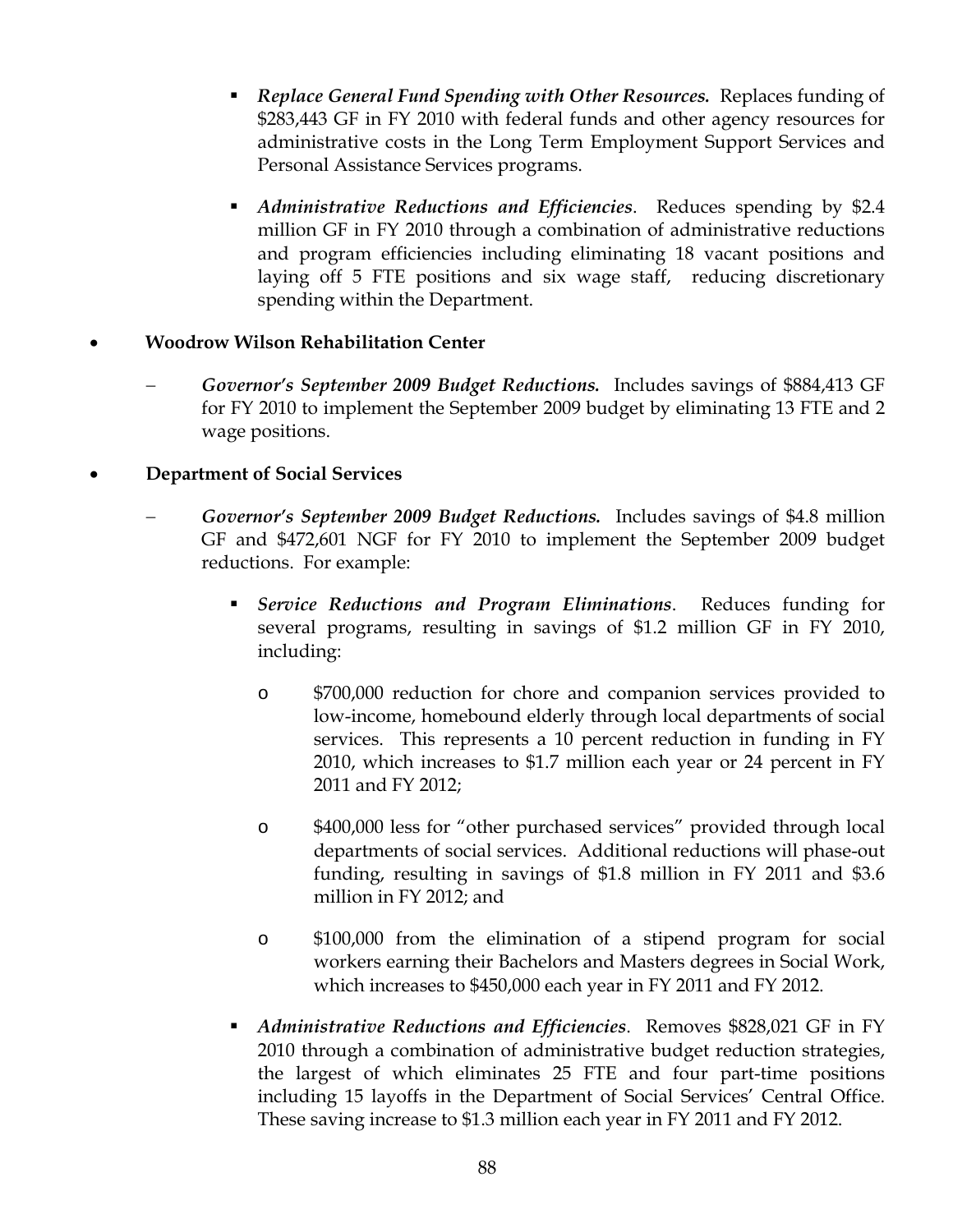- *Reduce Funding for Nonstate Agencies*. Reduces funding for several nonstate agencies by 10 percent in FY 2010, including Reston Interfaith, Visions of Truth Ministries, and Child Advocacy Centers. Funding for Reston Interfaith and Visions of Truth Ministries is eliminated in the 2010- 12 biennium generating a combined savings of \$125,000 GF each year. The reduction for Child Advocacy Centers is increased by 5 percent to a total reduction of 15 percent in FY 2011 and FY 2012 generating savings of \$15,000 GF each year.
- *Agency Balances Reverted to General Fund*. Reverts \$2.3 million in FY 2010 to the general fund and transfers \$100,000 in revenues from the regulation of child care and adult living facilities to the general fund.
- *Implement a Uniform Rate Structure for Therapeutic/Treatment for Children in Foster Care or Special Needs Adoptions*. Generates \$375,000 in general fund savings from the receipt of federal Title IV-E matching funds by implementing a uniform tool and rate structure to determine the amount paid to foster care and adoptive families for additional daily supervision of children with special needs for therapy or treatment.
- *Increase Child Registry Search Fee*. Reduces \$65,000 GF by increasing the fee for a central child registry search from \$5.00 to \$7.00. The *Code of Virginia* provides that the search costs be borne by the employee or volunteer unless the children's residential facility pays the cost at its option.

## *Spending Increases*

- *Fund Loss of Operating Revenue in Child Support Enforcement.* Provides \$1.4 million GF to offset the decline in child support retained collections from noncustodial parents who make child support payments for children receiving Temporary Assistance to Needy Families (TANF). The Commonwealth retains a portion of these collections to offset the administrative costs in child support enforcement and the cost of providing TANF to these families; however, these collections have declined over the past year.
- − *Fund Unemployed Parents Cash Assistance Program Increases.* Provides \$5.5 million GF in FY 2010 to fund caseload growth in the unemployed parent cash assistance program. This program provides temporary cash assistance to eligible low-income, two-parent families similar to the TANF program. Caseloads in this program doubled from 1,181 to 2,074 cases in FY 2009 and expenditures increased by 72 percent.
- − *Fund VITA Costs for Increased Utilization of Eligibility Systems.* Provides \$1.8 million GF and \$2.9 million NGF in FY 2010 for the increased computer costs associated with determining eligibility for benefit programs and administering the child support enforcement program. Caseload growth has driven the increased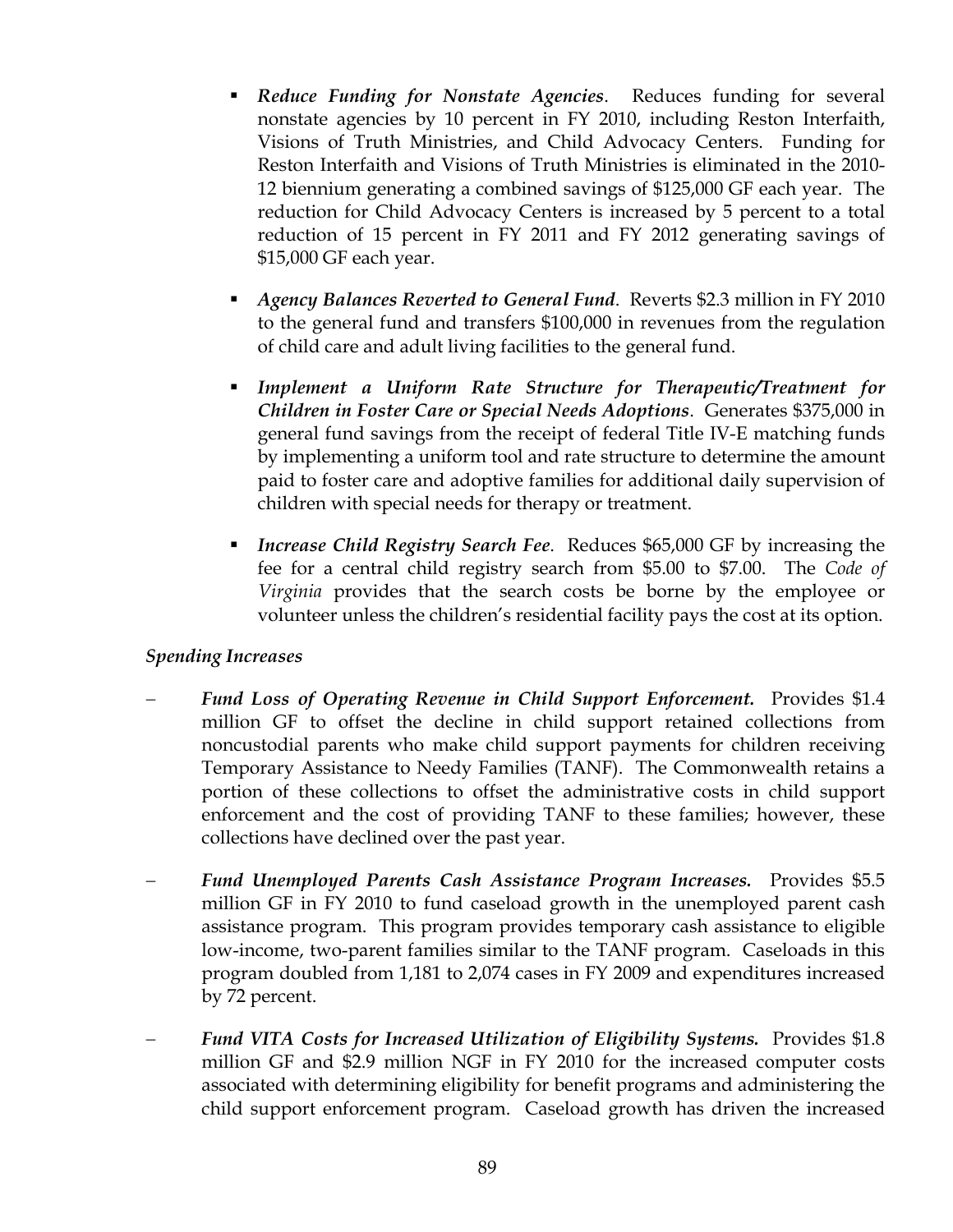use of information systems for mandated programs in the Department of Social Services.

## *Spending Reduction*

− *Foster Care and Adoption Subsidy Caseload and Expenditure Adjustments***.** Reduces spending on foster care and adoption subsidies by a net of \$2.8 million GF and \$4.9 million NGF in FY 2010. Foster care expenditures are expected to decline by about 11 percent in FY 2010, significantly lower than historical annual growth rates of 10 percent. A portion of this decline is due to the receipt of enhanced federal matching funds for Title IV-E foster care provided in the federal ARRA legislation (56.2 percent instead of an historical rate of 50 percent), resulting in a savings of almost \$3.3 million GF. However, some of the decrease is explained by falling caseloads. Caseloads declined by 21 percent from 2008 to 2009, as more children were adopted, and are expected to continue to drop in FY 2010.

Additional savings of \$544,152 GF are expected in federal Title IV-E adoption subsidies in FY 2010 primarily due to the receipt of the enhanced federal ARRA matching funds. These savings are offset by an expected increase of \$1.0 million (or 2.6 percent) in expenditures for special needs adoption subsidies.

## **HB 30 (Chapter 874)**

- **Secretary of Health and Human Resources** 
	- − *Children's Advocacy Center Funding*. Reduces \$100,000 GF each year (\$50,000 from September 2009 and an additional \$50,000 on July 1, 2010) and replaces the distribution formula for Children's Advocacy Centers (CACs). Currently, funding is distributed equally to (1) fully accredited CACs, (2) associate centers, and (3) centers that are under development but not yet accredited or associate members. The new formula will distribute 67 percent of funding for accredited CACs, 30 percent for associate or developing CACs, and three percent for administrative costs to the Children's Advocacy Centers of Virginia.
- **Comprehensive Services for At-Risk Youth and Families** 
	- − *Continue Governor's September 2009 Budget Reductions.* Reduces general fund spending by \$38.6 million the first year and \$36.6 million the second year to reflect lower utilization of CSA services.
	- *Increase Local Share of Medicaid Residential Services.* Reduces funding by \$4.0 million GF the second year by requiring localities to increase their share of Medicaid-funded CSA services when a child is placed in a residential treatment setting beginning July 1, 2011. In 2008, the local share of non-Medicaid residential services was increased to provide a financial disincentive for localities to place children and youth in residential treatment. Simultaneously, the local share of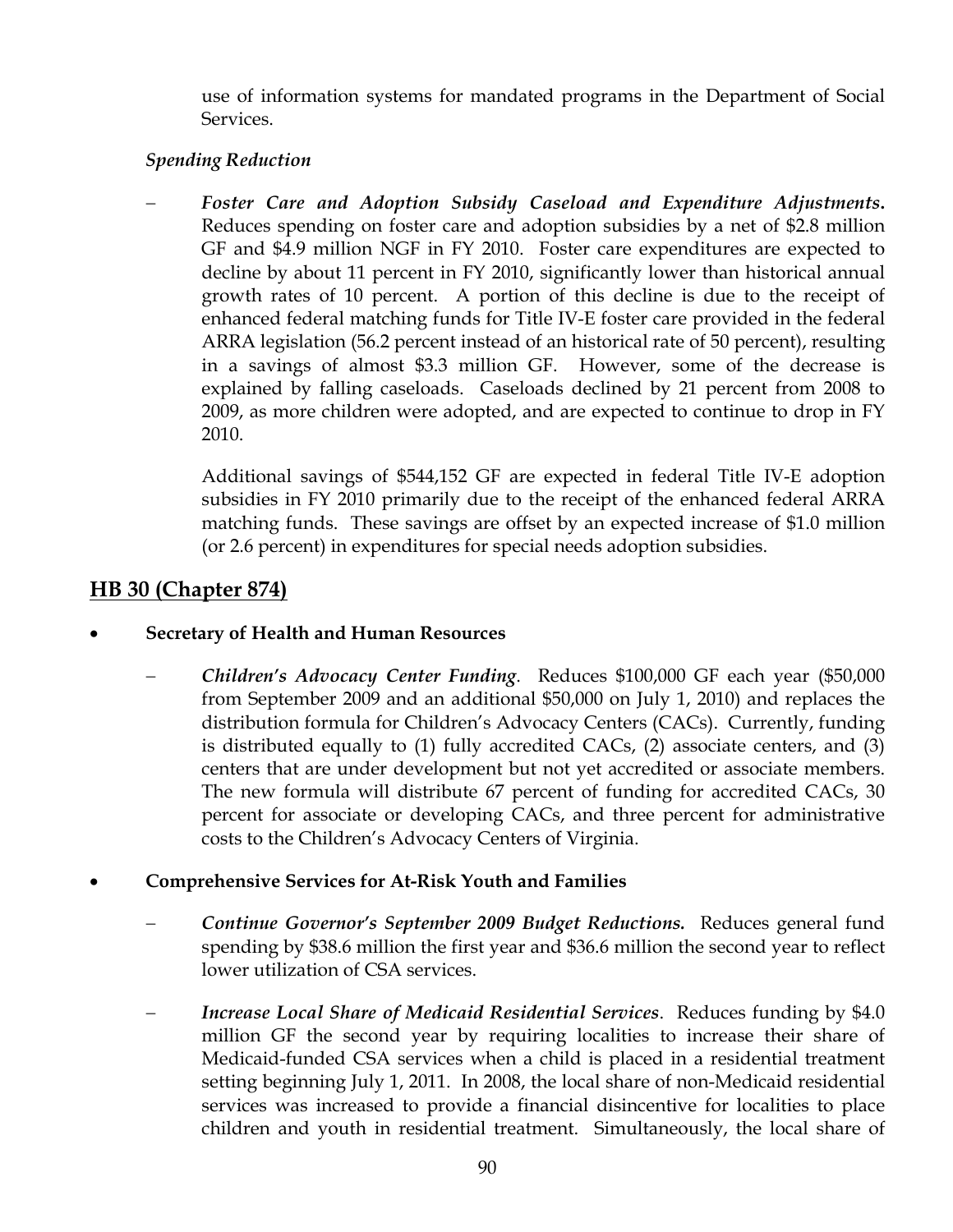community-based services was decreased to provide an incentive for placement in the community.

- − *Enhanced Medicaid Funding*. In FY 2011 only, reduces \$3.8 million GF and provides \$5.0 million NGF from enhanced federal Medicaid funding through the American Recovery and Reinvestment Act of 2009 for Medicaid-eligible services provided to CSA youth.
- − *Eliminate TANF funding for CSA Trust Fund.* Eliminates \$965,579 NGF each year from the federal TANF block grant fund for community-based services to children.
- − *Repeal Hold Harmless Clause for Residential Services.* Reduces spending by \$800,000 GF each year by eliminating a provision in the Appropriations Act that exempts the first \$200,000 in residential services from higher local match requirements based on FY 2007 expenditures. A hold harmless provision was included in the Act in 2008 to protect smaller localities that may experience one or two expensive residential placements in a year.
- *Increase Monitoring of CSA Outcomes.* Reduces funding by \$630,905 GF each year as a result of increased monitoring of outcomes for CSA providers.
- − *Purchase of a CSA Information System.* Provides \$223,000 GF each year to continue funding for the State Executive Council's Child Assessment of Needs and Strengths (CANS) assessment tool. This tool has been developed to ensure that children receive uniform assessments and appropriate services.

## • **Department for the Aging**

- − *Continue Governor's September 2009 Budget Reductions*. Reduces \$1.4 million GF each year by continuing budget reduction strategies begun in September 2009 including reductions for ten community-based service providers, reductions for transportation, adult day care, personal care, care coordination and homemaker services, and the suspension of the Respite Care Grant Program.
- − *Care Coordination Services for the Elderly.* Reduces an additional \$168,625 GF each year from care coordination services. Budget language is added requiring the Department to work with local Area Agencies on Aging to determine the best models for care coordination services in the Commonwealth.
- *Increased NGF for Elderly Nutrition Programs.* Adds \$1.5 million NGF each year for increased funding provided through the federal Older Americans Act for elderly nutrition programs.
- *Increased NGF for Aging Service Programs.* Adds \$1.2 million NGF each year from federal grants for individual care services, an Alzheimer's demonstration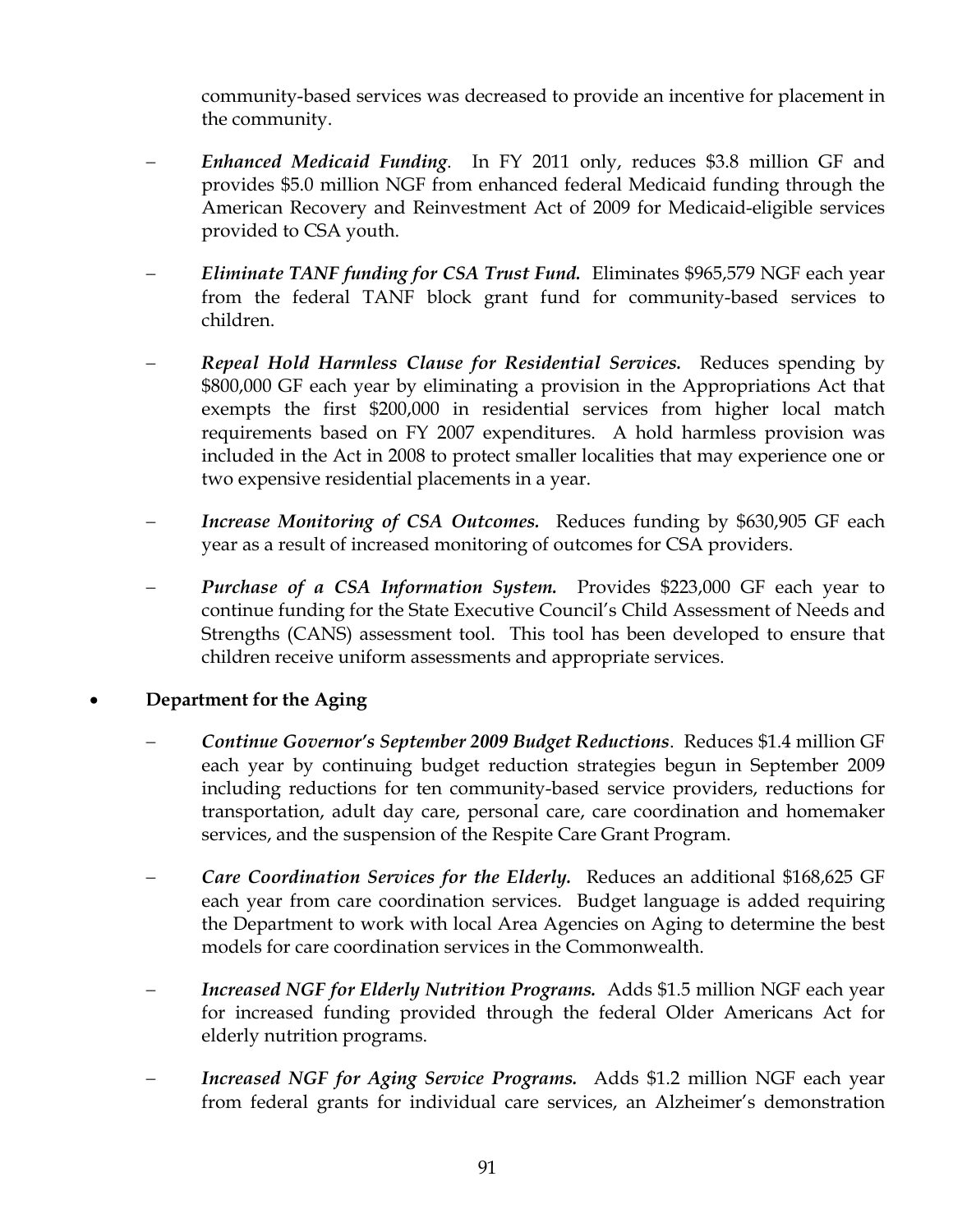project, the Senior Community Service Employment program and a grant from the Center for Medicare and Medicaid Services.

## • **Department for the Deaf and Hard-of-Hearing**

- − *Continue Governor's September 2009 Budget Reductions.* Reduces spending by \$93,164 GF each year for administrative efficiencies and an 18 percent reduction in local outreach service contracts.
- − *Supplant GF Support for Technology Assistance Program (TAP) with NGF.*  Reduces \$434,071 GF each year for the TAP program and supplants funding with from revenues generated through the Communications Use and Sales Tax. Under current law, revenues from the tax are provided to the Tax Department, the Deaf & Hard of Hearing Services' Relay Center, and localities in that order. This change funds the TAP program from nongeneral fund tax revenues, resulting in less funding for localities.

## • **Department of Health**

- − *Continue Governor's September 2009 Budget Reductions.* Continues most of the budget reductions implemented in FY 2010 resulting in savings of \$6.9 million GF in FY 2011 and \$7.1 million GF in FY 2012 through a combination of strategies including reductions to community-based providers, administrative efficiencies, program reductions or eliminations and nongeneral fund revenue sources. Substantive differences from the September 2009 reductions include:
	- An additional reduction of \$1.0 million each year from poison control services. In September 2009, funding was reduced by 15 percent;
	- The phase-out of funding for the Patient Advocacy Foundation, resulting in biennial general fund savings of \$286,875. Funding was reduced by 10 percent in the introduced budget;
	- An increase of \$968,572 each year to restore funding for the Virginia Health Care Foundation, community health centers and free clinics that was reduced by 10% in the introduced budget; and
	- An increase of \$48,500 each year to restore funding for sickle cell services that was reduced in the introduced budget.

## *New Spending*

− *Fund OCME Compliance with Supreme Court's Melendez-Diaz Ruling.* The final budget includes \$817,574 GF in FY 2011 and \$1.1 million GF in FY 2012 to accommodate anticipated workload demands due to this recent Supreme Court ruling. Funding will be used to hire 10 additional staff including death investigators, forensic pathologists, autopsy technicians and administrative support.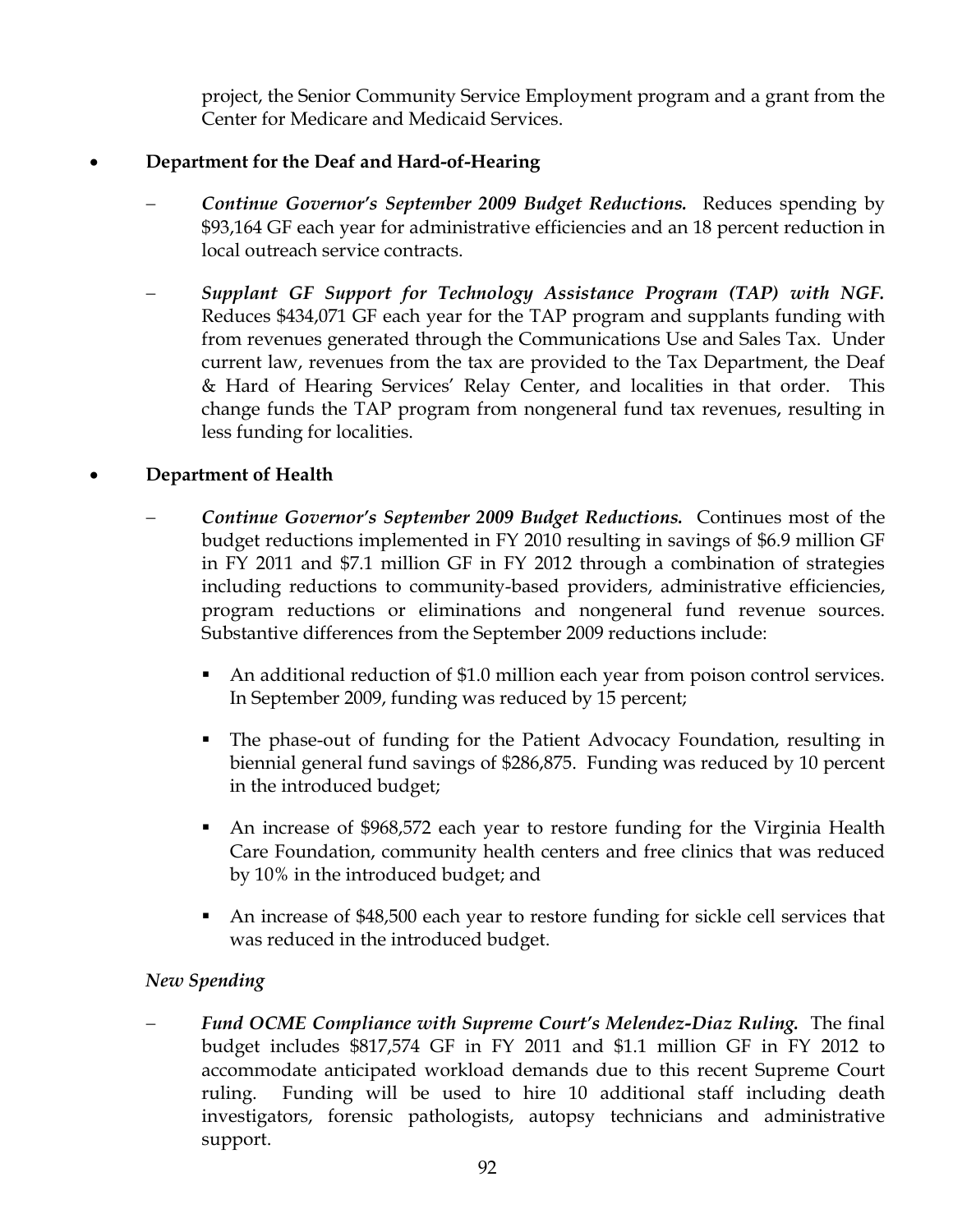− *Replace TANF Funding with GF for CHIP of Virginia.* The adopted budget added \$717,559 GF in FY 2011 only and reduced \$1.1 million NGF from the federal TANF block grant each year for the Comprehensive Health Investment Project (CHIP) of Virginia. The first year addition of general fund dollars provides a temporary transition for the loss of federal TANF dollars. Due to a structural imbalance in the federal TANF block grant fund and rising demand for TANF cash assistance, funding from the block grant was eliminated for CHIP. In FY 2012, the approved budget reduces funding for CHIP of Virginia by \$126,053 GF, resulting in a reduction of about 35.8 percent over the FY 2011 funding level.

## *Budget Reductions*

- − *Supplant GF for Environmental Health Services with Increased Fee Revenues.*  Beginning July 1, 2010, the approved budget increases nongeneral funds from permit fee revenues for restaurants, hotels, campgrounds and summer camps and plan reviews. The additional fee revenue will supplant \$3.8 million GF annually for agency operations and provide \$2.3 million in revenues to maintain services in local health districts.
- *Funding for the Office of the Chief Medical Examiner (OCME).* The introduced budget supplanted \$2.5 million GF each year with revenues generated from fee increases for Vital Records requests. The approved budget did not include the increase in Vital Records fees. Full funding was restored for the OCME in FY 2011 only.
- − *Funding for the Office of Licensure and Certification (OLC) with Additional Fee Revenue.* The introduced budget supplanted \$400,000 GF the first year and \$604,415 GF the second year with increased fees from nursing homes, hospitals, home care centers, and hospices to cover the costs of regulating these industries. The approved budget does not include the fee increases and restores \$400,000 GF for operating costs in the first year only.
- − *Funding for the Marina and Shellfish Sanitation Program.* The proposed budget reduced \$64,250 GF and added \$64,250 NGF each year from permitting fees for sewage facilities at marinas regulated by the Health Department. The proposed budget also reduced \$150,150 GF and included \$150,150 NGF each year from fees for certifications, marine resources, and National Pollutant Discharge Elimination System permits. The fees were designed to recover the costs of regulating these entities pursuant to recommendations contained within a 2008 Health Department report to address increasing costs and workload issues for the shellfish sanitation program and marina applications, plans, and reviews. The approved budget does not include the fee increases and restores general fund support for the agency's operations in FY 2011 only.
- − *Eliminate Funding for Local Health District Laboratories.* Closes ten health district laboratories and reduces 29 positions, resulting in savings of \$657,048 GF and \$438,032 NGF in FY 2011 and \$760,953 GF and \$525,424 NGF in FY 2012.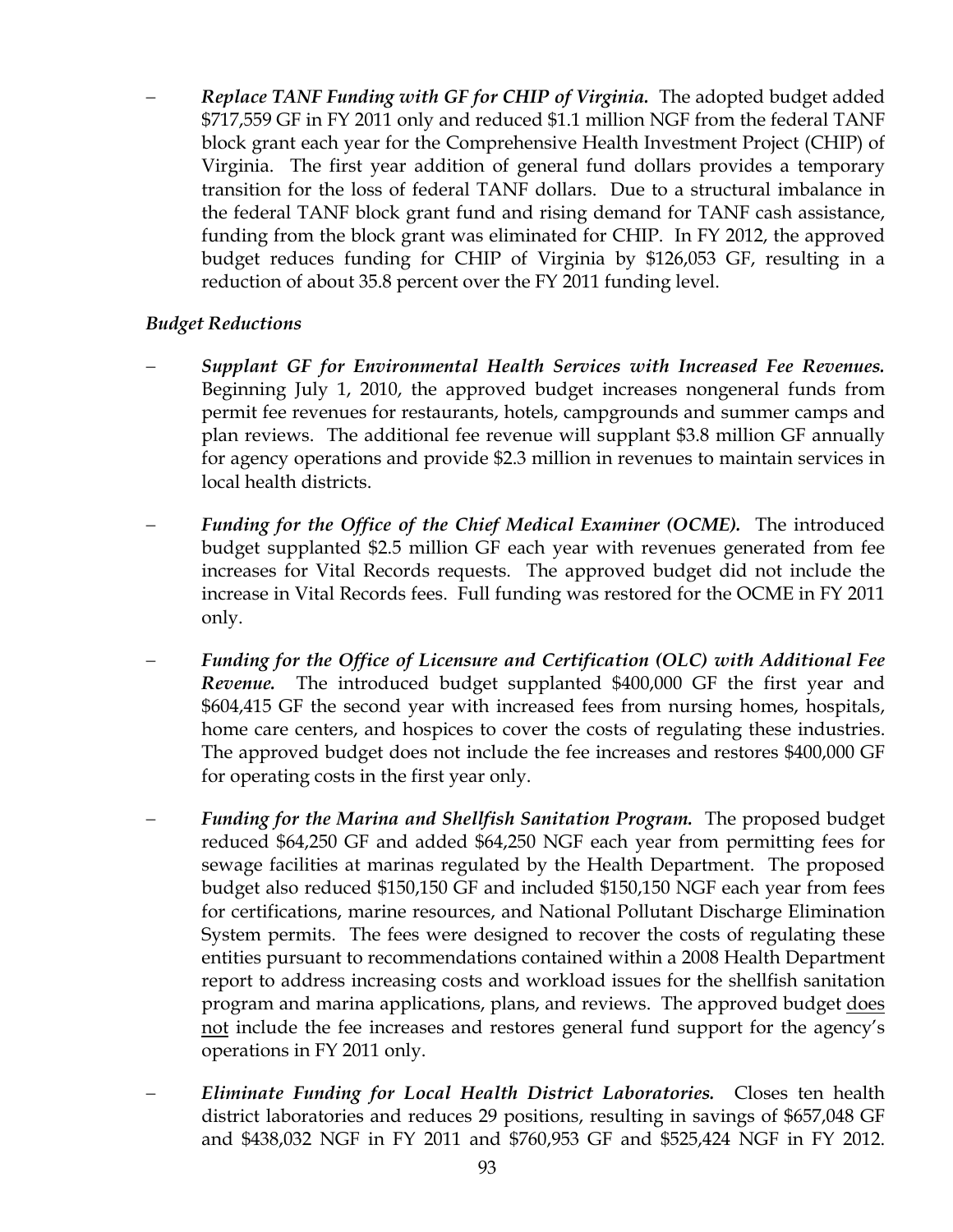Beginning September 1, 2010, health district laboratory services will be contracted out to private providers, similar to the way 25 other health districts provide laboratory services.

- − *Eliminate Funding for Local Health Department Pharmacies.* Reduces \$607,115 GF and \$407,743 NGF in FY 2011 and \$674,430 GF and \$449,620 NGF in FY 2012 by eliminating state and local funding for pharmacy services in six local health districts. Ten of 14 pharmacists employed in these health districts will be laid off, while four will be transferred to the Department's Central Pharmacy where local health districts will be able to purchase prescription drugs.
- − *Eliminate Funding for Local Health District.* Reduces \$500,000 GF and \$333,333 NGF each year from local cooperative health department funding through administrative efficiencies and service reductions.
- − *Eliminate Funding for Obstetrical Service Projects.* Eliminates \$163,750 GF each year for two pilot projects related to obstetrical services in areas of the Commonwealth where such services were not available. The first reduction eliminates \$100,000 GF each year for case management services in five health districts (Lenowisco, Cumberland Plateau, Three Rivers, Central Shenandoah, and Alleghany) that were created to ensure women had access to obstetrical services. Local health districts will develop their own strategies to support the project. In addition, general fund support of \$63,750 each year was eliminated for a certified nurse midwife that supported services in southside Virginia. An additional year of funding was provided during the 2009 Session to allow time for the project to become self-supporting, but funding was not removed in the introduced budget.

## *Other*

- − *Transfer Funds from Special Emergency Medical Services Fund to Med-Flight Operations.* Beginning July 1, 2010, transfers \$2.1 million annually from the Special Emergency Medical Services Fund to free up general fund savings within the Department of State Police for operations of the med-flight program. The introduced budget proposed the transfer of \$1.6 million annually from the Rescue Squad Assistance Fund to State Police; this proposal was rejected.
- *Transfer Balance from Trauma Center Fund to GF.* **The introduced budget** proposed the transfer of \$2.4 million from the Trauma Center Fund to the general fund each year of the biennium beginning July 1, 2010. The approved budget reverses that action by increasing the driver's license reinstatement fee to \$100, generating \$9.0 million annually. The fee increase will restore \$2.4 million to hospitals that operate trauma centers with the balance of \$6.6 million annually being deposited to the general fund.
- *Drinking Water Funding.* Reduces \$2.6 million GF each year for local drinking water improvement projects. This funding was added during the 2006 to offset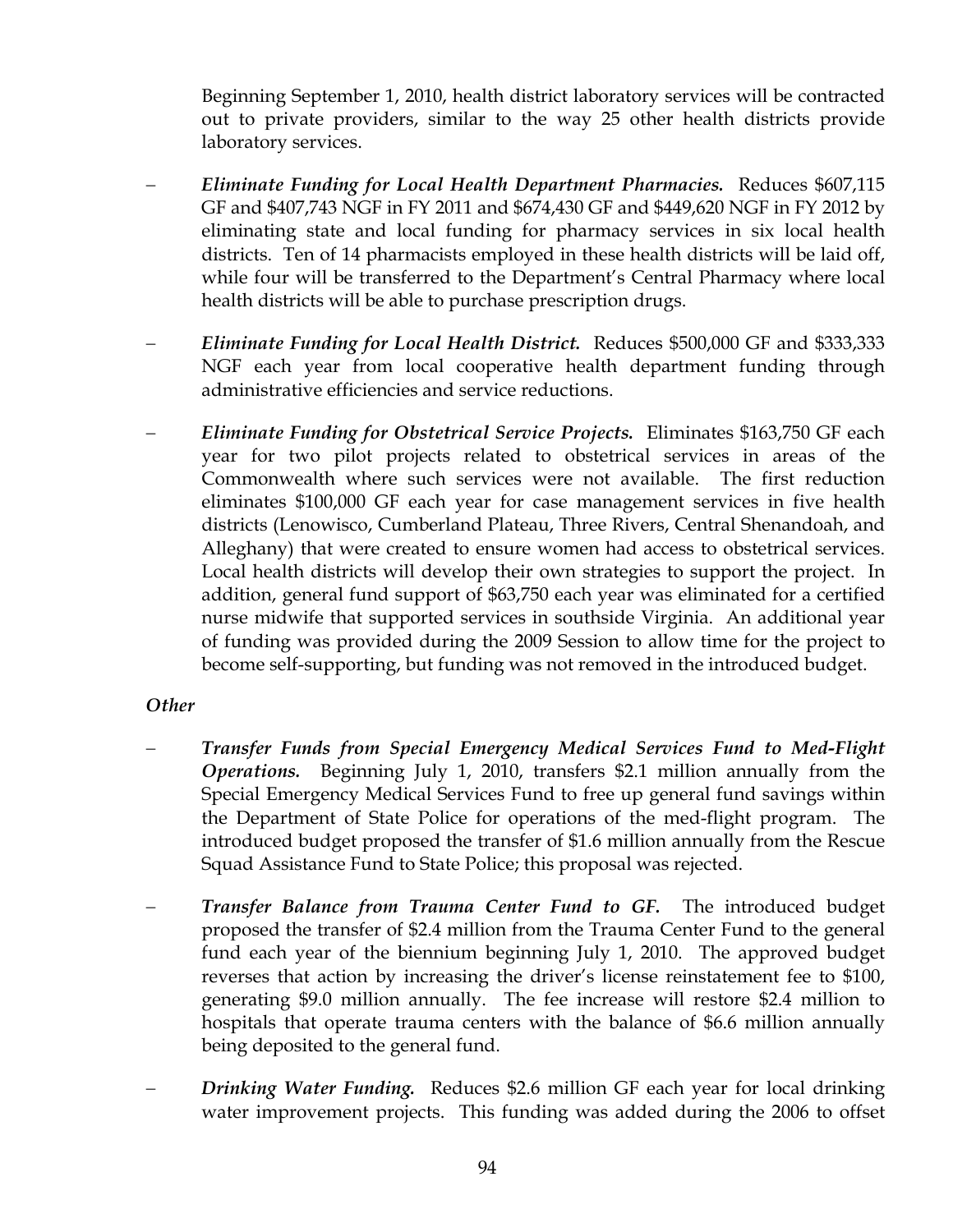reductions in federal funding. Federal funding for drinking water projects is not affected by this reduction.

## • **Department of Medical Assistance Services**

- − *Continue Governor's September 2009 Budget Reductions.* Except as noted below, all of the budget reductions announced in September 2009 will continue into the next biennial budget resulting in general fund savings of \$11.2 million in FY 2011 and \$12.0 million in FY 2012. The exceptions are as follows:
	- A one-time increase in federal Medicaid funding that resulted in general fund savings of \$97 million in FY 2010 is not continued;
	- The introduced budget eliminated 200 MR/ID waiver slots that were to be allocated in FY 2010 with the savings to be continued in the 2010-12 biennium. The General Assembly accepted the FY 2010 GF savings, but added funding for 250 additional MR/ID waiver slots beginning July 1, 2010 contingent upon an extension of FMAP funding through June 30, 2011; the restoration of funding is at the disecretion of the Governor; and
	- Funding for supplemental payments to assisted living facilities for non-Medicaid recipients in the Regular and Intensive Assisted Living Program is eliminated in the FY 2010-12 biennium; it was reduced in FY 2010.

## *Forecast Changes*

− *Medicaid Utilization and Inflation.* Adds \$277.3 million GF and \$511.4 million NGF in FY 2011 and \$500.4 million GF and \$848.8 million NGF in FY 2012 to fully fund expected increases in enrollment and medical costs for the Medicaid program. In addition, \$80.1 million GF and \$2.0 million NGF is provided to accommodate projected growth in FY 2010. Nongeneral funds are provided through matching federal Medicaid dollars. Annual Medicaid spending has risen substantially from the historic average of 7 percent to 8 percent in FY 2009 and 12 percent in FY 2010. In FY 2011 and FY 2012, projected growth in Medicaid is expected to be 11.4 percent and 8.1 percent, respectively.

The lengthy economic recession facing the Commonwealth has contributed to most of the recent growth in the program. Population groups that are more sensitive to economic conditions include low-income families with children. Higher payments to managed care organizations are assumed in the Medicaid forecast to accommodate recent enrollment growth and cost increases. In addition, steady enrollment growth is anticipated among low-income aged, blind and disabled individuals served by the program. Finally, the rising cost of health care services, including inpatient and outpatient hospital services, nursing facility services, and Medicare Part B premiums that are paid on behalf of low-income elderly recipients on Medicaid, require additional resources to fund the program's growth.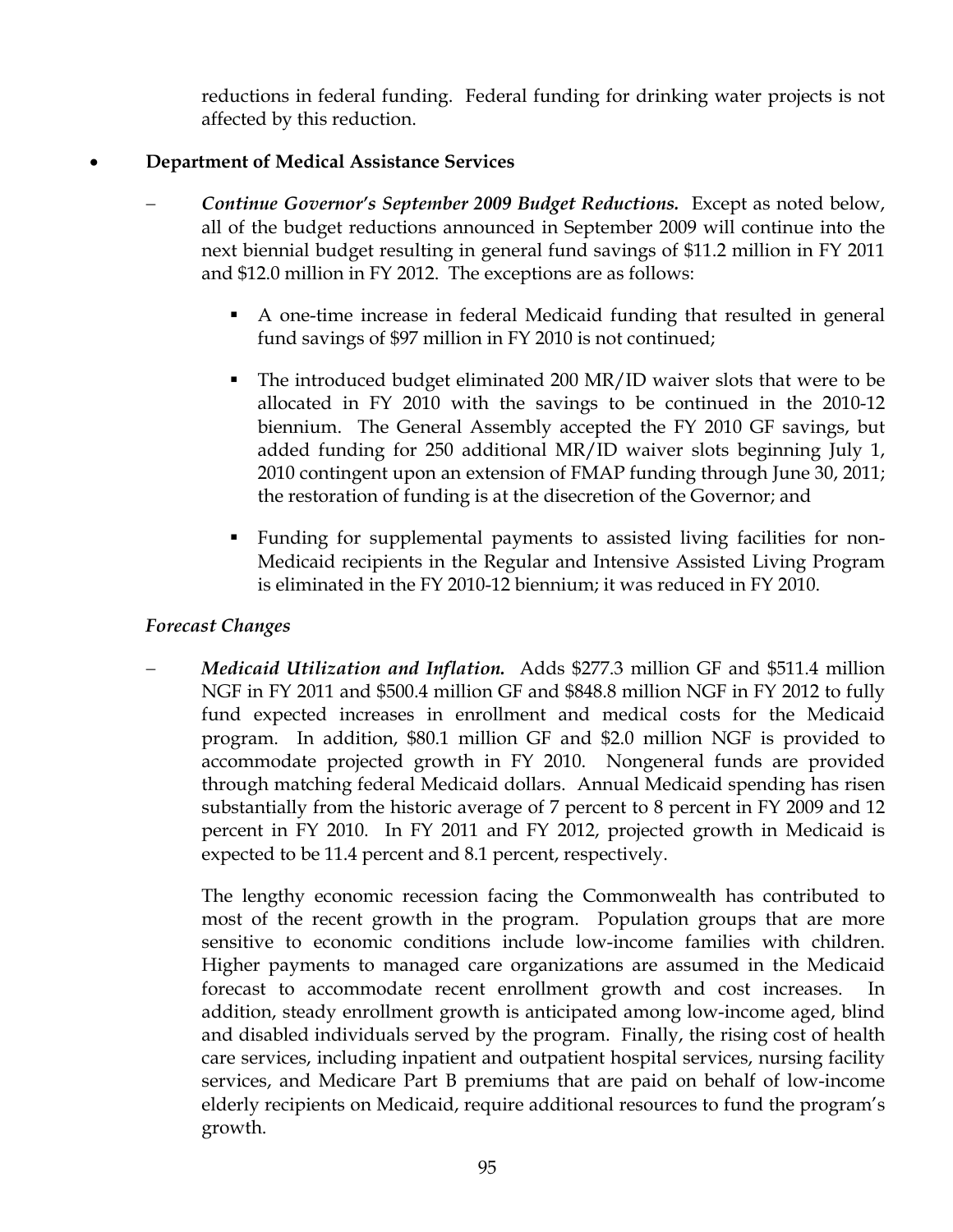- − *Backfill Expiring Federal Medicaid Support with General Funds.* The biennial budget provides \$376.8 million in FY 2011 and \$814.7 million in FY 2012 from the general fund to replace enhanced federal Medicaid funding that was provided in the American Recovery and Reinvestment Act of 2009 but is expected to expire. The federal government provided temporary fiscal relief for states through the Medicaid program from October 1, 2008 through December 31, 2010 in the form of enhanced Medicaid funding. During this time period, the federal government increased its share of Medicaid funding in Virginia from roughly 50 cents per \$1.00 spent on Medicaid services to 62 cents. This increase allowed Virginia to reduce its commitment to Medicaid for a 27-month period. Upon expiration of the enhanced federal funding, however, federal support must be replaced in order to maintain funding for current services in the Medicaid program.
	- *Federal Medical Assistance Percentage (FMAP) Funding.* Legislation passed Congress extending federal fiscal relief for states by six months – from January 1, 2010 through June 30, 2010 – resulting in anticipated general fund savings exceeding \$400 million. These additional federal revenues, however, have not been appropriated, because the legislation has not been finalized. Contingent upon passage of the FMAP legislation, more than \$370 million in general fund budget reductions in Health and Human Resources, primarily Medicaid, will be restored. At his discretion, the Governor may reduce restorations made by the General Assembly in order to stay within the full allotment of FMAP funding.
	- *Medicare Part D Clawback Payment*. In February 2010, the federal government reduced the amount of funding the Commonwealth is required to contribute for the federal Medicare Part D Program - prescription drug coverage -- for the elderly and disabled. This decision reduces the state's general fund obligation in FY 2011 by \$85.7 million.
- − *Family Access to Medical Insurance Security (FAMIS) Utilization and Inflation.* Includes funding of \$4.0 million GF and \$7.4 million NGF in FY 2011 and \$8.1 million GF and \$15.0 million NGF in FY 2012 to address anticipated enrollment and cost increases for the FAMIS program. FAMIS spending is projected to increase significantly (by 19 percent) in FY 2011 then slow to 7 percent in FY 2012. Children under the age of 19 in families with income between 133 and 200 percent of poverty are eligible for this program. Higher rates paid to managed care organizations that coordinate care for these children largely explain the projected increase in program costs.
- − *Medicaid State Children's Health Insurance Program (SCHIP).* The approved budget adds \$10.1 million GF and \$18.8 million NGF in FY 2011 and \$16.5 million GF and \$30.6 million NGF from federal Medicaid matching funds in FY 2012 to fully fund program growth for Medicaid-eligible low-income children living in families with incomes between 100 and 133 percent of the federal poverty level. The federal government matches Medicaid expenditures for these children at the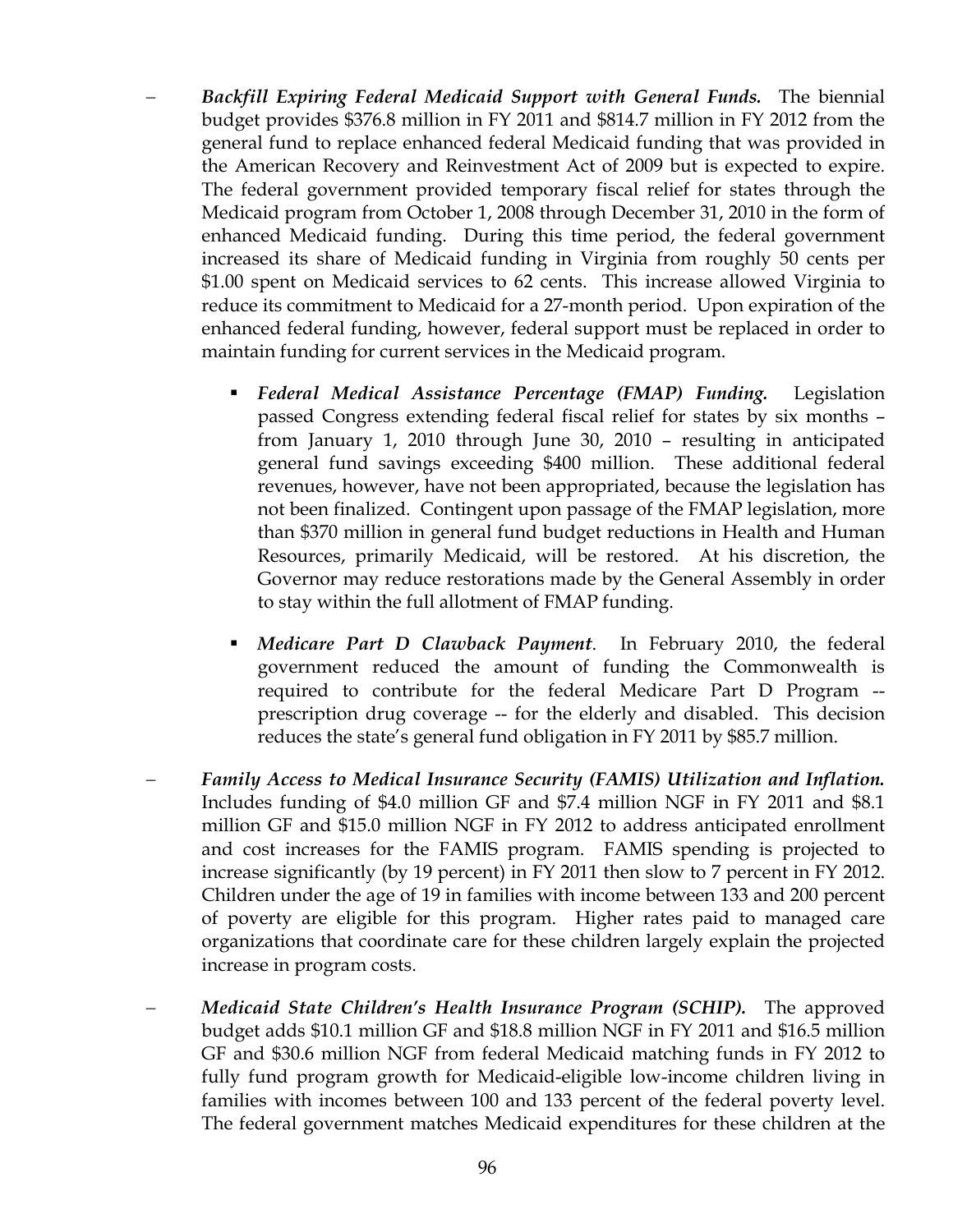same rate that is provided for the FAMIS program (about 65 percent). Enrollment in this program is up significantly due to the prolonged recession. Program expenditures are expected to grow by 18.7 percent in FY 2011 and 14.2 percent in FY 2012.

− *Increased Funding for Involuntary Mental Commitments.* Adds \$3.1 million GF each year for rising hospital and physician costs related to temporary detention orders. Legislative changes to the Commonwealth's mental health civil commitment statutes enacted by the 2008 General Assembly appear to explain recent growth in the program. Expenditures rose by 27 percent in FY 2009 but are expected to level off. Additional funding of \$3.1 million GF in FY 2010 is included in HB 29 to address rising caseloads.

## *Increased Funding*

- *Adjust Funding for the Virginia Health Care Fund.* Adds \$8.1 million in FY 2011 and \$5.9 million in FY 2012 from the general fund to reflect net changes in revenues to the Virginia Health Care Fund. Revenues in the fund are derived from 40 percent of revenues from the Master Tobacco Settlement Agreement, tobacco taxes, and Medicaid recoveries. Because revenues from the Fund are used as a portion of the state's match for the Medicaid program, lower revenues require an additional general fund appropriation to maintain currently-funded Medicaid services. Changes include:
	- Addtional general fund support to account for projected declines in cigarette tax revenues to the Fund and replace falling revenues from schoolbased revenue maximization initiatives; and
	- Reduced general funds as a result of increased tax collections on other tobacco products and an increase in the amount to be transferred from the Master Tobacco Settlement to the Fund from 40.0 to 41.5 percent of overall revenues. Currently, 10.0 percent of tobacco settlement funds flow to the Virginia Foundation for Healthy Youth; the allocation to the VFHY will be reduced to 8.5 percent or \$2.0 million annually.
- − *Provide General Fund Match for State Mental Health and Intellectual Disability Training Centers.* Adds \$31.9 million GF and \$28.1 million NGF from federal Medicaid matching funds in FY 2012 for the Medicaid costs of individuals served at state mental health and mental retardation facilities. In prior years, the Department of Behavioral Health and Developmental Services has transferred internal funds to the Department of Medical Assistance Services to draw down federal Medicaid dollars. Because DBHDS' source of internal funding has been exhausted, additional general fund support is necessary to receive federal funding. About \$2.0 million of the additional \$31.9 million GF reflects the loss of enhanced federal Medicaid funding provided through federal stimulus funds.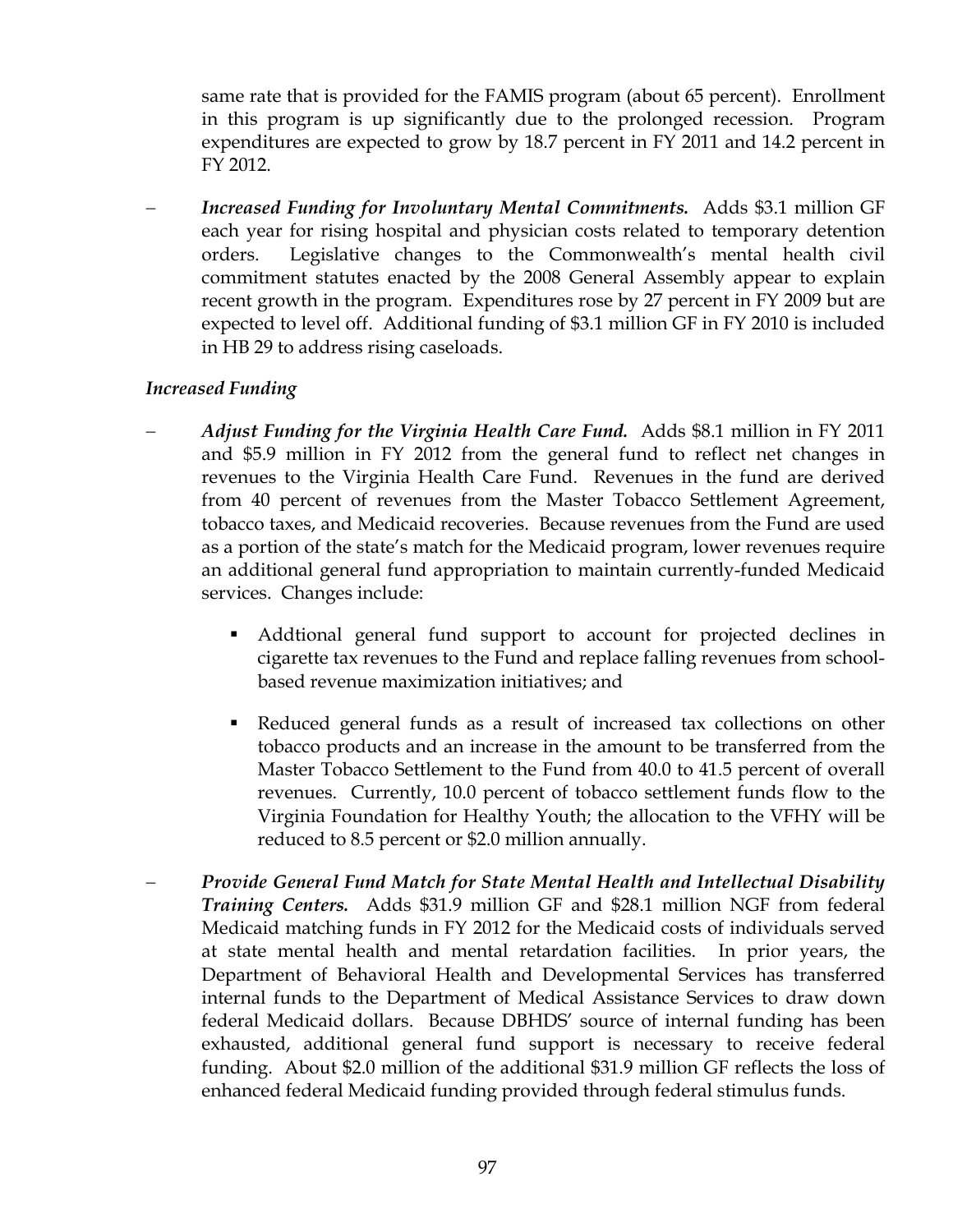- − *FMAP Add 250 Intellectual Disability Waiver Slots.* Includes \$5.4 million the first year and \$7.8 million the second year from the general fund and \$6.8 million the first year and \$7.8 million the second year from federal Medicaid matching funds contingent upon Congress extending federal FMAP funding until June 30, 2011.
- − *Expand Medicaid Coverage to Pregnant Women to Comply With Federal Law.*  Provides \$667,887 in FY 2011 and \$659,221 in FY 2012 from the general fund and \$727,887 NGF in FY 2011 and \$659,221 NGF in FY 2012 from federal Medicaid matching funds to expand Medicaid coverage to pregnant women with income between 133 and 185 percent of poverty who have other health insurance coverage. Under current law, low-income pregnant women who have access to health insurance coverage are not eligible for FAMIS coverage or Medicaid. Federal legislation passed earlier this year (Children's Health Insurance Program Reauthorization Act (CHIPRA) of 2009) that requires that pregnant women be enrolled in Medicaid at these eligibility levels or the Commonwealth may have to forego enhanced federal funding for these women. In effect, Medicaid will become the secondary payer for pregnancy-related costs not covered by the private insurer.
- − *Additional NGF for Nursing Facility Improvement Grant Program.* Includes \$250,000 NGF each year from civil penalties paid by nursing facilities that can only be used for nursing facility improvements, according to federal law. Additional funding will be used to fund the Department's grant program to nursing facilities to improve work environments and reduce staff turnover.

## *Provider Rate Reductions (Hospital Services)*

The table below details all hospital provider rate reductions totaling \$201.1million GF and \$187.7 million from federal Medicaid matching funds over the biennium. A description of major hospital reduction strategies is included after the table. Funding is restored for a number of hospital reductions contingent on the receipt of an additional two quarters of FMAP funding in FY 2011 (see notes below). However, the Governor has the discretion to modify the funding if the FMAP received is less than projected for Virginia.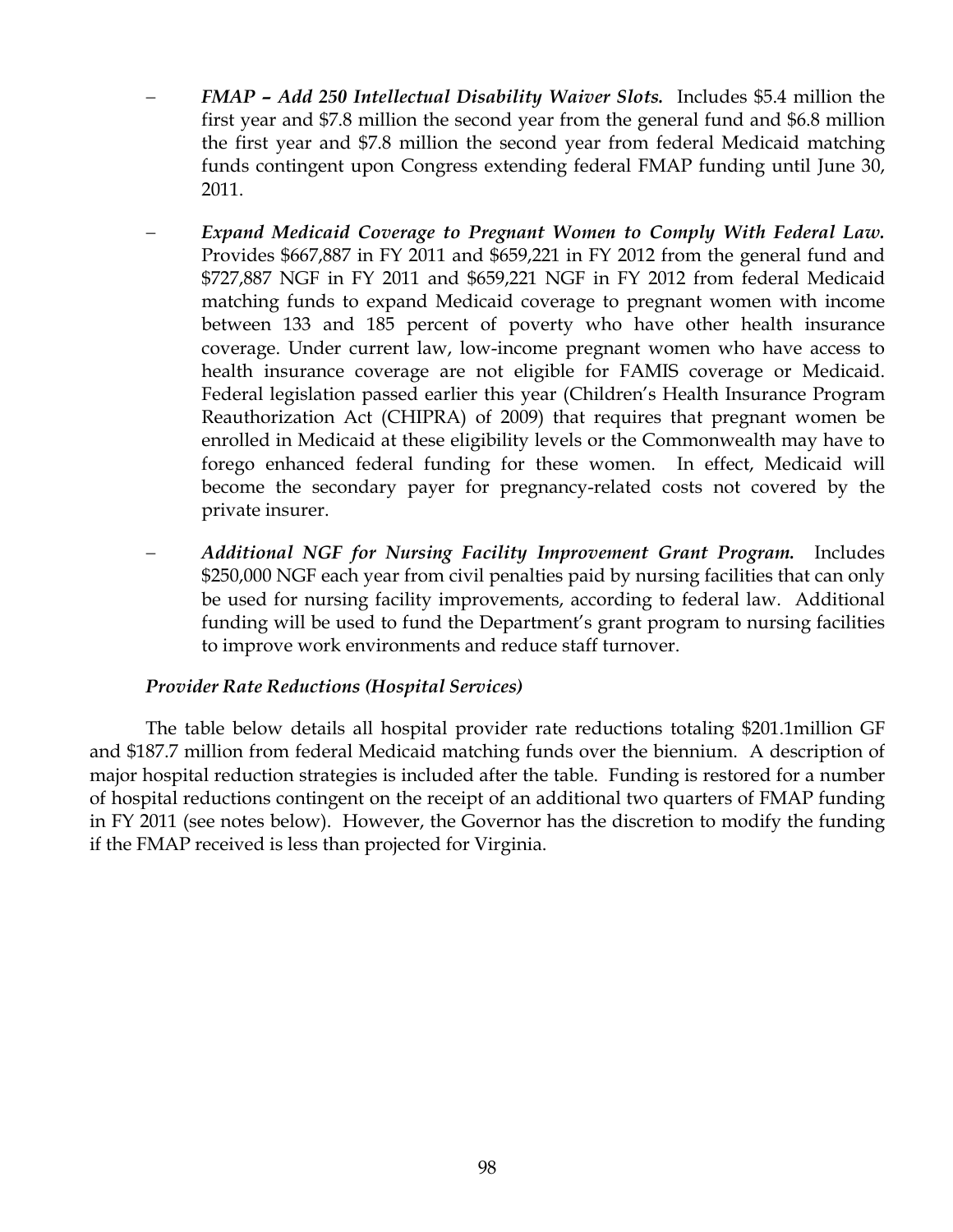|                                                                                                                     | FY 2011                     |                              | FY 2012                     |                              |
|---------------------------------------------------------------------------------------------------------------------|-----------------------------|------------------------------|-----------------------------|------------------------------|
| Description                                                                                                         | <b>GF</b><br><b>Savings</b> | <b>NGF</b><br><b>Savings</b> | <b>GF</b><br><b>Savings</b> | <b>NGF</b><br><b>Savings</b> |
| <b>Inpatient Hospitals Inflation Adjustment</b>                                                                     | \$29.4                      | \$37.1                       | \$46.6                      | \$46.6                       |
| Withhold adjustment each year of biennium                                                                           |                             |                              |                             |                              |
| <b>Inpatient Hospital Operating Rates (a)</b>                                                                       | \$14.6                      | \$18.4                       | \$24.2                      | \$24.2                       |
| Reduce by 3% in FY 2011 and 4% in FY 2012                                                                           |                             |                              |                             |                              |
| <b>Inpatient Hospital Capital Rates (a)</b>                                                                         | \$1.6                       | \$2.0                        | \$2.6                       | \$2.6                        |
| Reduce by 3% in FY 2011 and 4% in FY 2012                                                                           |                             |                              |                             |                              |
| <b>Outpatient Hospital Operating Rates (a)</b>                                                                      | \$6.9                       | \$8.7                        | \$10.8                      | \$10.8                       |
| Reduce by 3% in FY 2011 and 4% in FY 2012                                                                           |                             |                              |                             |                              |
| <b>Indigent Care at State Teaching Hospitals (b)</b>                                                                | \$14.3                      | \$0.0                        | \$15.0                      | \$0.0                        |
| Continue Sept. 2009 budget reduction of 3%                                                                          |                             |                              |                             |                              |
| Reduce reimbursement by 3% in FY 2011 & FY 2012                                                                     |                             |                              |                             |                              |
| <b>Inpatient Hospitals Disproportionate Share</b>                                                                   | \$8.7                       | \$8.7                        | \$9.2                       | \$9.2                        |
| Maintain DSH payments at FY 2010 level                                                                              |                             |                              |                             |                              |
| <b>Out-of-State Hospitals</b>                                                                                       | \$5.2                       | \$6.6                        | \$6.2                       | \$6.2                        |
| Impose reciprocal payments (c)<br>٠                                                                                 |                             |                              |                             |                              |
| Impose stricter requirements for Indirect Medical<br>٠<br>Education Payments and Disproportionate Share<br>Payments |                             |                              |                             |                              |
| Inpatient Hospitals GME & IME Payments                                                                              | \$2.1                       | \$2.7                        | \$2.8                       | \$2.8                        |
| Withhold inflation from Graduate and Indirect Medical<br><b>Education payments</b>                                  |                             |                              |                             |                              |
| Redirect IME payments for high volume NICUs to<br>$\bullet$<br>Children's Hospital of the King's Daughters          |                             |                              |                             |                              |
| Long-Stay Hospitals (a)                                                                                             | \$0.4                       | \$0.6                        | \$0.5                       | \$0.5                        |
| Reduce payments to average Medicaid allowable costs<br><b>TOTAL, Hospital Reductions</b>                            | \$83.2                      | \$84.8                       | \$117.9                     | \$102.9                      |

#### (b) Restorations would apply only to reductions totally \$7.1 million GF each year.

(c) Restorations would apply to first year reduction only.

− *Eliminate Inflation Adjustment for Hospital Operating Rates.* Reduces \$29.4 million GF in FY 2011 and \$46.6 million GF in FY 2012 and \$37.1 million NGF in FY 2011 and \$46.6 million NGF in FY 2012 from federal Medicaid matching funds by withholding the annual inflation adjustment to inpatient operating rates for acute and rehabilitation hospitals each year of the FY 2010-12 biennium. Under current law, the inpatient operating rates for hospitals are adjusted annually by an inflation factor based on current trends in hospital costs. Hospital operating rates will be rebased as scheduled on July 1, 2010 and are unaffected by this budget action.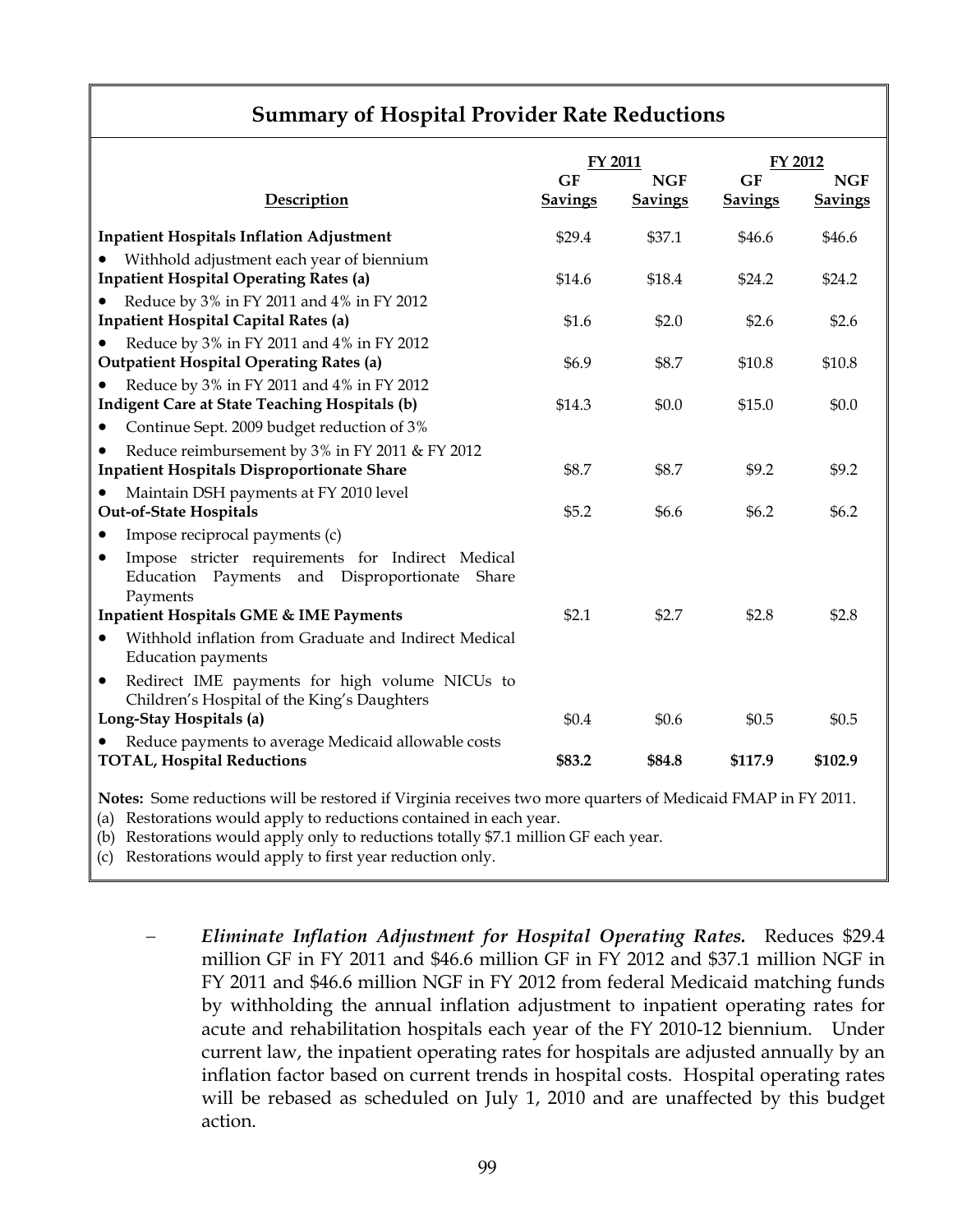- − *FMAP Reduce Inpatient Hospital Operating Rates.* Includes savings of \$14.6 million GF and \$18.4 million NGF in FY 2011 and \$24.2 million GF and \$24.2 million NGF in FY 2012 by reducing inpatient hospitals rates by three percent the first year and four percent the second year. Language is added to restore funding contingent upon Congress extending federal FMAP funding until June 30, 2011 at the discretion of the Governor.
- − *FMAP Reduce Inpatient Hospital Capital Rates.* Reduces \$1.6 million GF and \$2.0 million NGF in FY 2011 and \$2.6 million GF and \$2.6 million NGF in FY 2012 from reimbursements to hospitals for inpatient hospital capital rates. The approved budget reduces inpatient hospitals capital reimbursement rates by three percent the first year and four percent the second year. Language is added to restore funding contingent upon Congress extending federal FMAP funding until June 30, 2011 at the discretion of the Governor.
- − *FMAP Reduce Outpatient Hospital Rates.* Includes savings of \$6.9 million GF and \$8.7 million NGF in FY 2011 and \$10.8 million GF and \$10.8 million NGF in FY 2012 by reducing reimbursements for outpatient hospital services by three percent the first year and four percent the second year. Language is added to restore funding contingent upon Congress extending federal FMAP funding until June 30, 2011 at the discretion of the Governor.
- − *FMAP Reduce Funding for Indigent Care at State Teaching Hospitals.* Reduces \$14.3 million the first year and \$15.0 million the second year from the general fund for the cost of delivering indigent care at VCU Health System and UVA Health System. The introduced budget included a 3 percent reduction for indigent care costs, but the approved budget included a further reduction of almost 3 percent. However, the additional reduction of \$7.1 million GF each year will be restored contingent upon the extension of federal FMAP funding through June 30, 2011 at the discretion of the Governor.
- − *Maintain Disproportionate Share Hospital (DSH) Payments at FY 2010 Funding Level.* The introduced budget included savings of \$10.0 million in FY 2011 and \$10.5 million in FY 2012 to the general fund and \$10.0 million in FY 2011 and \$10.5 million in FY 2012 to federal Medicaid matching funds by maintaining current DSH payments to acute and rehabilitation hospitals at the same rate in effect in FY 2010. DSH payments are provided to hospitals that serve a disproportionate share of indigent individuals compared to peer hospitals. This change did not include an inflationary adjustment for DSH, although it will allow that hospital-specific payments to be rebased in FY 2011. Because no additional funding was provided, however, some hospitals that qualify for DSH payment will receive additional support, while others will receive less. This outcome was dictated by the Department's policy that any changes be budget neutral. In addition, the threshold to qualify for DSH payments for hospitals was lowered from 15 to 14 percent of Medicaid utilization, resulting in additional hospitals qualifying for these payments.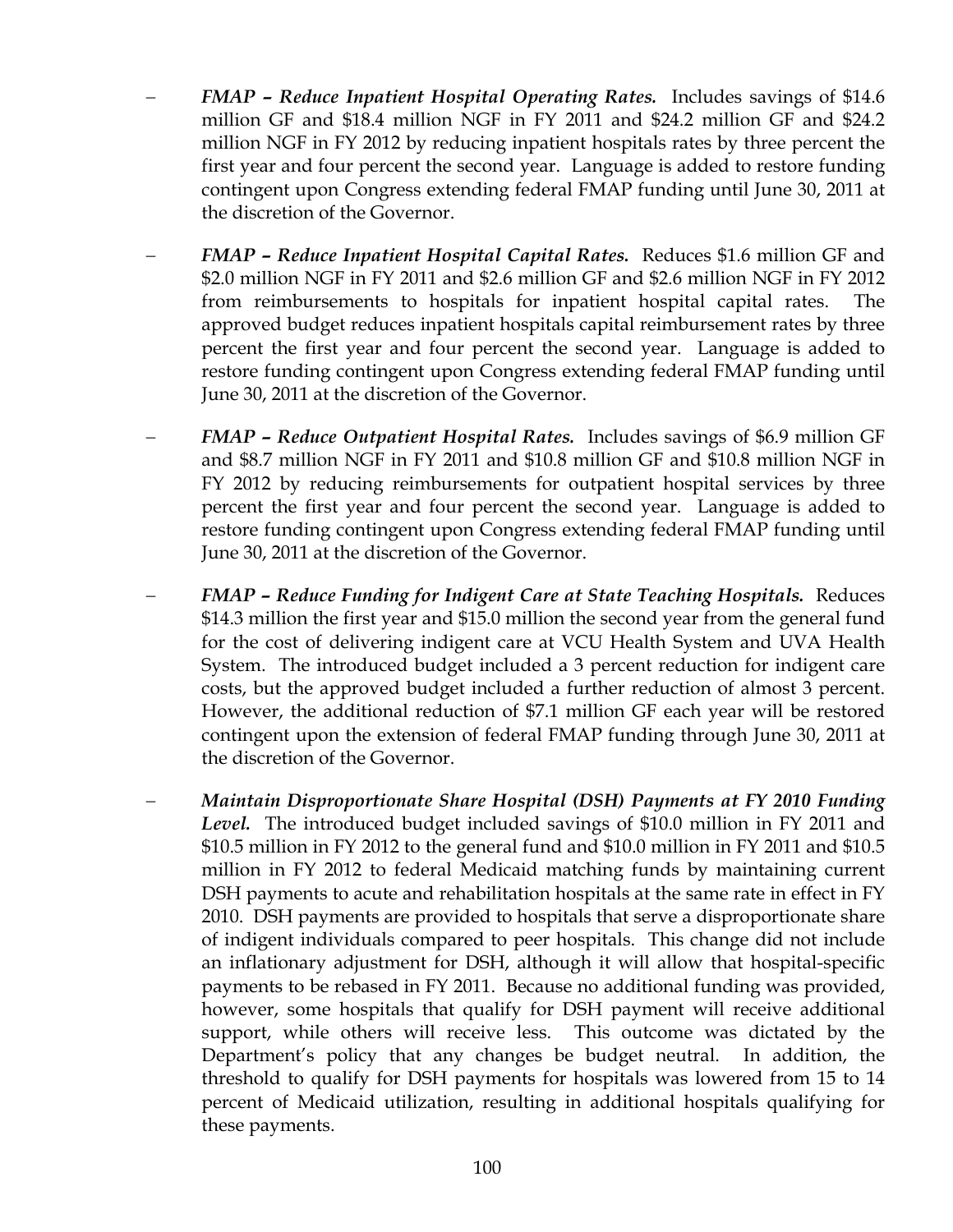The adopted budget restores \$1.2 million GF and \$1.3 million NGF each year to instate hospitals who would have experienced a reduction in their DSH payments in the 2010-12 biennium due to these budget and policy actions. Consequently the net reduction in DSH payments totals \$8.7 GF and \$8.7 NGF in FY 2011 and \$9.2 million GF and \$9.2 million NGF in FY 2012.

- − *Out-of-State Hospital Payments.* Reduces reimbursements to out-of-state hospitals treating Medicaid payments by \$5.2 million GF and \$6.6 million NGF the first year and \$6.2 million GF and \$6.2 million NGF from federal Medicaid matching funds. The following reductions will only apply to out-of-state hospitals bordering Virginia whose Virginia Medicaid patient days is less than 12 percent of their total Medicaid business. Strategies include:
	- *Reciprocal Medicaid Payments.* Reduces \$2.3 million GF and \$3.7 million NGF the first year and \$3.0 million GF and \$3.0 million NGF from federal Medicaid matching funds the second year by reimbursing out-of-state hospitals treating Virginia Medicaid recipients at the same rate their hospitals pay Virginia hospitals. Language is added to delay the effective data of this provision by one year contingent upon Congress extending federal FMAP funding until June 30, 2011; the restoration of funding is at the discretion of the Governor.
	- *Impose Stricter Requirements on Indirect Medical Education (IME) Payments.*Includes savings of \$1.7 million GF and \$1.7 million NGF the first year and \$1.9 million GF and \$1.9 million NGF from federal Medicaid matching funds the second year by imposing stricter requirements for outof-state hospitals to receive supplemental IME payments from the Commonwealth. Out of state hospitals that do not meet the new threshold will see their IME payments eliminated. According to DMAS officials, none of Virginia's neighboring states provides IME payments for out-of-state hospitals.
	- *Impose Stricter Requirements on Disproportionate Share Hospital (DSH) Payments for Out-of-State Hospitals.* The introduced budget assumed savings of \$2.5 million in FY 2011 and \$2.6 million in FY 2012 to the general fund and \$2.5 million in FY 2011 and \$2.6 million in FY 2012 to federal Medicaid matching funds by tightening the requirements for out-of-state hospitals to qualify for DSH payments under Virginia's Medicaid program. The approved budget restores 50 percent of the reduction to out-of-state hospitals that do not satisfy the more stringent DSH requirement. Under current law, a hospital whose Medicaid utilization – measured by patient days – exceeds 15 percent qualifies for an extra payment known as DSH if they are serving Virginia Medicaid enrollees. However, an out-of-state hospital can qualify for DSH if 8 percent of its utilization is from Virginia residents and 8 percent from another state's Medicaid program.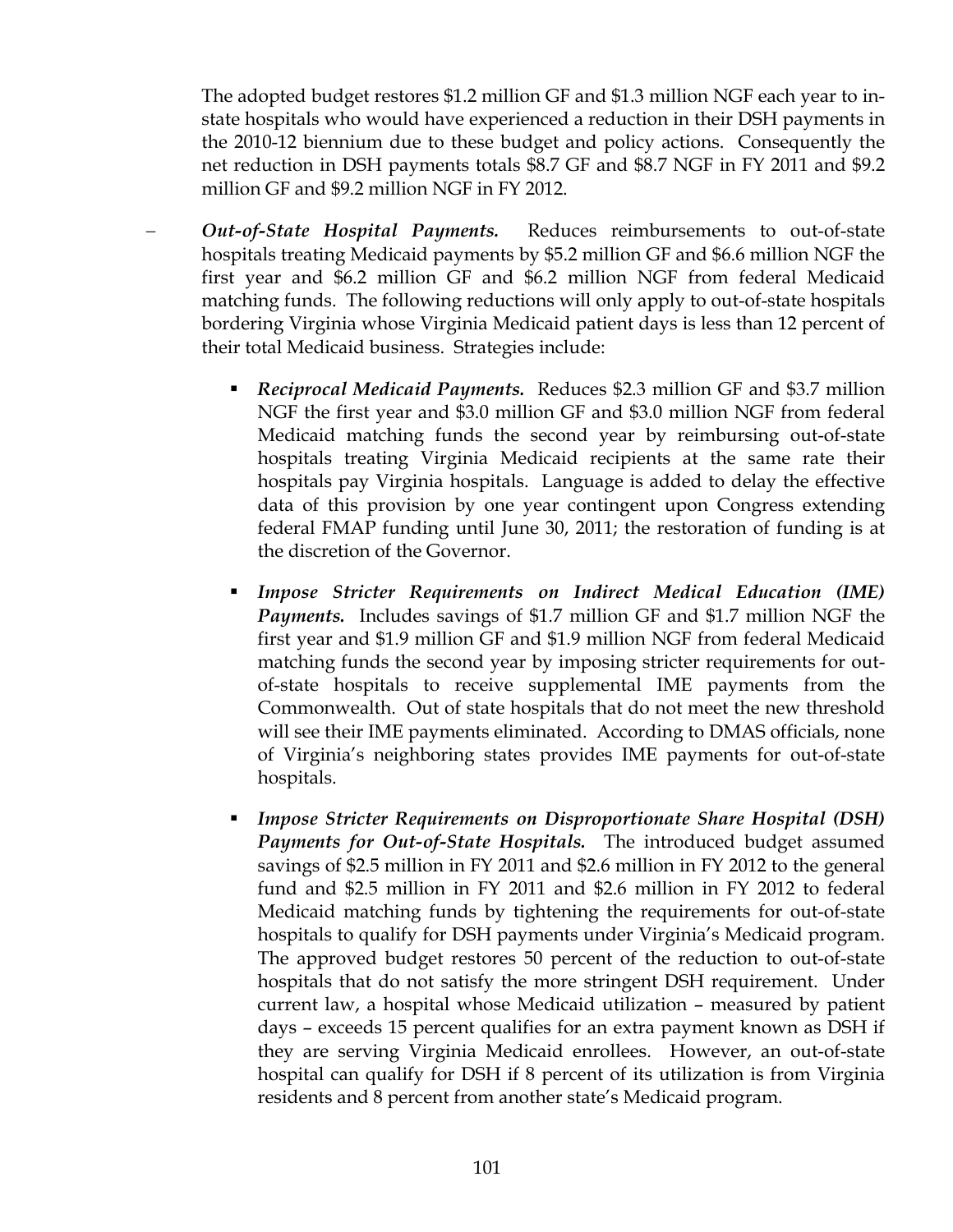- − *FMAP Reduce Funding for Long-Stay Rehabilitation Hospitals.* Reduces \$449,298 the first year and \$522,102 the second year from the general fund and \$566,983 the first year and \$522,102 the second year from federal Medicaid matching funds by eliminating the incentive plan for hospitals with costs below the ceiling for long-stay hospitals, eliminating inflationary increases each year, and freezing the ceiling on payments. Language is added to restore funding for the incentive plan each year contingent upon Congress extending federal FMAP funding until June 30, 2011; the restoration of funding is at the discretion of the Governor.
- − *Indirect Medical Education Payments and High-Volume Neo-Natal Intensive Care Units (NICUs).* Modifies budget language restricting the additional payment for high-volume NICUs to hospitals with Medicaid utilization greater than 50 percent of total patient volume. Under current law, three hospitals receive an extra payment to recognize the high-volume of NICU births at their hospital -- Children's Hospital of the King's Daughters (CHKD), Inova – Fairfax Hospital, and Johnson City (TN) Memorial. This change eliminates approximately \$500,000 GF each year for Inova Fairfax Hospital and Johnson City Memorial and redirects those funds to CHKD.

## *Other Provider Rate Reductions (except Hospital Services)*

Other provider rate reductions not related to hospitals total \$165.7million GF and \$183.5 million from federal Medicaid matching funds over the biennium. The reductions are summarized in the table below. Additional narrative is included for major budget reductions.

## − *Nursing Facility Reimbursement Rates*

- *Maintain Nursing Facility Rates at FY 2010 Level.* Includes savings of \$11.2 million in FY 2011 and \$18.3 million in FY 2012 from the general fund and \$14.1 million in FY 2011 and \$18.3 million in FY 2012 from federal Medicaid matching funds by maintaining the rates paid for nursing facilities at the same level in effect in FY 2010. This budget action withholds an annual adjustment for inflation and triennial rebasing of the rates paid to nursing homes.
- *FMAP Nursing Facility Operating Rate and Capital Reductions.* Reduces \$12.9 in FY 2011 and \$16.3 million in FY 2012 from the general fund and \$16.3 million each year from federal Medicaid matching funds by reducing nursing facility operating rates by three percent the first year and three percent the second year and reducing reimbursements for capital projects by 0.25 percent the first year and 0.5 percent the second year. Language is added to restore funding for this reduction contingent upon Congress extending federal FMAP funding until June 30, 2011; the restoration of funding is at the discretion of the Governor.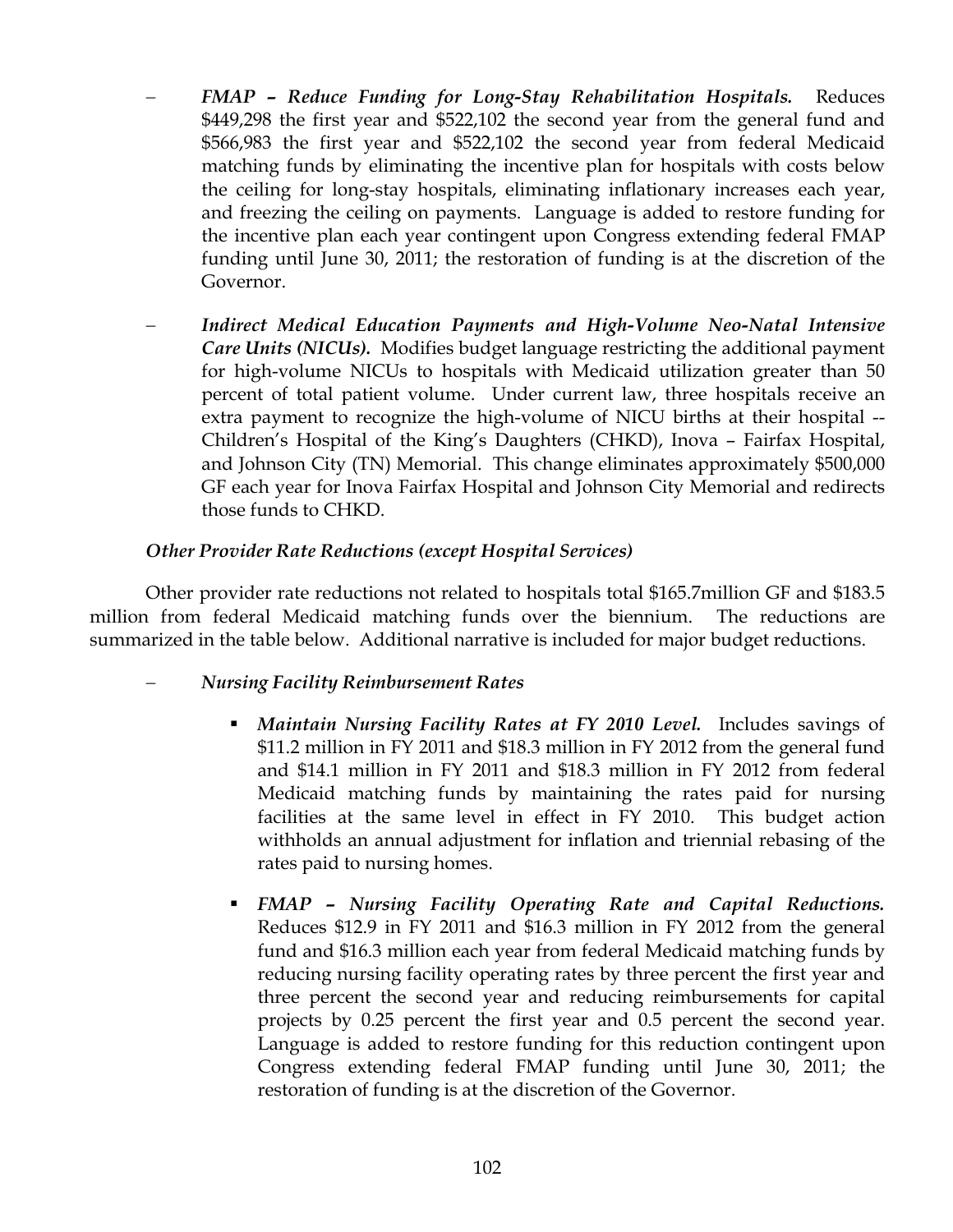# **Summary of Other Provider Rate Reductions**

|           |                                                                                                    | <b>FY 2011</b> |            | FY 2012 |         |
|-----------|----------------------------------------------------------------------------------------------------|----------------|------------|---------|---------|
|           | <b>Provider Payment Reductions</b>                                                                 | GF             | <b>NGF</b> | GF      | $NGF$ . |
|           | <b>Nursing Facilities</b>                                                                          | \$24.1         | \$30.4     | \$34.7  | \$34.7  |
| $\bullet$ | Withhold annual inflation rate adjustment, and                                                     |                |            |         |         |
|           | triennial rebasing of facility rates                                                               |                |            |         |         |
| $\bullet$ | Reduce operating rates by 3% in FY 2011 and 3%<br>in FY 2012 (a)                                   |                |            |         |         |
| $\bullet$ | Reduce capital reimbursement rates by 0.25% in<br>FY 2011 and 0.5% in FY 2012 (a)                  |                |            |         |         |
|           | Home and Community-Based Services                                                                  | \$18.2         | \$22.9     | \$18.0  | \$18.0  |
|           | Reduce provider rates by 5 percent (a)                                                             |                |            |         |         |
|           | <b>Intensive In-Home Services</b>                                                                  | \$9.3          | \$11.7     | \$10.5  | \$10.5  |
|           | Reduce rates from \$70 to \$60 per hour                                                            |                |            |         |         |
|           | <b>Practitioner Fees</b>                                                                           | \$8.8          | \$11.1     | \$14.7  | \$14.7  |
|           | Reduce by 3% in FY 2011 and 4% in FY 2012 (a)                                                      |                |            |         |         |
|           | <b>Residential Psychiatric Facilities</b>                                                          | \$2.9          | \$3.7      | \$5.3   | \$5.3   |
| $\bullet$ | Reflect Sept. 2009 rate reduction of 1%                                                            |                |            |         |         |
| $\bullet$ | Withhold annual inflation rate adjustment                                                          |                |            |         |         |
| $\bullet$ | Reduce operating rates by 3% in FY 2011 and 4%<br>in FY 2012 (b)                                   |                |            |         |         |
|           | <b>Dental Services</b>                                                                             | \$1.5          | \$1.9      | \$2.3   | \$2.3   |
|           | Reduce by 3% in FY 2011 and 4% in FY 2012 (a)                                                      |                |            |         |         |
|           | <b>Therapeutic Behavioral Services</b>                                                             | \$2.0          | 2.6        | \$2.8   | \$2.8   |
|           | Reduce day treatment rates by 3% in FY 2011 and<br>4% in FY 2012 (b)                               |                |            |         |         |
| $\bullet$ | Reflect FY 2010 5% rate reduction for certain<br>children's residential behavioral services        |                |            |         |         |
|           | <b>Clinical Laboratory Services</b>                                                                | \$1.6          | \$2.0      | \$1.4   | \$1.4   |
|           | Reduce reimbursement rate by 5 percent                                                             |                |            |         |         |
|           | <b>Durable Medical Equipment</b>                                                                   | \$1.4          | \$1.8      | \$2.3   | \$2.3   |
|           | Reduce some rates from 100% to 90% of Medicare,<br>modify fee & price schedules for other supplies |                |            |         |         |
|           | <b>Pharmacy Payments</b>                                                                           | \$0.8          | \$1.0      | \$1.5   | \$1.54  |
|           | Reduce pharmacy dispensing fee from \$3.75 to<br>\$3.50 in FY 2012 (c)                             |                |            |         |         |
| $\bullet$ | Reduce payments from the avg. wholesale price<br>(AWP) minus $10.25%$ to AWP minus $13.1%$ (a)     |                |            |         |         |
|           | <b>Freestanding Psychiatric Facilities</b>                                                         | \$0.3          | \$0.0      | \$0.4   | \$0.0   |
|           | Withhold annual inflation adjustment & rebasing                                                    |                |            |         |         |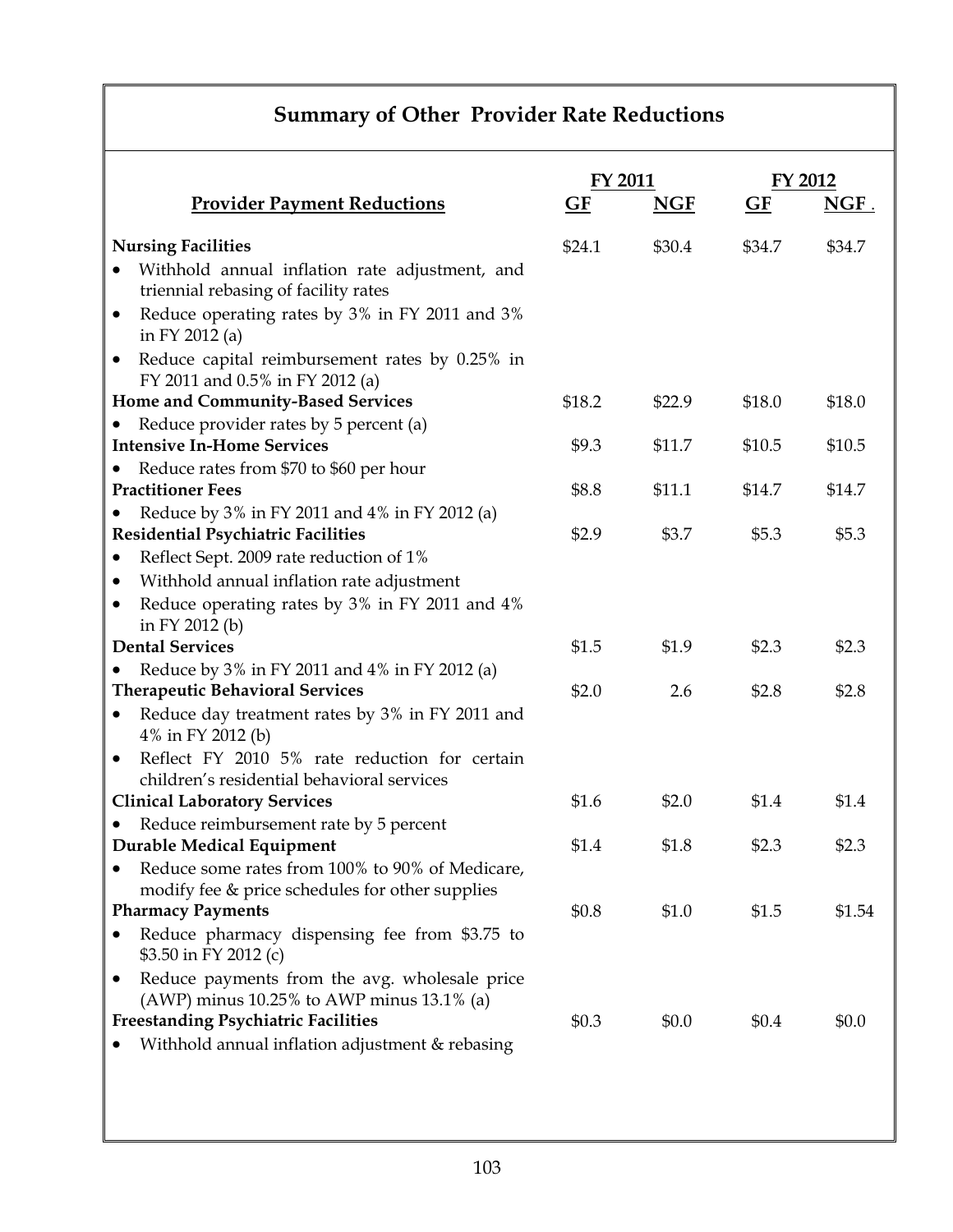# **Summary of Other Provider Rate Reductions** *(cont'd)*  **FY 2011 FY 2012 Provider Payment Reductions 6 GF GF GF NGF. Outpatient Rehabilitation & Home Health Agencies**  • Withhold annual inflation rate adjustment  $$0.3$   $$0.3$   $$0.6$   $$0.6$ **TOTAL Other Provider Reductions \$71.2 \$89.4 \$94.5 \$94.1 Notes:** Some reductions will be restored if Virginia receives two more quarters of Medicaid FMAP in FY 2011. (a) Restorations would apply to reductions contained in each year. (b) Restorations would apply only to first year reduction only.

(c) Restorations would apply to second year reduction only.

- − *FMAP Reduce Provider Rates for Home and Community-Based Waiver Services by 5 Percent*. Reduces \$18.2 million in FY 2011 and \$18.0 million in FY 2012 from the general fund and \$22.9 million in FY 2011 and \$18.0 million in FY 2012 from federal Medicaid matching funds by reducing the rates paid to community-based providers of Medicaid waiver services by five percent beginning July 1, 2010. This reduction will not apply to skilled nursing services provided under the Technology Assisted waiver. Language is added to restore funding for home and community-based provider rates contingent upon Congress extending federal FMAP funding until June 30, 2011.
- − *Reduce Rates for Intensive In-home Mental Health Services.* Captures general fund savings of \$9.3 million in FY 2011 and \$10.5 million in FY 2012 and savings in federal Medicaid matching funds of \$11.7 million in FY 2011 and \$10.5 million in FY 2012 by decreasing the hourly reimbursement rate for intensive in-home mental health services from \$70 to \$60 per hour. This change was included in HB 29 because it is effective on February 1, 2010 (FY 2010). This community mental health rehabilitation service is one of the fastest growing expenditure categories within Medicaid. Services are provided to children and adults up to age 21 who are either (i) at-risk of being moved into an out-of-home placement or (ii) are in an out-of-home placement due to a documented clinical need.
- − *FMAP Reduce Medicaid Practitioner Fees.* Includes savings of \$8.8 million in FY 2011 and \$14.7 million in FY 2012 from the general fund and \$11.1 million in FY 2011 and \$14.7 million in FY 2012 from federal Medicaid matching funds by reducing practitioner fees by 3 percent the first year and 4 percent the second year. Language is added to restore funding for this reduction contingent upon Congress extending federal FMAP funding until June 30, 2011; the restoration of funding is at the discretion of the Governor.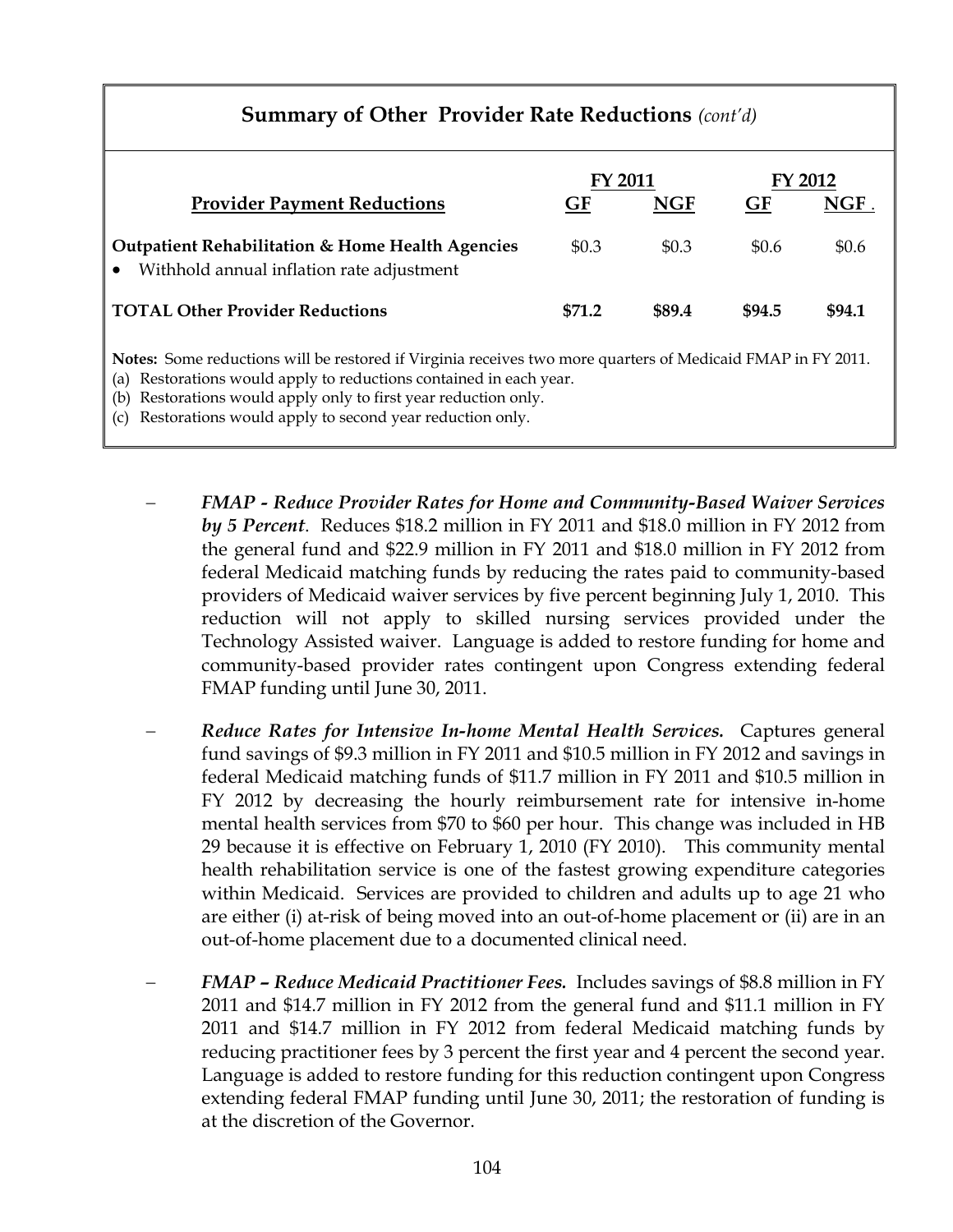- − *Psychiatric Residential Treatment Facilities.* In addition, to the September 2009 budget reduction, which reduced residential facility rates by one percent, two changes reduce reimbursements for psychiatric treatment facilities during the FY 2010-12 biennium. Combined with the ongoing impact of the September reduction, these changes result in biennial savings of \$8.2 million GF and \$9.0 million NGF from federal Medicaid matching fund. Strategies include:
	- **Eliminate Inflation Adjustment.** Reduces \$1.2 million GF and \$1.5 million NGF the first year and \$2.8 million GF and \$2.8 million NGF from federal Medicaid matching funds by withholding an annual inflationary adjustment for residential psychiatric facilities each year of the biennium**.**
	- *FMAP Reduce Operating Rates by Three Percent and Four Percent in FY 2011 and FY 2011.*Reduces facility operating rates by three percent the first year and an additional percent the second year to achieve savings of \$1.3 million GF and \$1.7 million NGF the first year and \$2.0 million GF and \$2.0 million NGF from federal Medicaid matching funds. Language is added to delay this reduction by one year contingent upon Congress extending federal FMAP funding until June 30, 2011; the restoration of funding is at the discretion of the Governor.
- − *FMAP Dental Services Fees.* Reduces \$1.5 million GF and \$1.9 million NGF the first year and \$2.3 million GF and \$2.3 million NGF from federal Medicaid matching funds by reducing dental service rates by 3 percent the first year and 4 percent the second year. Language is added to restore funding for this reduction contingent upon Congress extending federal FMAP funding until June 30, 2011; the restoration of funding is at the discretion of the Governor.
- − *FMAP Therapeutic Behavioral Services.* Includes savings from two actions affecting reimbursement for therapeutic behavioral services. First, savings reflect the FY 2010 five percent reduction in rates for Level A children's group home and Level B therapeutic group home psychiatric residential treatment facility (PRTF) services. Second, savings reflect a reduction in reimbursement for therapeutic day treatment services by 3 percent the first year and 4 percent the second year. Language is added to delay the rate reduction in day treatment services by one year contingent upon Congress extending federal FMAP funding until June 30, 2011; the restoration of funding is at the discretion of the Governor. In combination, these actions total biennial savings of \$4.8 million GF and \$5.4 million NGF from Medicaid matching funds.
- − *Reimbursement Changes for Durable Medical Equipment (DME).* Includes multiple strategies to reduce spending on DME by \$1.4 million GF and \$1.8 million NGF in FY 2011 and \$2.3 million GF and \$2.3 million NGF in FY 2012 including:
	- Reducing reimbursement rates from 100 to 90 percent of Medicare for equipment that has a Regional Carrier Rate;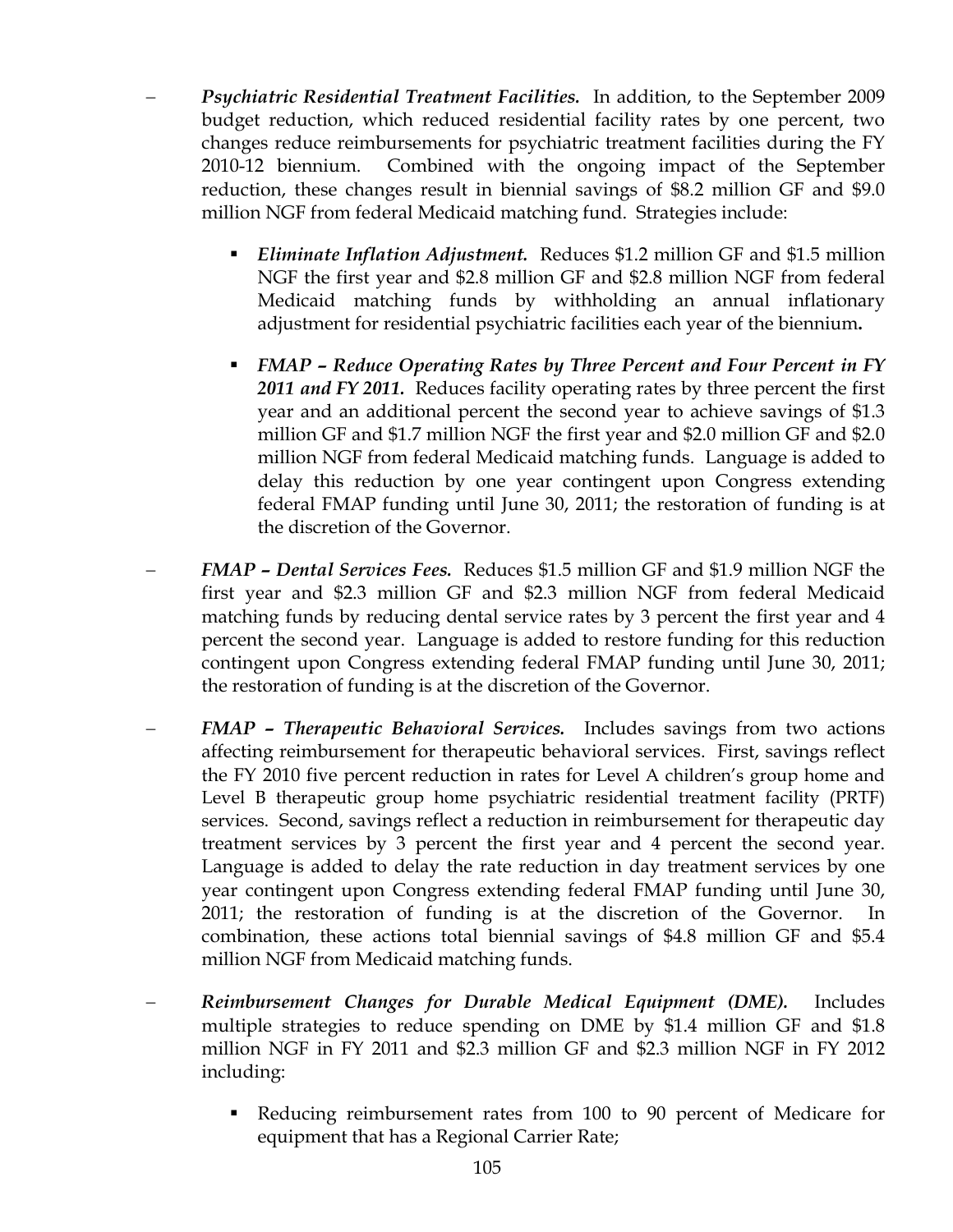- Reducing fee schedules by category-specific amounts as recommended by a November 2009 report on DME;
- Modifying the pricing schedule for incontinence supplies from cases to items to conform with industry standards;
- Modifying reimbursement for incontinence supplies based on competitive bidding;
- Establishing rates for additional procedure codes where benchmark rates are available;
- Reimbursing at cost plus 30 percent for any item not on the fee schedule;
- Determining alternate pricing for any code that does not have a rate; and
- Limiting service day reimbursement to intravenous and oxygen therapy equipment.
- − *FMAP Pharmacy Reimbursement.* The adopted budget includes savings from two actions affecting reimbursement for pharmacy services; however, language is added restoring the funding for these reimbursements contingent upon Congress extending enhanced federal FMAP funding through June 30, 2011. These actions include the following:
	- **•** *Drug Acquisition Costs.* The adopted budget reduces the reimbursement rate to pharmacies for pharmaceutical products from the Average Wholesale Price (AWP) minus 10.25 percent to AWP mimus 13.1 percent. This action provides a savings to the general fund of \$819,468 in FY 2011 and \$927,000 in FY 2012 and a savings in federal Medicaid matching funds of \$1.0 million in FY 2011 and \$927,000 in FY 2012. The adopted budget adds language restoring pharmacy reimbursement to AWP minus 10.25 percent beginning in FY 2011, if Congress extends enhanced FMAP through June 30, 2011.
	- *Pharmacy Dispensing Fees.* The adopted budget reduces the dispensing fee paid to pharmacists by \$0.25 effective July 1, 2011. This action saves \$523,579 GF and \$523,579 NGF in federal matching Medicaid funds in FY 2012. However, language is added to restore funding if Congress passes a six-month extension of increased FMAP through June 30, 2011.

## *Restoration of Provider Rate Reductions Contingent upon FMAP Extension*

The approved budget includes language to restore funding for provider rate reductions included in the table below contingent upon the extension of Federal Medical Assistance Percentage (FMAP) funding by six additional months from January 1, 2011 through June 30, 2011. The Governor has the discretion to modify the amounts restored based on the actual amount of additional FMAP allocated to Virginia.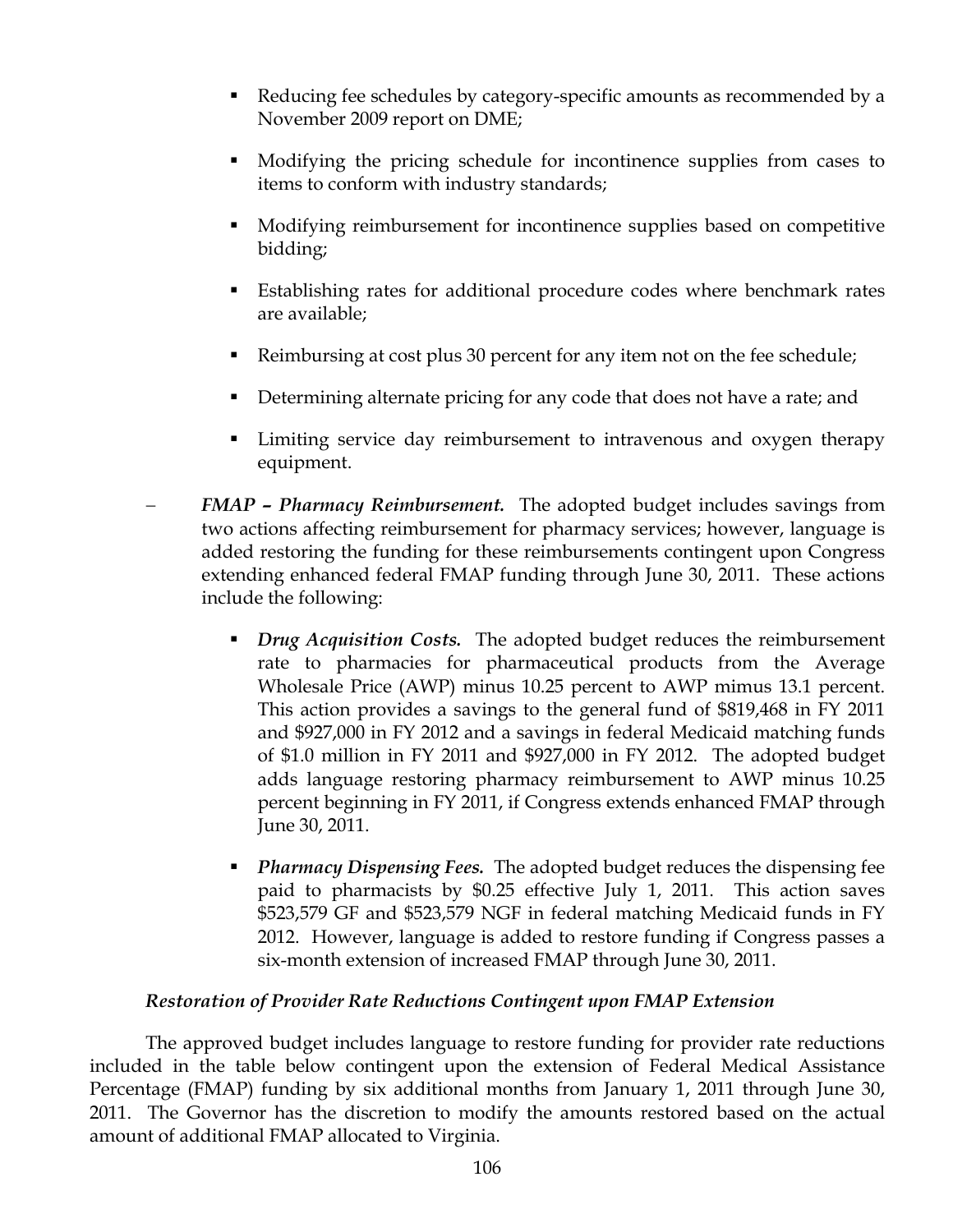# **Medicaid Provider Rate Reductions To Be Restored Contingent Upon Receipt of Additional FMAP Funding**

|                                                                                            | FY 2011 |            | FY 2012   |            |  |  |  |
|--------------------------------------------------------------------------------------------|---------|------------|-----------|------------|--|--|--|
| Description                                                                                | GF      | <b>NGF</b> | <b>GF</b> | <b>NGF</b> |  |  |  |
| <b>Inpatient Hospital Operating Rates</b>                                                  |         |            |           |            |  |  |  |
| Reduce by 3% in FY 2011 and 4% in FY 2012                                                  | \$14.6  | \$18.4     | \$24.2    | \$24.2     |  |  |  |
| <b>Inpatient Hospital Capital Rates</b>                                                    |         |            |           |            |  |  |  |
| Reduce by 3% in FY 2011 and 4% in FY 2012<br>$\bullet$                                     | \$1.6   | \$2.0      | \$2.6     | \$2.6      |  |  |  |
| <b>Indigent Care at State Teaching Hospitals</b>                                           |         |            |           |            |  |  |  |
| 3% reduction each year of biennium<br>$\bullet$                                            | \$7.1   |            | \$7.1     |            |  |  |  |
| <b>Outpatient Hospital Operating Rates</b>                                                 |         |            |           |            |  |  |  |
| Reduce by 3% in FY 2011 and 4% in FY 2012<br>$\bullet$                                     | \$6.9   | \$8.7      | \$10.8    | \$10.8     |  |  |  |
| <b>Nursing Facility Rates</b>                                                              |         |            |           |            |  |  |  |
| Reduce operating rates by 3% in FY 2011 and 3%<br>in FY 2012                               | \$12.9  | \$16.3     | \$16.3    | \$16.3     |  |  |  |
| Reduce capital reimbursement rates by 0.25% in<br>$\bullet$<br>FY 2011 and 0.5% in FY 2012 |         |            |           |            |  |  |  |
| Home and Community-Based Waiver Services                                                   |         |            |           |            |  |  |  |
| Reduce by 5% in FY 2011 and 4% in FY 2012                                                  | \$18.2  | \$22.9     | \$18.0    | \$18.0     |  |  |  |
| <b>Practitioner Fees</b>                                                                   |         |            |           |            |  |  |  |
| Reduce by 3% in FY 2011 and 4% in FY 2012                                                  | \$8.8   | \$11.1     | \$14.7    | \$14.7     |  |  |  |
| <b>Dental Services</b>                                                                     |         |            |           |            |  |  |  |
| Reduce by 3% in FY 2011 and 4% in FY 2012                                                  | \$1.5   | \$1.9      | \$2.3     | \$2.3      |  |  |  |
| <b>Out-of-State Hospitals</b>                                                              |         |            |           |            |  |  |  |
| Impose reciprocal payments                                                                 | \$2.3   | \$3.7      |           |            |  |  |  |
| <b>Therapeutic Day Treatment Services</b>                                                  |         |            |           |            |  |  |  |
| Reduce by 3% in FY 2011 and 4% in FY 2012                                                  | \$1.5   | \$1.9      |           |            |  |  |  |
| <b>Psychiatric Residential Treatment Facilities</b>                                        |         |            |           |            |  |  |  |
| Reduce by 3% in FY 2011 and 4% in FY 2012                                                  | \$1.3   | \$1.7      |           |            |  |  |  |
| <b>Long-Stay Hospitals</b>                                                                 |         |            |           |            |  |  |  |
| Reduce<br>Medicaid<br>payments<br>average<br>to<br>allowable costs                         | \$0.4\$ | \$0.6      | \$0.5     | \$0.5      |  |  |  |
| <b>Pharmacy Reimbursements</b>                                                             |         |            |           |            |  |  |  |
| Restore payments to Average Wholesale Price<br>(AWP) minus 10.25 percent                   | \$0.8   | \$1.0      | \$0.9     | \$0.9      |  |  |  |
| Reduce pharmacy dispensing fee from \$3.75 to<br>$\bullet$<br>\$3.50 in FY 2012            |         |            | \$0.5     | \$0.5      |  |  |  |
| <b>TOTAL, Medicaid Provider Rate Restorations</b>                                          | \$77.9  | \$90.2     | \$97.9    | \$90.8     |  |  |  |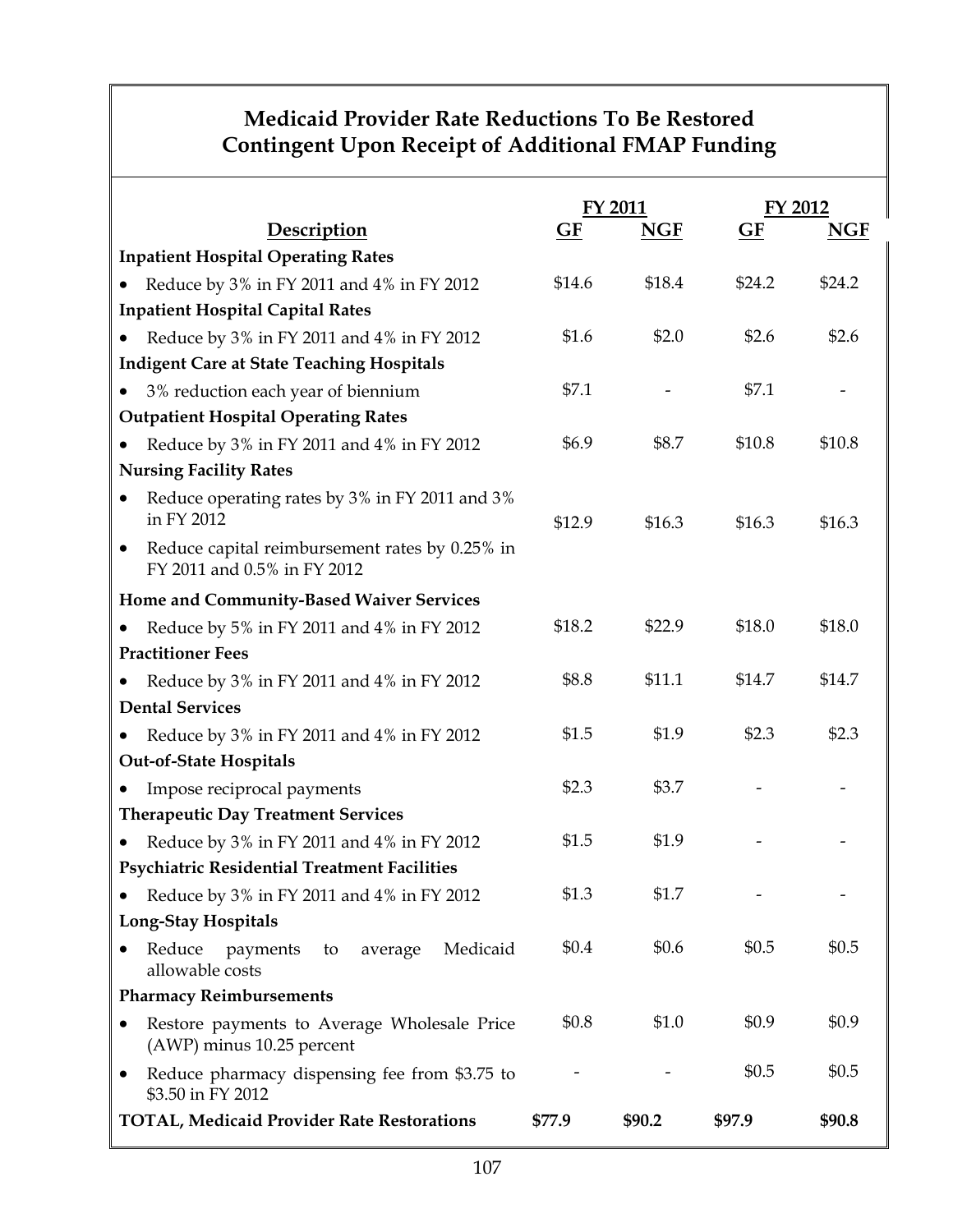## *Eligibility Reductions*

- − *FMAP Reduce Income Limits for 300 percent of Supplemental Security Income (SSI) Eligibility Category.* Under current law, certain individuals residing in nursing homes or being served through long-term care waivers are eligible for this optional Medicaid category if their income is less than 300 percent of SSI, equal to \$2,022 per month. The approved budget reduces eligibility from 300 to 275 percent of SSI or \$1,854 per month on January 1, 2011, and further reduces eligibility to 250 percent of SSI or \$1,685 on July 1, 2011, resulting in fewer individuals qualifying for Medicaid long-term care services. These changes result in general fund savings of \$16.9 million in FY 2011 and \$72.9 million in FY 2012 and savings in federal Medicaid matching funds of \$16.9 million in FY 2011 and \$72.9 million in FY 2012. Language is added to restore eligibility to 300 percent of SSI contingent upon Congress extending enhanced FMAP funding through June 30, 2011.
- − *FMAP Reduce Income Eligibility for the Aged, Blind and Disabled.* Includes savings of \$36.2 million from the general fund and \$36.2 million from federal Medicaid matching funds in FY 2012 by reducing income eligibility for the aged, blind, and disabled from 80 to 75 percent of poverty effective July 1, 2011. Language is added to restore eligibility to 80 percent of poverty contingent upon Congress extending enhanced FMAP funding through June 30, 2011.
- − *FMAP Reduce Income Eligibility in the FAMIS and FAMIS Moms Program to 175 percent of Poverty.* Assumes savings of \$19.3 million from the general fund and \$35.9 million from federal Medicaid matching funds by reducing income eligibility for pregnant women and children enrolled in FAMIS or FAMIS Moms to 175 percent of poverty effective July 1, 2011. Language is added to restore eligibility to 200 percent of poverty contingent upon Congress extending enhanced FMAP funding through June 30, 2011.
- − *FMAP Freeze Enrollment in Home and Community Based Waivers.* Includes savings of \$3.7 million in FY 2011 and \$13.3 million in FY 2012 from the general fund and \$3.7 million in FY 2011 and \$13.3 million in FY 2012 from federal Medicaid matching funds through the imposition of a freeze on new waiver slot allocations for calendar year 2011 (January 1, 2011 through December 31, 2011). Two waivers – the HIV/AIDS and Technology Assisted programs -- are exempt from the cap. The freeze will result in no new allocation of waiver slots when a current waiver recipient leaves a waiver program. Language is added to lift the freeze contingent upon Congress extending enhanced FMAP funding through June 30, 2011.
- − *FMAP Medically Needy Income Limits.* Reduces \$563,081 GF and \$563,081 NGF from federal Medicaid matching funds in FY 2012 by maintaining income eligibility for the medically needy population at FY 2011 levels. Currently, the medically needy income limits are indexed by changes in the Consumer Price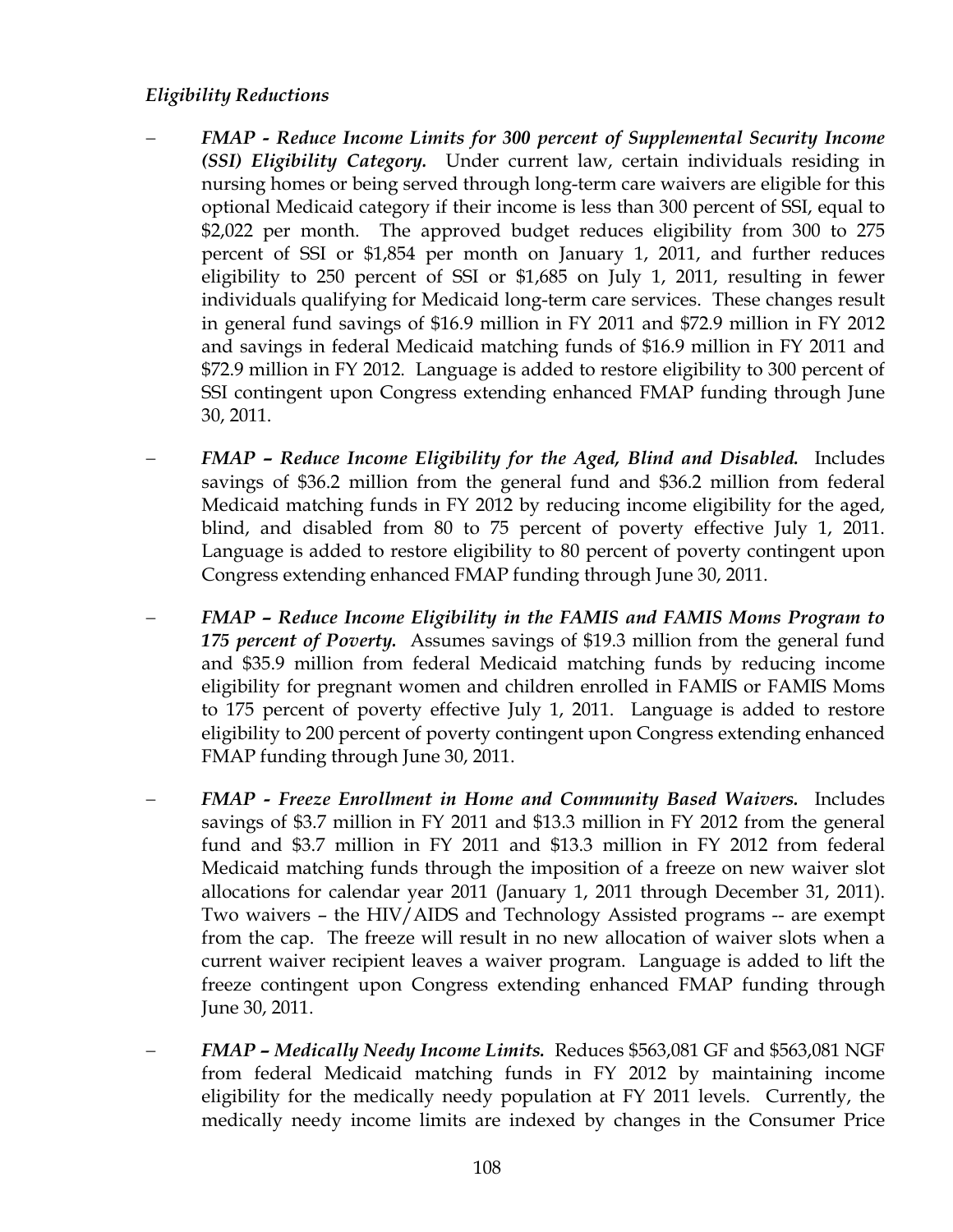Index (CPI) each year. This change eliminates the second year adjustment. Language is added to index income eligibility in FY 2012 by the change in CPI contingent upon Congress extending enhanced FMAP funding through June 30, 2011; the restoration of funding is at the discretion of the Governor.

− *FMAP – Impact of Auxiliary Grant Rate Reduction on Medicaid Eligibility.*  Reduces \$623,520 GF and \$623,520 NGF from federal Medicaid matching funds in FY 2012 for a reduction in the number of individuals eligible for Medicaid due to their status as Auxiliary Grant recipients. The Auxiliary Grant provides a subsidy to low-income individuals receiving Supplemental Security Income (SSI) or Social Security Disability Income (SSDI) who reside in assisted living facilities. The grant rate is reduced by 4 percent in FY 2012 in the Department of Social Services' budget. A reduction in the grant amount will mean that fewer individuals will qualify for the subsidy. Individuals that receive an Auxiliary Grant to pay for assisted living costs are automatically eligible for Medicaid. Language is added to restore the funding to maintain the current Auxiliary Grant rate and Medicaid eligibility contingent upon Congress extending enhanced FMAP funding through June 30, 2011; the restoration of funding is at the discretion of the Governor.

## *Medicaid Eligibility Restorations Contingent upon FMAP Extension*

The approved budget includes \$20.6 million in FY 2011 and \$142.9 million in FY 2012 in general fund savings and a like amount of nongeneral fund savings from federal Medicaid matching funds by reducing eligibility for a number of Medicaid programs. The reductions are detailed in the table below. Eligibility levels will be restored contingent upon the federal government extending enhanced FMAP funding by six additional months from January 1 through June 30, 2011.

| <b>Restorations of Medicaid Eligibility</b><br><b>Contingent Upon Receipt of Additional FMAP Funding</b> |          |            |         |        |
|----------------------------------------------------------------------------------------------------------|----------|------------|---------|--------|
|                                                                                                          | FY 2011  |            | FY 2012 |        |
| Description                                                                                              | GF       | <b>NGF</b> | GF      | NGF    |
| <b>SSI Income Eligibility Group</b>                                                                      |          |            |         |        |
| Reduce eligibility to 275% of poverty on January 1,                                                      | $$16.9*$ | $$16.9*$   | \$72.9  | \$72.9 |
| 2011 and 250% on July 1, 2011                                                                            |          |            |         |        |
| Aged, Blind and Disabled                                                                                 |          |            |         |        |
| Reduce eligibility to 80% of poverty on July 1,<br>2011.                                                 |          |            | \$36.2  | \$36.2 |
| <b>Children and Pregnant Women</b>                                                                       |          |            |         |        |
| Reduce eligibility in FAMIS and FAMIS Moms to                                                            |          |            | \$19.3  | \$35.9 |
| 175% of poverty on July 1, 2011.                                                                         |          |            |         |        |
| Home and Community Based Waivers                                                                         |          |            |         |        |
| Freeze enrollment during CY 2011                                                                         | $\$3.7*$ | $\$3.7*$   | \$13.3  | \$13.3 |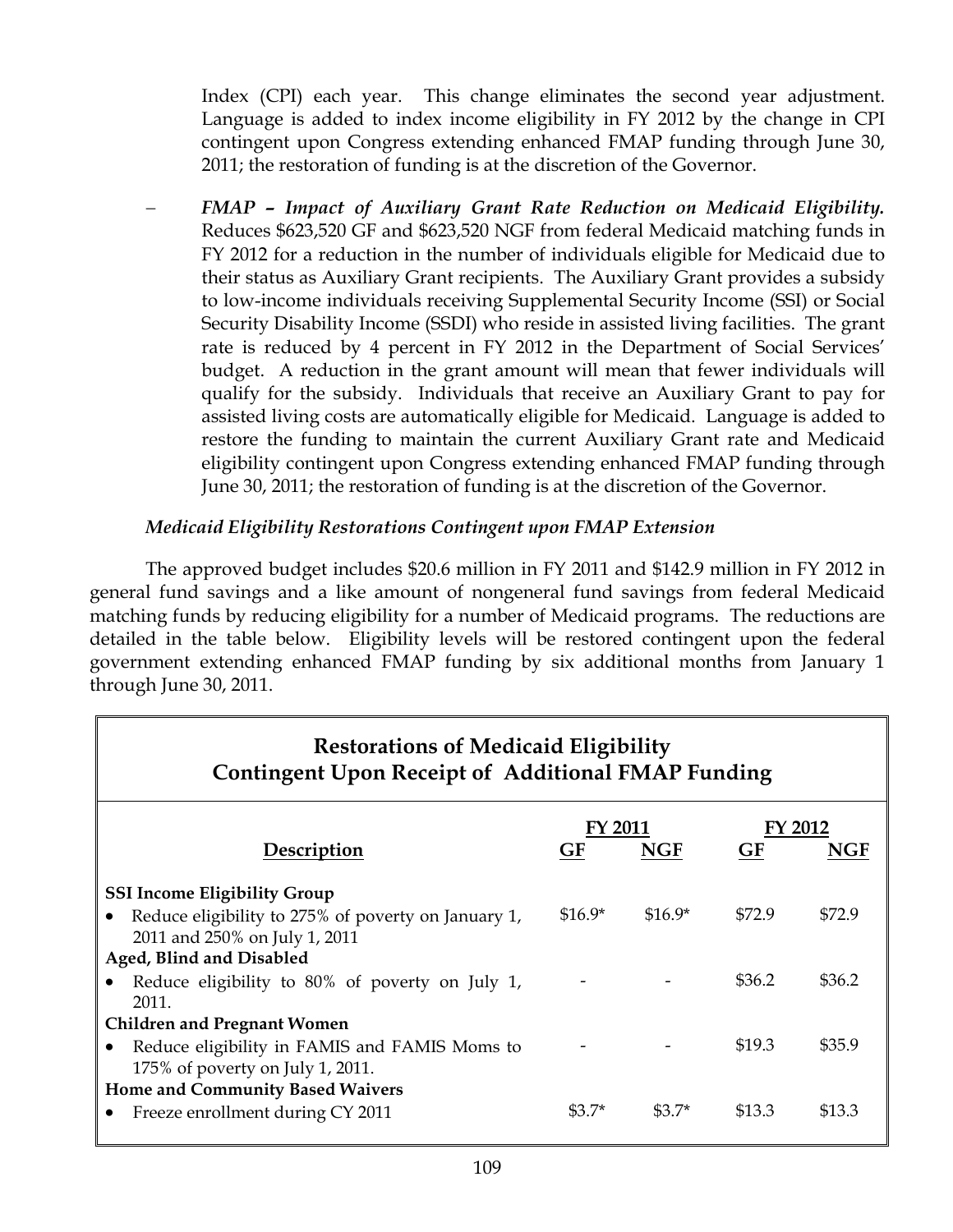# **Restorations of Medicaid Eligibility Contingent Upon Receipt of Additional FMAP Funding** *(cont'd)*

|                                                                                                           | <b>FY 2011</b><br>GF<br><b>NGF</b> |          | FY 2012 |            |
|-----------------------------------------------------------------------------------------------------------|------------------------------------|----------|---------|------------|
| Description                                                                                               |                                    |          | GF      | <b>NGF</b> |
| <b>Medically Needy Income Limits</b>                                                                      |                                    |          |         |            |
| Maintain eligibility at FY 2011 levels<br>$\bullet$                                                       | $\overline{\phantom{0}}$           |          | \$0.6   | \$0.6      |
| <b>Auxiliary Grant Recipients</b>                                                                         |                                    |          |         |            |
| Impact on eligibility of Aux. Grant rate reduction<br>$\bullet$                                           |                                    |          | \$0.6   | \$0.6      |
| <b>TOTAL</b>                                                                                              | $$20.6*$                           | $$20.6*$ | \$142.9 | \$142.9    |
| Eunding must be respond in order to obtain the enhanced EMAP so as not to violate Medicaid maintenance of |                                    |          |         |            |

enhanced FMAP, so as not to violate effort (MOE) requirements contained in the federal American Recovery and Reinvestment Act of 2009.

## *Service Limitations or Eliminations*

- − *Postpone Mandated Increase in the Intellectual Disability (ID -- formerly Mental Retardation or MR) and Developmental Disabilities (DD) Waiver Programs.*  Reduces \$12.1 million in FY 2011 and \$27.1 million in FY 2012 from the general fund and \$15.3 million in FY 2011 and \$27.1 million in FY 2012 from federal Medicaid matching funds by eliminating funding to increase the number of ID waivers and DD waivers by 400 and 67 slots, respectively, each year. Legislation passed during the 2009 Session requires the addition of these slots to eliminate the current waiting list for services. The additional funding for the slots was included in the 2009 Medicaid forecast for the 2010-12 biennium.
- − *FMAP Reduce Number of Hours Allowed for Respite Care.* The approved budget includes savings of \$5.2 million in FY 2011 and \$21.2 million in FY 2012 from the general fund and \$6.6 million in FY 2011 and \$21.2 million in FY 2012 from federal Medicaid matching funds by reducing the number of hours that will be paid for respite care from 720 hours per calendar year to 240. With this change, caregivers who qualify for respite care under Medicaid's home and communitybased waiver programs would receive 30, 8-hour days of service as opposed to 90, 8-hour days. Language is added to restore funding for respite care services contingent upon Congress extending enhanced FMAP funding through June 30, 2011.
- Durable Medical Equipment Limits on Incontinence Supplies. The adopted budget adds language to allow the agency to modify the limit on incontinence supplies prior to requiring prior authorization. This change should allow for more efficient and cost effective delivery of these supplies to Medicaid recipients.
- − *FMAP Environmental Modifications and Assistive Technology Limits.* Reduces \$276,385 the first year and \$625,306 the second year from the general fund and an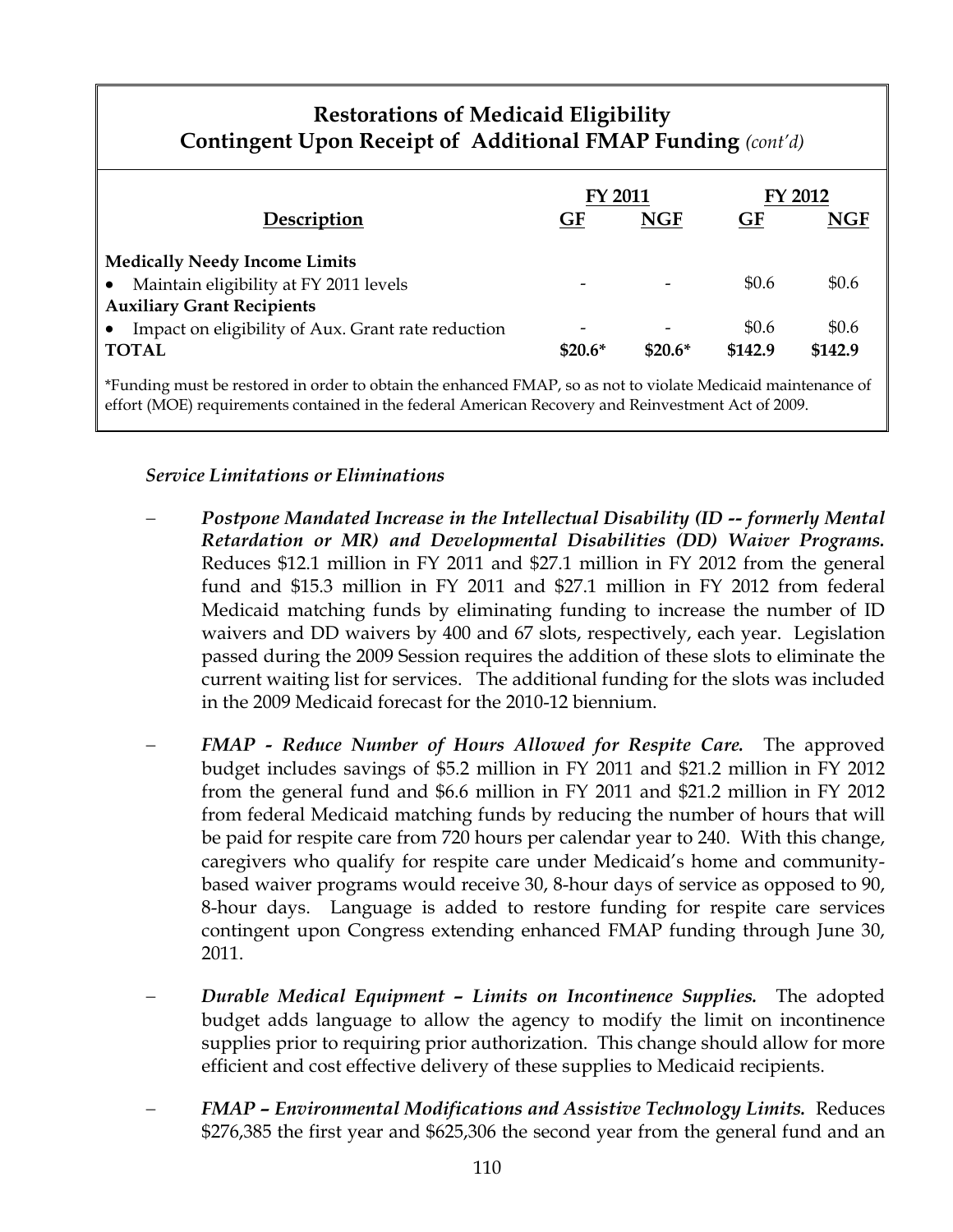equal amount of federal Medicaid matching funds by decreasing the annual amounts that can be spent for environmental modifications and assistive technology from \$5,000 to \$3,000 per project for most community-based Medicaid waiver programs. This change will also be made to the children's mental health demonstration program for environmental modifications only. Language is also added requiring the Department to report on the utilization and cost of providing these services. Finally, language is also added delaying implementation of this change until July 1, 2011 contingent upon Congress extending enhanced FMAP funding through June 30, 2011; the restoration of funding is at the discretion of the Governor.

− *FMAP - Eliminate Coverage for Certain Medicaid Services.* The introduced budget eliminated coverage for podiatry services and optometry (adults only) effective July 1, 2010. These actions result in combined general fund savings of \$775,904 in FY 2011 and \$906,000 in FY 2012 and savings in federal Medicaid matching funds of \$935,686 in FY 2011 and \$906,000 in FY 2012.

The approved budget restores \$430,950 GF and \$543,830 NGF from federal Medicaid matching funds to delay the reduction for podiatry services until July 1, 2011. However, the adopted budget adds language restoring the second year funding for podiatry services the second year and restoring both years of funding for adult vision services contingent upon Congress extending enhanced FMAP funding through June 30, 2011; the restoration of funding is at the discretion of the Governor.

− *Limit Annual Visits for Medicaid-Funded Therapy Services*. Reduces \$161,642 in FY 2011 and \$173,711 in FY 2012 from the general fund and \$203,982 in FY 2011 and \$173,711 in FY 2012 from federal Medicaid matching funds by imposing an annual limit on physical, occupational and speech therapy services. Currently, there is no limit on the number of visits an individual can receive, although visits exceeding 24 must be authorized.

## *Other Budget Reductions*

− *Assessment on Providers of Intermediate Care Facilities for the Mentally Retarded (ICF-MRs) Services.* Reduces \$4.2 million in FY 2011 and \$8.5 million in FY 2012 from the general fund and adds \$4.1 million in FY 2011 and \$8.4 million in FY 2012 NGF from federal Medicaid funds through the imposition of an assessment on ICF-MRs, beginning January 1, 2011. The assessment of 5.5 percent of total revenues will be collected from providers of ICF-MR services to generate general funds, which will be used to draw down matching federal Medicaid funds. The state would return the funding to these facilities in the form of Medicaid payments for their increased costs related to the assessment fee. The state would retain a portion of funding, thereby offsetting state general fund costs in the Medicaid program. Language is included delaying implementation of this provision if it violates federal maintenance of effort requirements should Congress extend enhanced FMAP funding through June 30, 2011.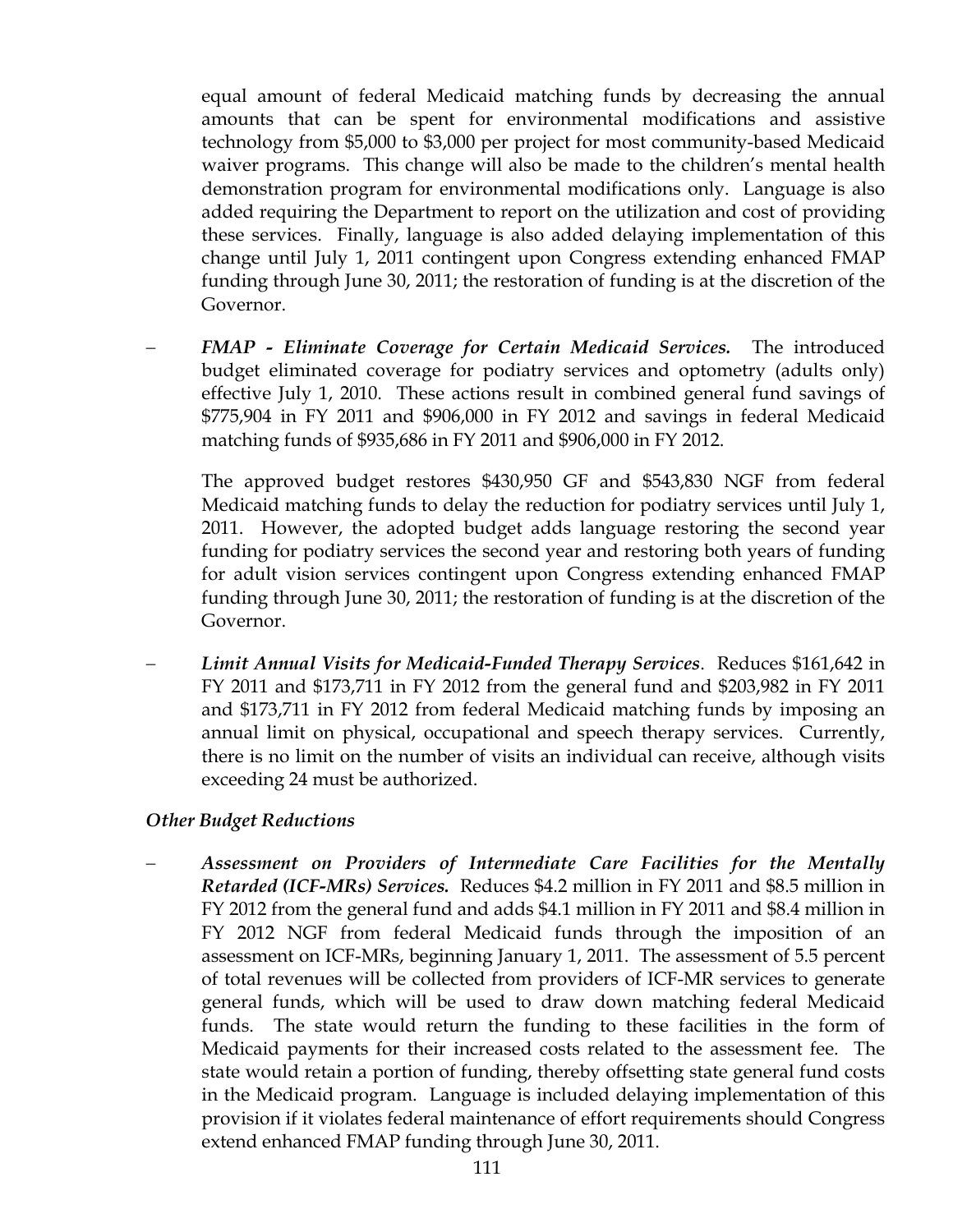- − *Pharmacy Management Savings.* The adopted budget includes savings of \$2.1 million in FY 2011 and \$2.4 million in FY 2012 from the general fund and \$2.7 million in FY 2011 and \$2.4 million in FY 2012 from federal Medicaid funds through multiple strategies to reduce the cost of prescription drugs. The approved budget expands quantity limits and dose optimization, including diabetic supplies and insulin on the preferred drug list (PDL) and reduces reimbursements for drugs used in the treatment of hemophilia. Two cost savings strategies that were NOT adopted are described below:
	- **Preferred Drug List (PDL).** The introduced budget recommended adding antidepressants, antianxiety and antipsychotic drugs to the preferred drug list (PDL). Drugs that are not included on the PDL are subject to prior authorization in order to be dispensed. The adopted budget restores \$989,396 in FY 2011 and \$1.1 million in FY 2012 to the general fund and \$1.2 million in FY 2011 and \$1.1 million in FY 2012 from matching federal Medicaid funds to continue the exemption of these behavioral health drugs from the PDL.
	- *Maximum Allowable Cost (MAC).*The introduced budget would have subjected more generic drugs to the MAC reimbursement formula if two suppliers of generic drugs are used instead of three suppliers as currently required. The adopted budget restores \$995,826 in FY 2011 and \$1.3 million in FY 2012 from the general fund and \$1.3 million each year from matching federal Medicaid funds to maintain the current reimbursement formula requirements requiring generic drug availability from three suppliers in order to subject the drugs to MAC pricing.
- *Intensive In-home Mental Health Services.* Makes two changes to ensure effective and appropriate utilization of intensive in-home mental health services. This community rehabilitation mental health service is one of the fastest growing expenditure categories within Medicaid. Services are provided to children and adults up to age 21 who are either (i) at-risk of being moved into an out-of-home placement or (ii) are in an out-of-home placement due to a documented clinical need. Changes include:
	- *Increased Audits.* The approved budget includes net general fund savings of \$750,000 each year and savings to federal Medicaid matching funds of \$1.0 million in FY 2011 and \$750,000 in FY 2012 to increase audits of intensive in-home mental health services. The audits are needed to ensure that services are appropriately provided to Medicaid-eligible individuals.
	- *Prior Authorization.* The adopted budget includes reductions of \$307,312 in FY 2011 and \$347,638 in FY 2012 to the general fund and \$387,806 in FY 2011 and \$347,638 in FY 2012 NGF to federal Medicaid matching funds by requiring prior authorization of intensive in-home mental health services beginning one week after services begin instead of afer 12 weeks as currently required.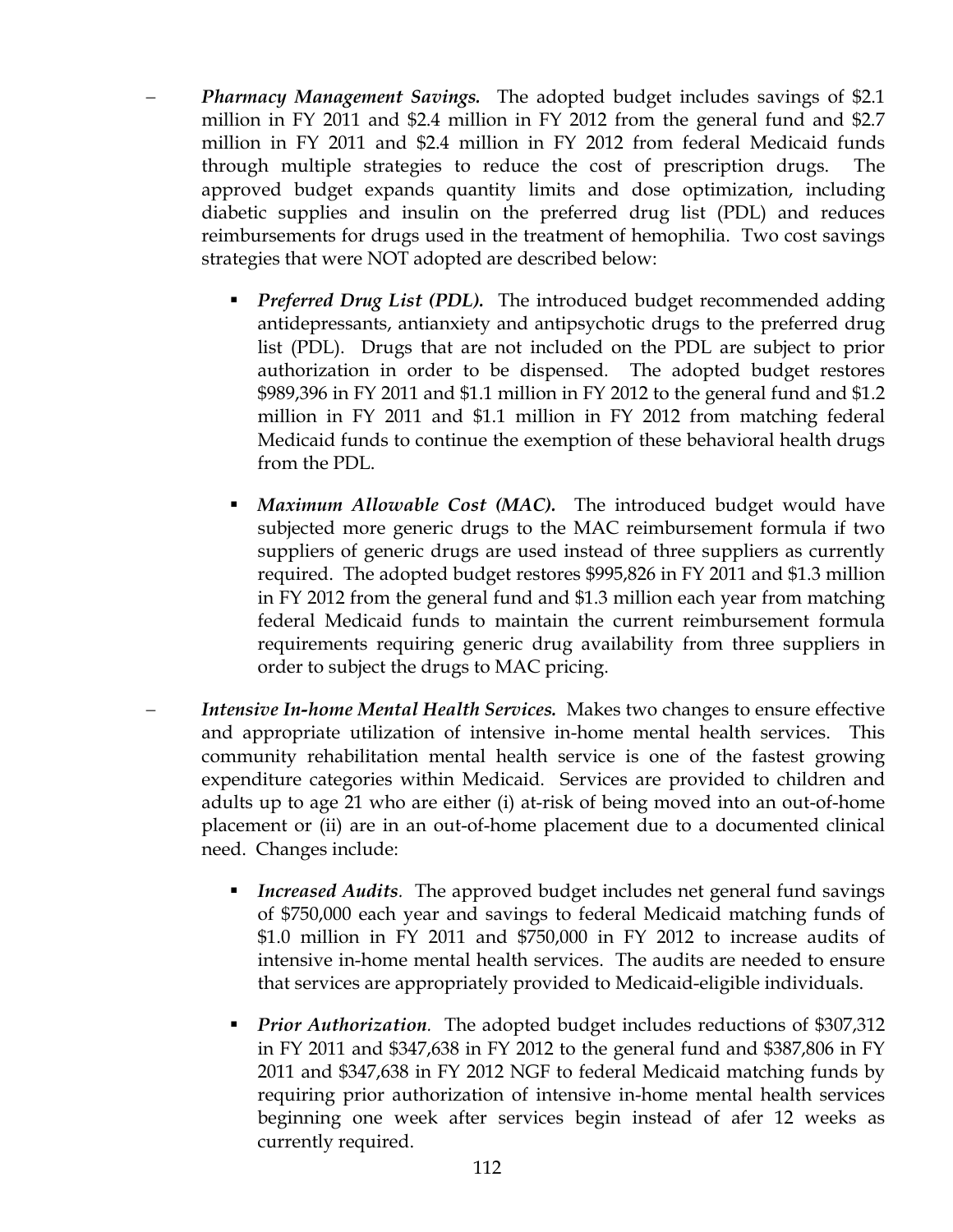- − *Modify Eligibility Requirements for Children's Mental Health Demonstration Waiver.* The approved budget modifies requirements for eligibility in the Children's Mental Health Waiver allowing children to be considered as a family of one (i.e., only a child's income would be considered for eligibility purposes). Under current law, a family's entire income is considered when a child exits a Psychiatric Residential Treatment Facility. Because of this requirement few children are eligible for the waiver. This change will allow more children to qualify for the waiver, in effect reducing expenditures that otherwise would be spent on more expensive residential placements. Savings of \$1.0 million GF and \$1.0 million from federal Medicaid matching funds are assumed in the budget each year.
- *Supplant GF for FAMIS with NGF.* The budget transfers 41.5 percent of revenues from the Master Settlement Agreement (MSA) to the Virginia Health Care Fund (VHCF) for coverage of health care service to children in the FAMIS program. Revenues from the fund will supplant the general fund share of FAMIS to achieve savings of \$2.0 million annually. Under current law, 40 percent of the Commonwealth MSA revenues are deposited into the VHCF.
- − *FMAP Retain Five Percent of Federal Financial Participation (FFP) for Administration.* The adopted budget allows the Department of Medical Assistance Services to retain five percent of FFP that under current law would flow to school divisions for Medicaid-eligible medical and transportation services effective July 1, 2011. The retention of five percent FFP will be used to offset agency administrative costs. Language is added making this reduction contingent upon Congress extending federal FMAP funding until June 30, 2011; the restoration of funding is at the discretion of the Governor.
- − *Reduce Administrative Costs by 10 Percent.* Includes a reduction of \$1.6 million from the general fund each year and the same amount of federal Medicaid matching funds for administrative costs at the Department of Medical Assistance Services. Costs related to claims are not subject to this reduction.

## • **Department of Behavioral Health and Developmental Services (DBHDS)**

- − *Continue Governor's September 2009 Budget Reductions.* Continues most of the on-going strategies announced in September 2009 that generated savings of \$33.6 million GF each year in FY 2011 and FY 2012 with one exception -- \$400,000 GF each year was restored for services to individuals with a mental illness who can be diverted from jail or released with supportive services in the community.
- − *Reduce Census at Intellectual Disability Training Centers Statewide.* Projects net savings of \$10.0 million GF and a reduction of 200 FTE positions in FY 2012 by reducing the census at training centers statewide by 57 beds. Individuals will be discharged and transferred to community MR/ID waiver slots that have been previously approved or through the federal Money Follows the Person grant program.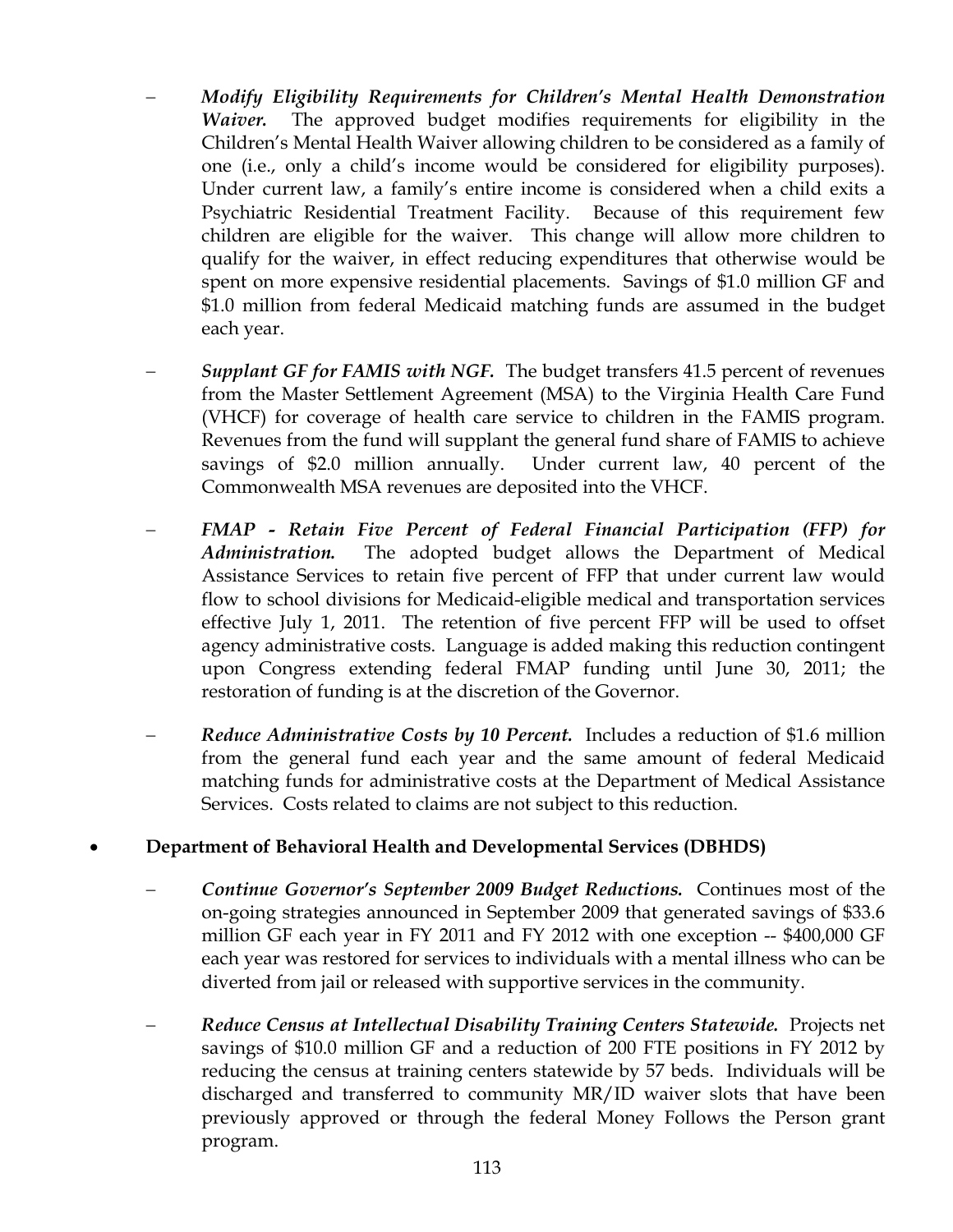- − *Reduce Beds and Positions at Southeastern Virginia Training Center (SEVTC) in Chesapeake.* Projects net savings of \$500,000 GF and the reduction of 50 FTE positions by reducing 32 beds at the 200-bed state intellectual disability training center located in Chesapeake. Capital funding of \$23.8 million that was set aside by the 2008 General Assembly for the renovation of SEVTC is being used to construct a smaller 75-bed facility, addressing the needs of individuals requiring intensive, 24-hour care. In addition, \$8.4 million in capital funding is being used to construct 12 community-based intermediate care facilities (ICF-MRs) and six intellectual disability waiver homes in Health Planning Region V for individuals being discharged from the training center. These estimates assume that a portion of that construction is complete in FY 2011 and 32 individuals will be transferred to appropriate community housing.
- − *Reduce Beds and Positions at Central Virginia Training Center (CVTC) in Lynchburg.* Projects net savings of \$1.2 million GF each year and the reduction of 50 FTE positions by reducing 24 beds and closing one living unit at the 432-bed state intellectual disability training center located in Lynchburg. Capital funding of \$43.0 million that was set aside by the 2008 General Assembly for the renovation of SEVTC is being used to build a smaller facility addressing the needs of individuals requiring intensive, 24-hour care. In addition, \$10.1 million in capital funding is being used to develop community-based intermediate care facilities and group homes for individuals being discharged from the training center. These estimates assume that a portion of that community housing construction is complete in FY 2011 and 24 individuals will be transferred to appropriate community housing.
- − *Commonwealth Center for Children and Adolescents (CCCA) in Staunton*. The introduced budget included GF savings of \$5.0 million in FY 2011 and \$8.3 million in FY 2012 from the closure of a 48-bed facility that provides mental health treatment for children and adolescents as of June 30, 2010. The proposed budget also added \$2.1 million GF each year for private, inpatient mental health services for children needing acute care. The approved budget reverses the proposal to close the facility. While the additional \$2.1 million each year was eliminated, language is added to restore funding for community-based services if the federal government extends Federal Medical Assistance Percentage (FMAP) funding from January 1, 2011 through June 30, 2011; the restoration of funding is at the discretion of the Governor.
- − *Close the Adolescent Unit at Southwestern Virginia Mental Health Institute (SWVMHI).* Estimates a net savings of \$700,000 in FY 2011 and \$1.4 million GF in FY 2012 and the reduction of 28 FTE positions from the closure by June 30, 2010 of a 16-bed unit for children and adolescents with acute mental illness. It is assumed that children and adolescents can be served in the community with state resources, private insurance or Medicaid or, if necessary, at the Commonwealth Center for Children and Adolescents in Staunton.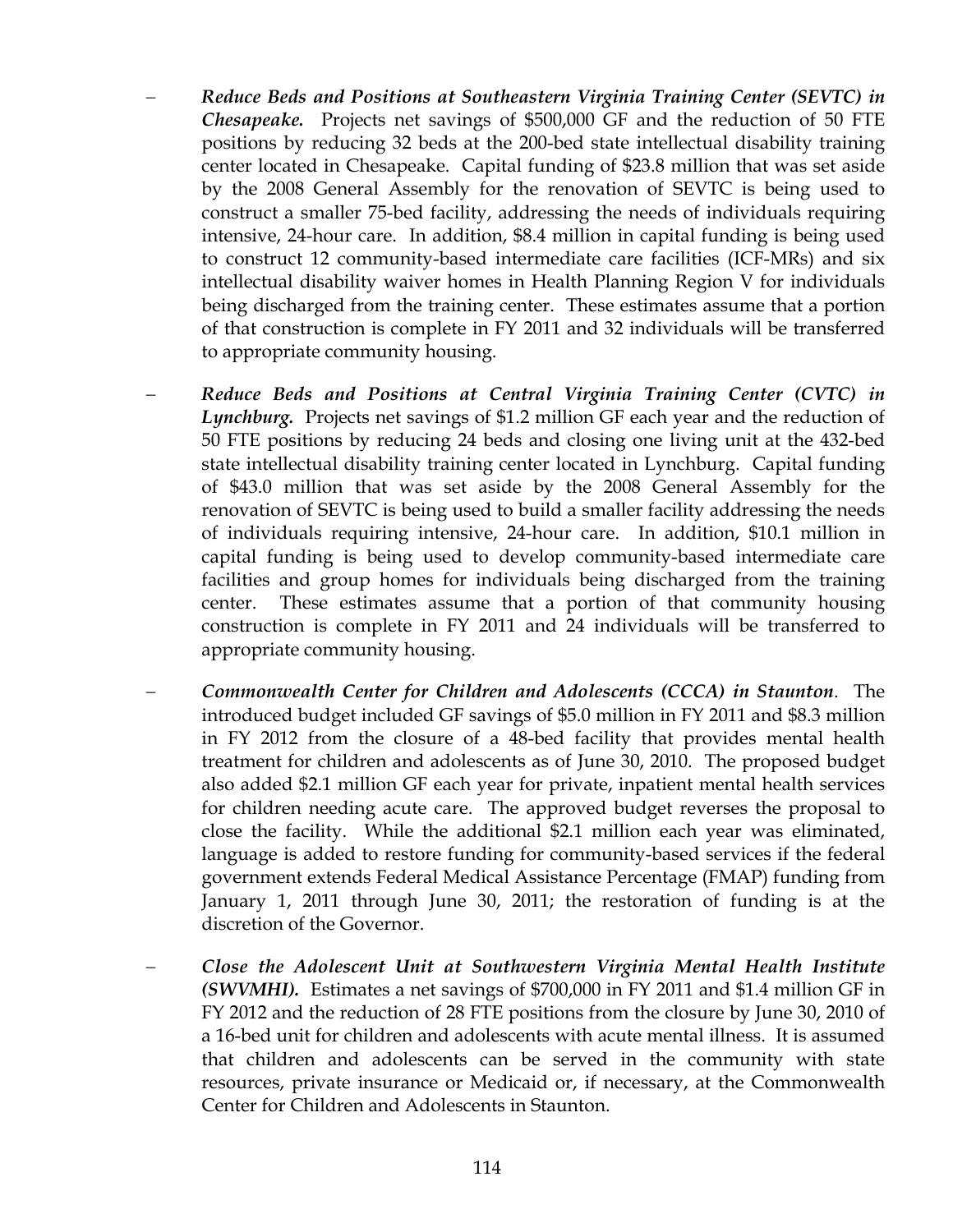- − *Close the Geriatric Unit at Southwestern Virginia Mental Health Institute.*  Estimates a net savings of \$2.0 million GF in FY 2012 and a reduction of 50 FTE positions from the closure by June 30, 2011 of a 40-bed unit for geriatric patients at SVMHI. These patients will be transferred to the Piedmont Geriatric Hospital in Burkeville.
- − *Capture Savings from Pharmacy Management Practices***.** Reduces \$1.2 million GF in FY 2011 and \$5.8 million GF in FY 2012 from the implementation of better pharmacy management practices that were recommended as a result of a statewide study. These practices include use of prior authorization, implementation of a Preferred Drug List, and better use of generic drugs.
- − *Reduce Pharmacy Costs***.** Reduces \$738,725 GF each year by reducing funding for pharmaceutical costs. A greater proportion of pharmaceutical costs are being covered under the federal Medicare Part D prescription drug program than originally estimated.
- − *Reduce GF for Waiver Start-Up Costs*. Reduces \$660,000 GF in FY 2011 and \$760,000 in FY 2012 for intellectual disability waiver start-up costs. This action eliminates all start-up funds by the second year as available slots will be filled by then.
- − *Agency NGF Balances Reverted to General Fund*. Adds language to revert any nongeneral fund balances accumulated by the department in excess of \$20.0 million to the general fund on July 1, 2012, except for federal grants. It is expected that special fund balances may accrue by the end of the biennium from third-party payers such as Medicaid, Medicare and other insurers and will be available to offset general fund increases in Medicaid for individuals receiving care in state mental health treatment centers and intellectual disability training centers.

## • **Department Rehabilitative Services**

- − *Continue Governor's September 2009 Budget Reductions.* Continues the ongoing strategies contained in September 2009 and generates additional savings through the annualization of savings strategies generating general fund savings of \$3.0 million in FY 2011 and \$3.0 million in FY 2012.
- − *Supplant GF Support for Vocational Rehabilitation Services with NGF.* Replaces \$1.4 million GF with \$1.4 million NGF each year for vocational rehabilitation services.
- *Reduce Funds for Centers for Independent Living.* Reduces funding by ten percent for Centers for Independent Living generating savings of \$469,454 GF in FY 2011 and \$466,866 GF in FY 2012.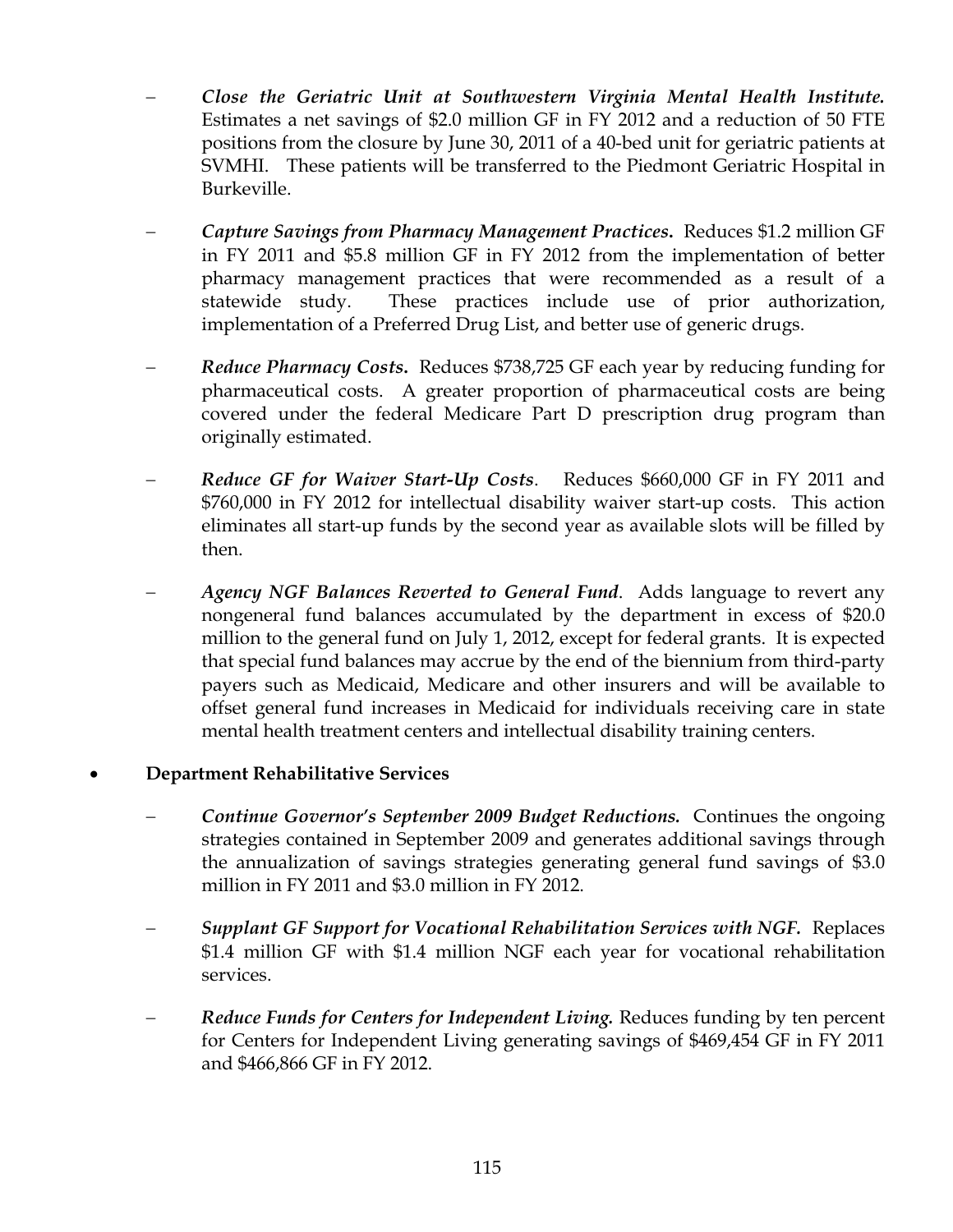- *Reduce Funds for Brain Injury Services.* Reduces funding by five percent for brain injury services generating a savings of \$194,931 GF each year in FY 2011 and FY 2012.
- **Woodrow Wilson Rehabilitation Center** 
	- − *Continue Governor's September 2009 Budget Reductions.* Continues the ongoing strategies contained in September 2009 generating savings of \$884,413 GF in FY 2011 and in FY 2012.

## • **Department of Social Services**

- − *Continue Governor's September 2009 Budget Reductions.* Continues the ongoing strategies contained in September 2009 and generates additional savings through the (1) annualization of savings strategies, (2) additional reductions including \$1.0 million NGF each year from chore and companion services and \$1.0 million GF the first year and \$2.8 million GF the second year for other "purchased services" and (3) elimination of funding for certain nonstate agencies. In total, these generate savings of \$6.4 million GF in FY 2011 and \$7.8 million GF in FY 2012. Budget language restores \$1.0 million in first year reductions for chore and companion services and other purchased services, if Congress passes a six-month extension of increased Federal Medical Assistance Percentage (FMAP); the restoration of funding is at the discretion of the Governor.
	- *Reduce or Eliminate Funding for Nonstate Agencies.* Reduces or eliminates funding for several nonstate agencies generating saving of \$367,775 GF each year of the biennium. The following organizations are affected:
		- o 15 percent reduction for the Virginia Early Childhood Foundation (\$225,000 each year in the 2010-12 biennium);
		- o 15 percent reduction for the Virginia Community Action Partnership to support the Earned Income Tax Coalition (\$32,775 each year in the 2010- 12 biennium);
		- o Eliminate funding for the Georgetown South Community Center renovations (\$100,000 each year in the 2010-12 biennium);
		- o Eliminate funding for the Visions of Truth Ministeries (\$75,000 each year in the 2010-12 biennium); and
		- o Eliminate funding for the Alexandria Parent Leadership Training Institute (\$10,000 each year in the 2010-12 biennium).
- − *Reduce and Supplant Child Welfare Funding.* Reduces \$4.0 million GF in FY 2011 for child welfare services. The adopted budget supplants \$1.0 million in FY 2011 with federal Social Services Block Grant funds. Budget language restores the remaining \$3.0 million in FY 2011 if Congress passes a six-month extension of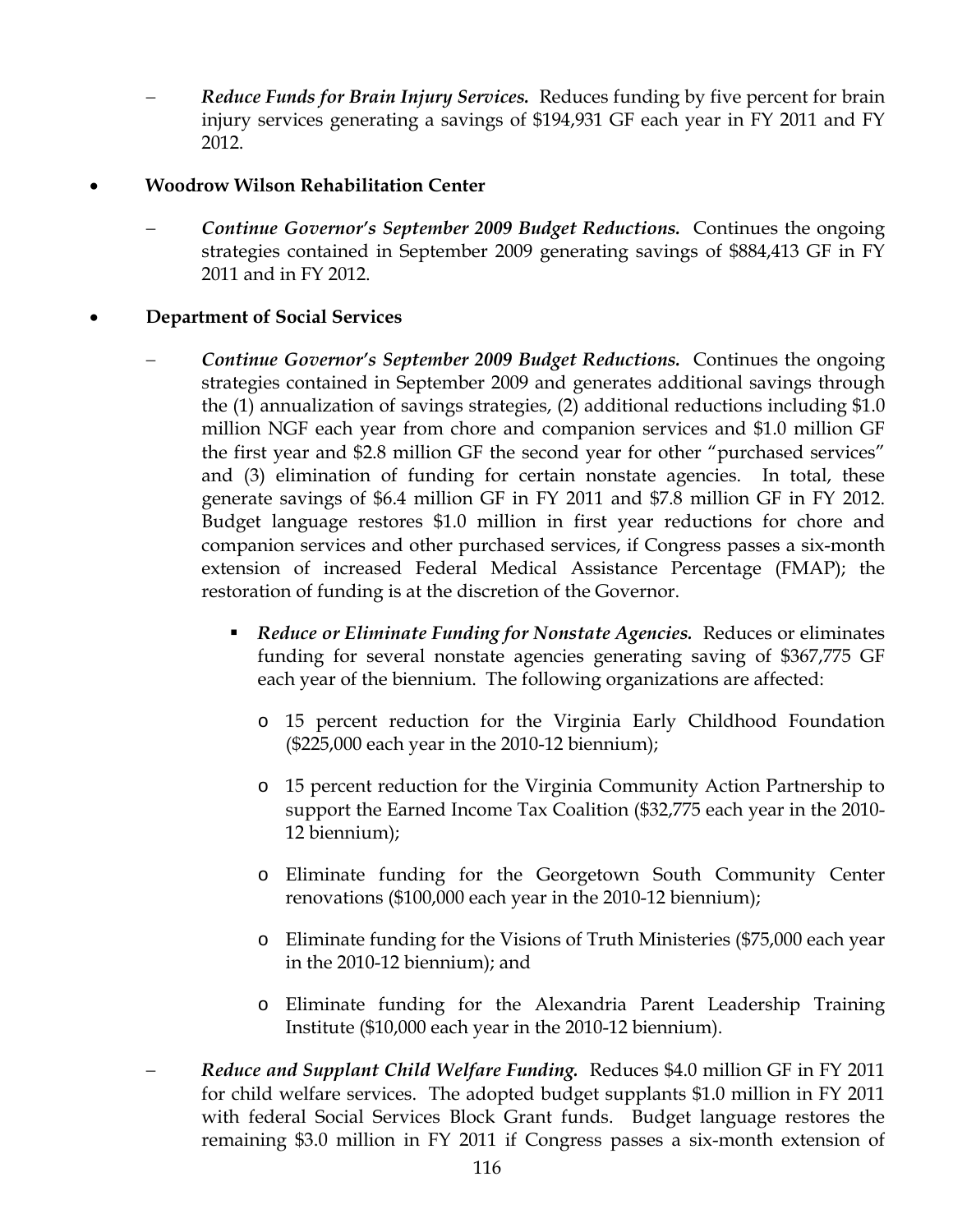increased Federal Medical Assistance Percentage (FMAP); the restoration of funding is at the discretion of the Governor.

- *Funding for Local DSS Operations.* Reduces funding by \$1.2 million GF and \$1.2 million NGF each year in FY 2011 and FY 2012 by applying a 1 percent reduction to operating costs for local departments of social services. An additional reduction of 1 percent the first year (\$1.6 million GF) and almost 3 percent the second year (\$4.6 million GF) is included in the approved budget; however, funding will be restored if Congress passes a six-month extension of increased Federal Medical Assistance Percentage (FMAP) funding at the discretion of the Governor.
- − *FMAP Reduce Funding for General Relief.* Reduces funding by \$2.4 million GF each year for the General Relief program. The General Relief Program is an optional local program designed to provide assistance to impoverished individuals, either maintenance or emergency, which cannot be provided through any other means. Budget language restores funding if Congress passes a sixmonth extension of increased Federal Medical Assistance Percentage (FMAP); the restoration of funding is at the discretion of the Governor. If FMAP is not provided, language is included to allow the Department to limit funding for services to "unattached children."
- *Reduce Funds for Local DSS Employee Training Contract.* Saves \$1.4 million GF and \$1.7 million NGF each year by reducing funds by 50 percent for a local social services employee training contract with the Virginia Institute for Social Services Training (VISSTA) at Virginia Commonwealth University. Fewer training sessions will be available to local employees, resulting in decreases in VISSTA staff.
- − *FMAP Reduce Auxiliary Grant Payments by 4 Percent.* Reduces \$2.4 million GF the second year by reducing the rates paid to assisted living facilities by four percent effective July 1, 2011. This reduction will not occur if Congress passes a six-month extension of increased Federal Medical Assistance Percentage (FMAP); the restoration of funding is at the discretion of the Governor.
- − *Reduce Administrative Funding by Five Percent.* Reduces funding by \$600,000 GF each year for administrative costs at the Department with the exception of costs related to information technology.
- − *Reduce NGF Appropriation to Reflect Reduced Expenditures.* Reduces \$40.8 million NGF each year in FY 2011 and FY 2012 to reflect revised estimates of federal matching funds for department administrative expenditures and reduced collections for child support for families receiving cash assistance.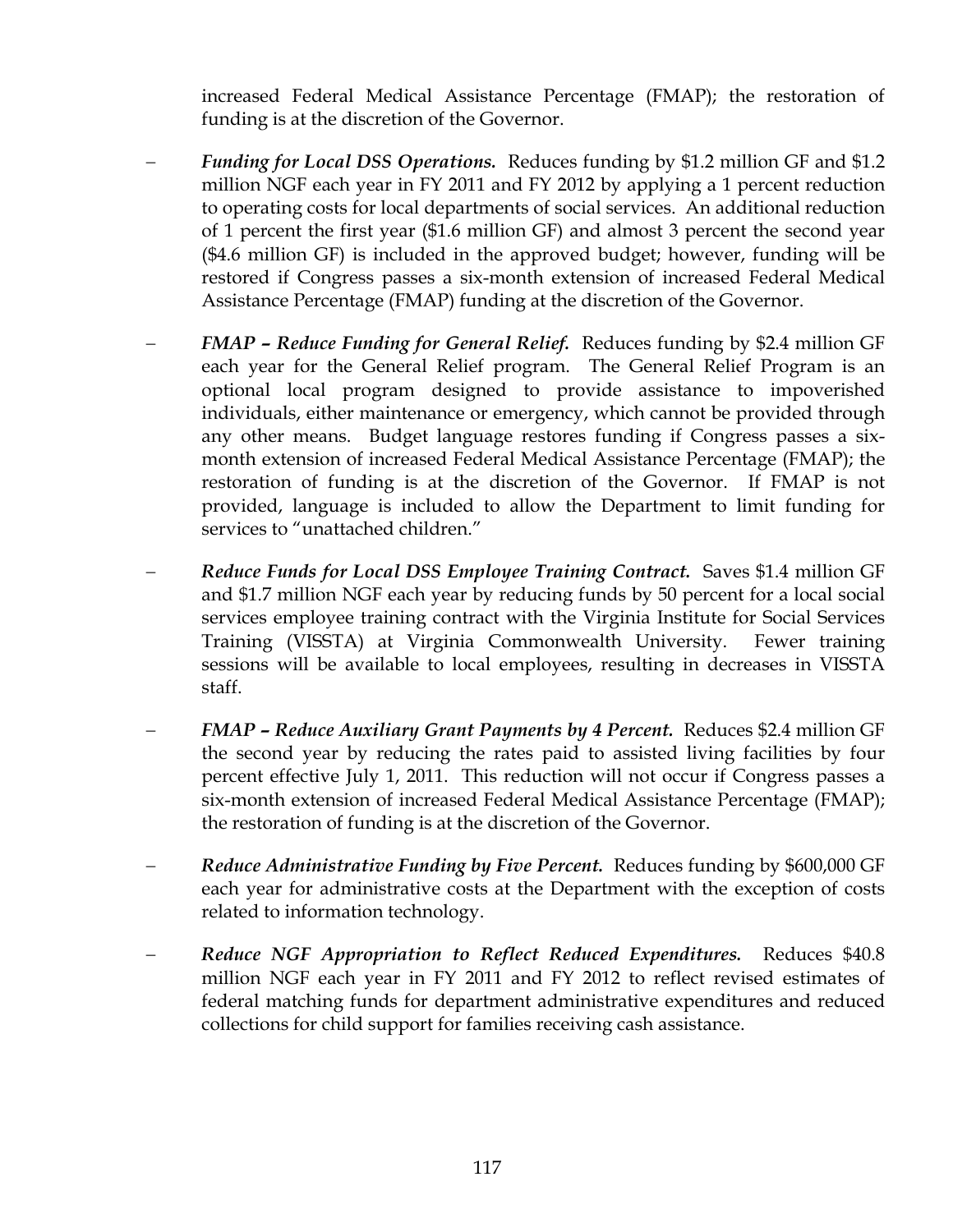### *Spending Increases*

- − *Fund Foster Care and Adoption Subsidy Forecast Adjustments*. Reduces general fund spending on foster care and adoption subsidies by a net of \$299,749 GF and \$2.1 million NGF in FY 2011 and provides additional funding of \$4.0 million GF and \$2.4 million NGF in FY 2012, to backfill the loss of enhanced federal matching funds from the federal ARRA legislation. Foster care expenditures in FY 2011 and FY 2012 are expected to remain at FY 2010 levels, significantly lower than historical annual growth rates of 10 percent, due to lower caseloads and the continued receipt of enhanced federal ARRA matching funds through December 31, 2010. Adoption subsidy expenditures in FY 2011 and FY 2012 are also expected to remain at FY 2010 levels.
- − *Unemployed Parents Cash Assistance Program Increases.* Provides \$7.3 million GF to fund the annualized increased caseload in the unemployed parent cash assistance program in FY 2011. No additional funding is provided in FY 2012 as the caseload is expected to decline as more jobs become available with the economic recovery.
- − *Replace GF for Child Support Enforcement Operations in FY 2011.* Adds \$5.0 million GF the first year to address an anticipated shortfall in funding for child support enforcement operations. General fund support for child support was supplanted in the 2008-10 budget with \$6.6 million from federal performance incentive awards provided to Virginia as a high performing state. Federal ARRA legislation allowed states to use their performance incentive awards as state match for federal child support enforcement funds. The introduced budget did not restore the base budget for child support enforcement to reflect the temporary nature of the ARRA funding which is due to expire on September 30, 2010. A decline in child support collections on behalf of TANF recipients has further exacerbated the general fund shortfall since a portion of these collections is retained for child support enforcement operations.
- − *Offset Portion of Temporary Assistance to Needy Families (TANF) Reduction to Healthy Families of Virginia.* Provides \$2.9 million GF in FY 2012 to offset reduced federal TANF support for Healthy Families of Virginia. Currently, the program receives \$5.4 million in TANF funding each year to provide services to at-risk families. However, additional TANF funding is needed to provide mandated cash assistance to families, requiring a reduction in spending to discretionary programs as described below.
- − *Offset Portion of TANF Reduction for Domestic Violence Grants.* Provides \$555,000 GF in FY 2011 and \$1.2 million GF in FY 2012 to offset a portion of the TANF reduction for local domestic violence grants. Currently, these grants receive \$1.4 million in TANF funding annually. The general fund amounts provided for local domestic violence grants will result in a funding reduction of 10 percent in each year of the biennium.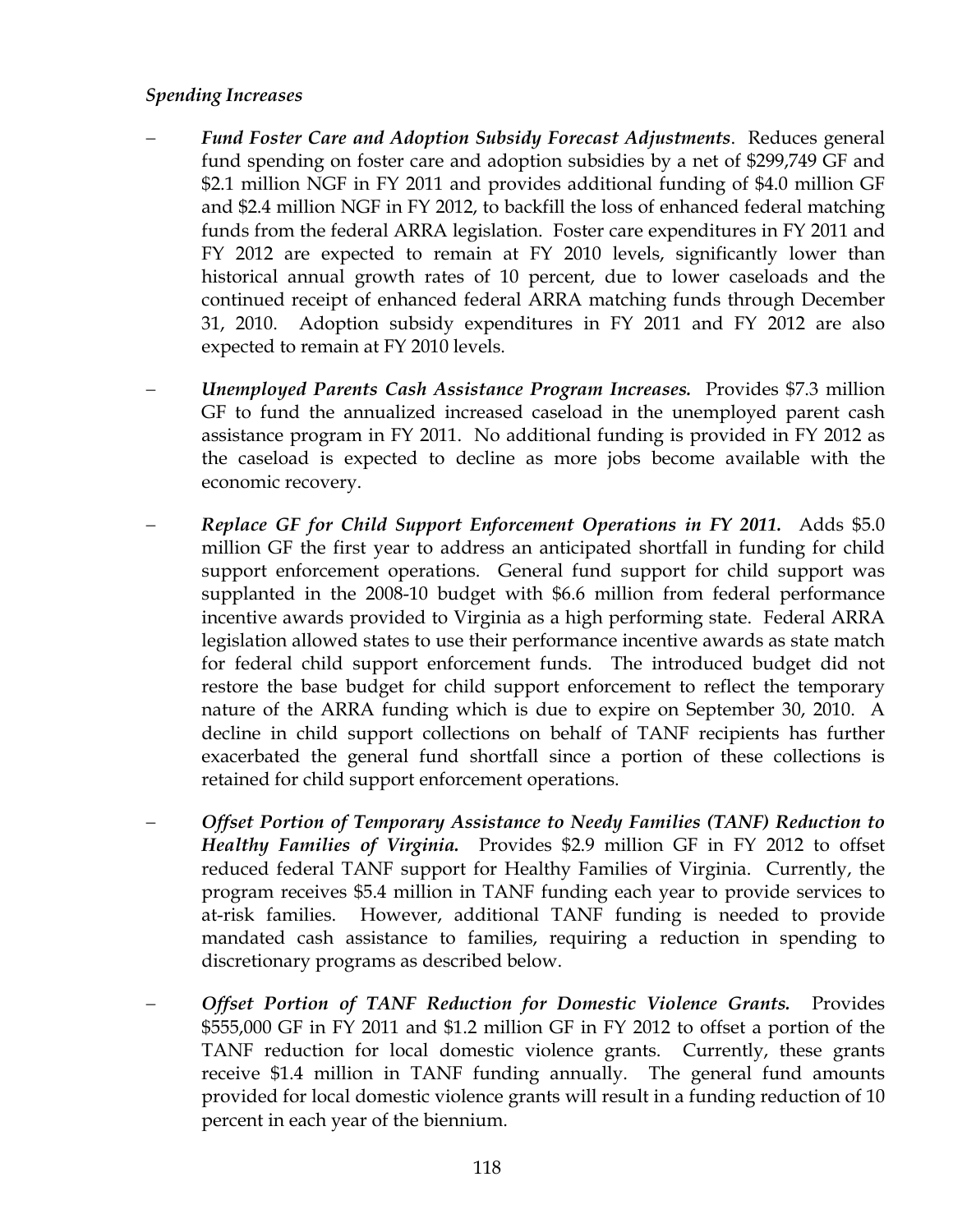- − *Funding for the Federation of Virginia Food Banks.* Adds \$1.0 million GF in FY 2011 to purchase food for distribution through food banks throughout the Commonwealth. Budget language prohibits funding for administrative or overhead expenses.
- − *NGF for Child Support Enforcement.* Adds \$40.0 million NGF each year in FY 2011 and FY 2012 to account for the estimated 3 percent increase in child support payments to custodial parents who are not receiving public assistance.
- − *NGF for Local Social Services Programs and Operations.* Provides \$9.0 million NGF each year in FY 2011 and FY 2012 to account for (1) the federal funds that are matched by localities with local funds to support local staff and operations above that, which is required by the Commonwealth, and (2) revenues from various repayments received by local departments.
- − *NGF to Reflect Receipt of Federal Stimulus Dollars.* Provides \$30.7 million NGF in FY 2011 to reflect the appropriation of the last quarter of federal stimulus dollars (first quarter of state FY 2011) that will be received for programs designated in the ARRA legislation. These include the following:
	- **S18.9 million for the Child Care and Development Fund;**
	- **54.0 million for the Community Services Block Grant;**
	- \$3.3 million for Title IV-E foster care and adoptions;
	- \$2.6 million for the SNAP program (formerly food stamps);
	- \$1.7 million for child support enforcement; and
	- \$131,452 for AmeriCorps

## *Temporary Assistance to Needy Families (TANF) Block Grant Funding*

− *Reduce and Eliminate TANF Funding for Expanded Programs.* Current Temporary Assistance to Needy Families (TANF) spending relies on unobligated balances carried forward from prior years. These balances will be depleted at the end of FY 2012, requiring adjustments to TANF spending to align resources with expenditures. In addition, rising caseloads due to the recession require that funds be used for core TANF services such as cash assistance, Virginia Initiative for Employment not Welfare (VIEW) employment services and VIEW child care services. The approved budget reduces TANF spending by a net of \$5.7 million NGF in FY 2011 and \$15.9 million NGF in FY 2012 to reflect the rebalancing of TANF resources and spending. TANF spending for non-mandated expanded programs has been reduced in FY 2011 by \$11.7 million and eliminated entirely in FY 2012 for a reduction of \$23.1 million. The approved budget includes the following reductions and eliminations of TANF spending, which are also shown in a following table: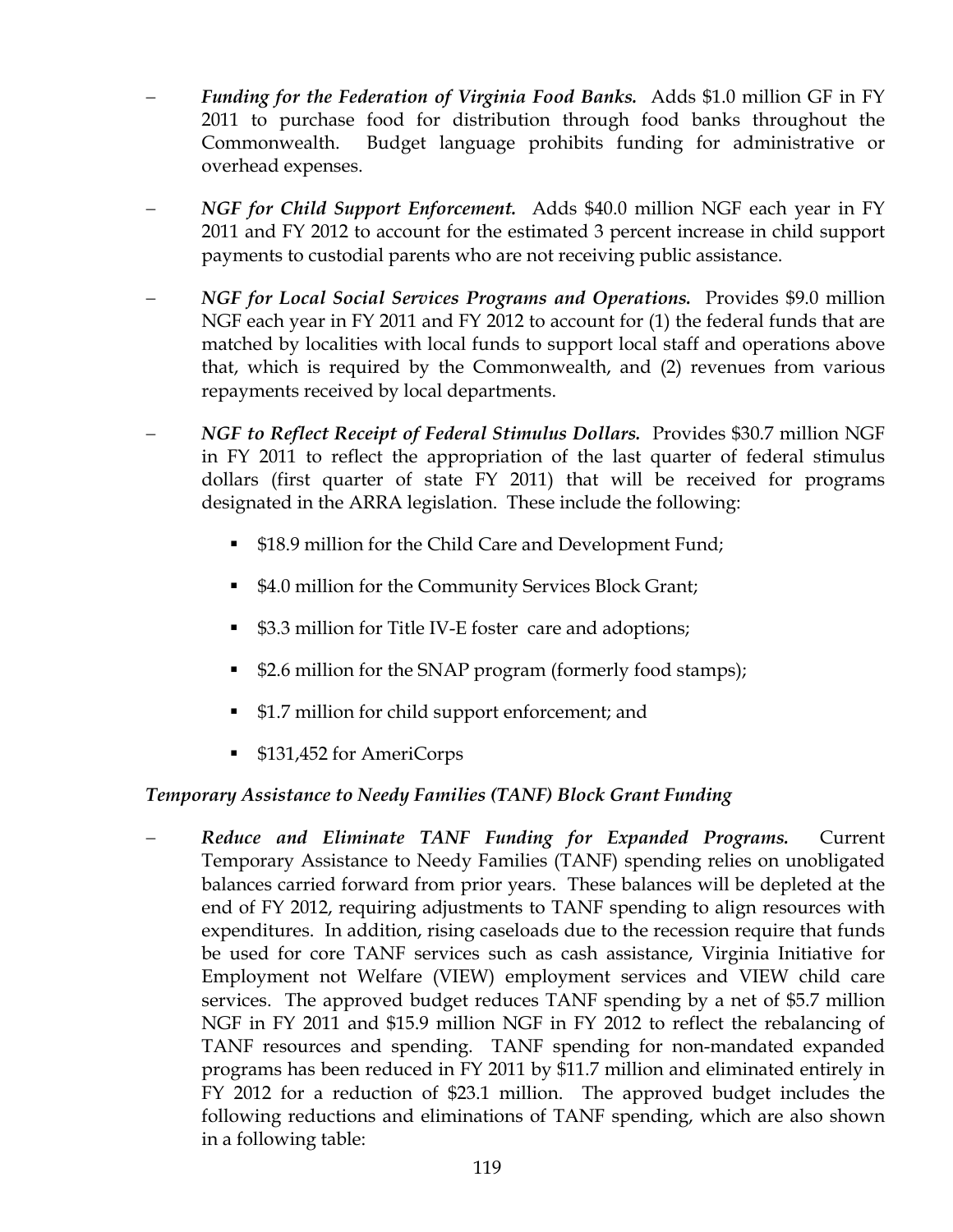- \$4.8 million in FY 2012 in TANF for a supplemental payment made each month to TANF families for a portion of the child support expected to be collected on behalf of these families.
- \$3.7 million in FY 2011 and \$4.9 million in FY 2012 in TANF for homeless assistance programs administered by the Department of Housing and Community Development (DHCD). A separate budget action in DHCD restores a portion of this reduction each year with general fund dollars, bringing total funding to 90 percent of the FY 2010 amount.
- \$1.4 million in FY 2011 and \$4.9 million in FY 2012 in TANF for Healthy Families Virginia. A separate budget action in DSS restores \$2.9 million of this reduction with general fund dollars the second year. The first year amounts will be restored if the federal government provides six additional months of federal Medical Assistance percentage (FMAP) funding.
- \$2.1 million in FY 2011 and \$3.3 million in FY 2012 in TANF for Community Action Agencies.
- \$1.1 million each year in TANF for the Comprehensive Health Investment Project (CHIP) of Virginia. A separate budget action in the Department of Health restores 67 percent of the reduction the first year with general fund dollars.
- \$693,750 in FY 2011 and \$1.4 million in FY 2012 in TANF for local domestic violence grants. A separate budget action restores a portion of this reduction each year with general fund dollars, bringing total funding to 90 percent of the FY 2010 amount.
- \$644,086 in FY 2011 and \$1.0 million in FY 2012 in TANF for the Child Care and Development Fund (CCDF). In FY 2010, \$8.1 million in TANF was transferred to the federal CCDF block grant to address additional need for at-risk day care subsidies. This action reduces that transfer to \$7.5 million in FY 2011 and \$7.1 million in FY 2012.
- **Elimination of \$637,500 each year in TANF for Centers for Employment and** Training.
- Elimination of \$455,000 each year in TANF for teen pregnancy prevention programs administered by the Virginia Department of Health.
- Elmination of \$382,500 each year in TANF for local Partners in Prevention programs administered through the Department of Health.
- Elimination of \$190,000 each year in TANF for Child Advocacy Centers.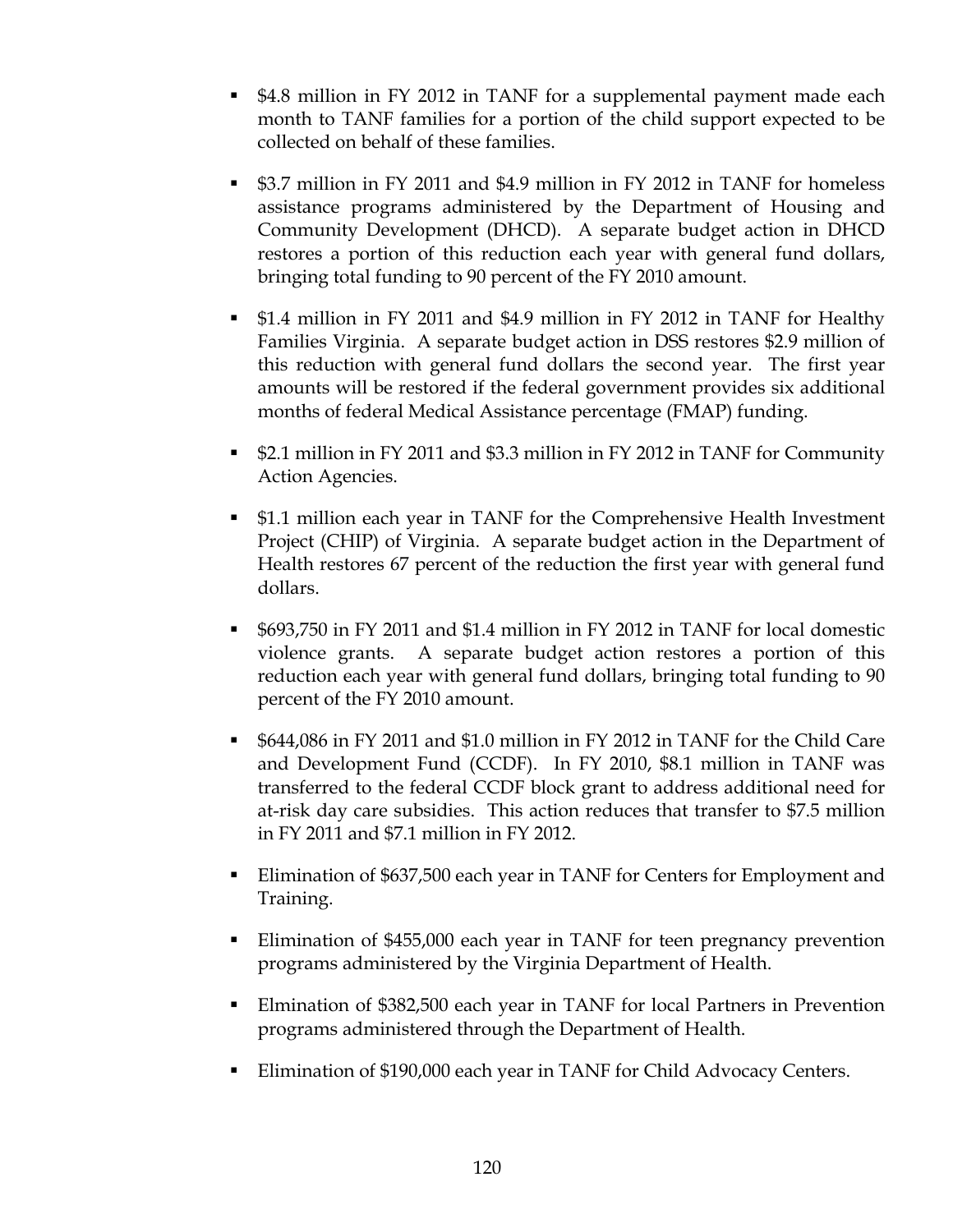# **TANF Block Grant Funding FY 2010 and 2010-12 Budget**

| <b>TANF Resources</b><br>Annual TANF Block Grant Award<br>Carry Forward From Prior Fiscal Year<br><b>ARRA Emergency TANF Relief Funds</b><br><b>TANF Resources Available</b> | FY 2010<br>\$158,285,000<br>34,502,916<br>22,938,187<br>\$215,726,103 | FY 2011<br>\$158,285,000<br>26,668,522<br>4,002,246<br>\$188,955,768 | FY 2012<br>\$158,285,000<br>9,677,600<br>\$167,962,600 |
|------------------------------------------------------------------------------------------------------------------------------------------------------------------------------|-----------------------------------------------------------------------|----------------------------------------------------------------------|--------------------------------------------------------|
| <b>TANF</b> Expenditures                                                                                                                                                     |                                                                       |                                                                      |                                                        |
| <b>VIP/VIEW Core Benefits and Services</b><br><b>TANF</b> Income Benefits                                                                                                    | 80,781,696                                                            | 82,836,543                                                           | 83, 327, 115                                           |
| <b>VIEW Employment Services</b>                                                                                                                                              | 7,825,332                                                             | 7,825,332                                                            | 7,825,332                                              |
| <b>VIEW Child Care Services</b>                                                                                                                                              | $\boldsymbol{0}$                                                      | $\boldsymbol{0}$                                                     | $\theta$                                               |
| Caseload Reserve                                                                                                                                                             | 500,000                                                               | 1,000,000                                                            | 1,000,000                                              |
| Subtotal, VIP/VIEW Benefits and Services                                                                                                                                     | \$89,107,028                                                          | \$91,661,875                                                         | \$92,152,447                                           |
| Administration                                                                                                                                                               |                                                                       |                                                                      |                                                        |
| <b>State Administration</b>                                                                                                                                                  | 2,700,607                                                             | 2,700,607                                                            | 2,700,607                                              |
| <b>Information Systems</b>                                                                                                                                                   | 3,997,580                                                             | 3,997,580                                                            | 3,997,580                                              |
| Local Direct Service Staff and Operations                                                                                                                                    | 33,549,000                                                            | 33,549,000                                                           | 33,549,000                                             |
| Local Eligibility and Administration                                                                                                                                         | 12,168,977                                                            | 12,168,977                                                           | 12,168,977                                             |
| Subtotal, Administration                                                                                                                                                     | \$52,416,164                                                          | \$52,416,164                                                         | \$52,416,164                                           |
| <b>TANF Programming</b>                                                                                                                                                      |                                                                       |                                                                      |                                                        |
| TANF Child Support Supplement                                                                                                                                                | 4,800,000                                                             | 4,800,000                                                            | $\mathbf{0}$                                           |
| <b>DHCD Homeless Assistance &amp; Prevention</b>                                                                                                                             | 4,910,128                                                             | 1,227,532                                                            | $\boldsymbol{0}$                                       |
| Local Domestic Violence Grants                                                                                                                                               | 1,387,500                                                             | 693,750                                                              | $\boldsymbol{0}$                                       |
| Centers for Employment & Training                                                                                                                                            | 637,500                                                               | 0                                                                    | $\boldsymbol{0}$                                       |
| Domestic Awareness Campaign                                                                                                                                                  | 127,500                                                               | $\theta$                                                             | $\boldsymbol{0}$                                       |
| Child Advocacy Centers                                                                                                                                                       | 190,000                                                               | $\theta$                                                             | $\boldsymbol{0}$                                       |
| <b>Community Action Agencies</b>                                                                                                                                             | 3,256,323                                                             | 1,139,713                                                            | $\boldsymbol{0}$                                       |
| Healthy Families/Healthy Start                                                                                                                                               | 4,925,501                                                             | 3,557,306                                                            | $\boldsymbol{0}$                                       |
| Comprehensive Services Act Trust Fund (CSA)                                                                                                                                  | 965,579                                                               | 0                                                                    | $\boldsymbol{0}$                                       |
| Comprehensive Health Investment Project (VDH)                                                                                                                                | 1,070,945                                                             | 0                                                                    | $\boldsymbol{0}$                                       |
| Teen Pregnancy Prevention Programs (VDH)                                                                                                                                     | 455,000                                                               | 0                                                                    | $\boldsymbol{0}$                                       |
| Partners in Prevention Programs (VDH)                                                                                                                                        | 382,500                                                               | $\Omega$                                                             | $\theta$                                               |
| <b>Subtotal, TANF Programming</b>                                                                                                                                            | \$23,108,476                                                          | \$11,418,301                                                         | \$0                                                    |
| <b>TANF Expenditures, Total</b>                                                                                                                                              | \$164,631,668                                                         | \$155,496,340                                                        | \$144,568,611                                          |
| <b>Transfers to other Block Grants</b>                                                                                                                                       |                                                                       |                                                                      |                                                        |
| CCDF Transfer - Address Child Care Shortfall                                                                                                                                 | 8,100,413                                                             | 7,456,327                                                            | 7,054,139                                              |
| CCDF Transfer to Head Start (Wraparound) Services                                                                                                                            | 2,500,000                                                             | 2,500,000                                                            | 2,500,000                                              |
| SSBG Transfer-Comp. Services Act                                                                                                                                             | 9,419,998                                                             | 9,419,998                                                            | 9,419,998                                              |
| SSBG Transfer-Local Staff Support                                                                                                                                            | 4,405,502                                                             | 4,405,502                                                            | 4,405,502                                              |
| <b>TANF Transfers, TOTAL</b>                                                                                                                                                 | \$24,425,913                                                          | \$23,781,827                                                         | \$23,379,639                                           |
| Total, TANF Expenditures & Transfers                                                                                                                                         | \$189,057,581                                                         | \$179,278,167                                                        | \$167,948,250                                          |